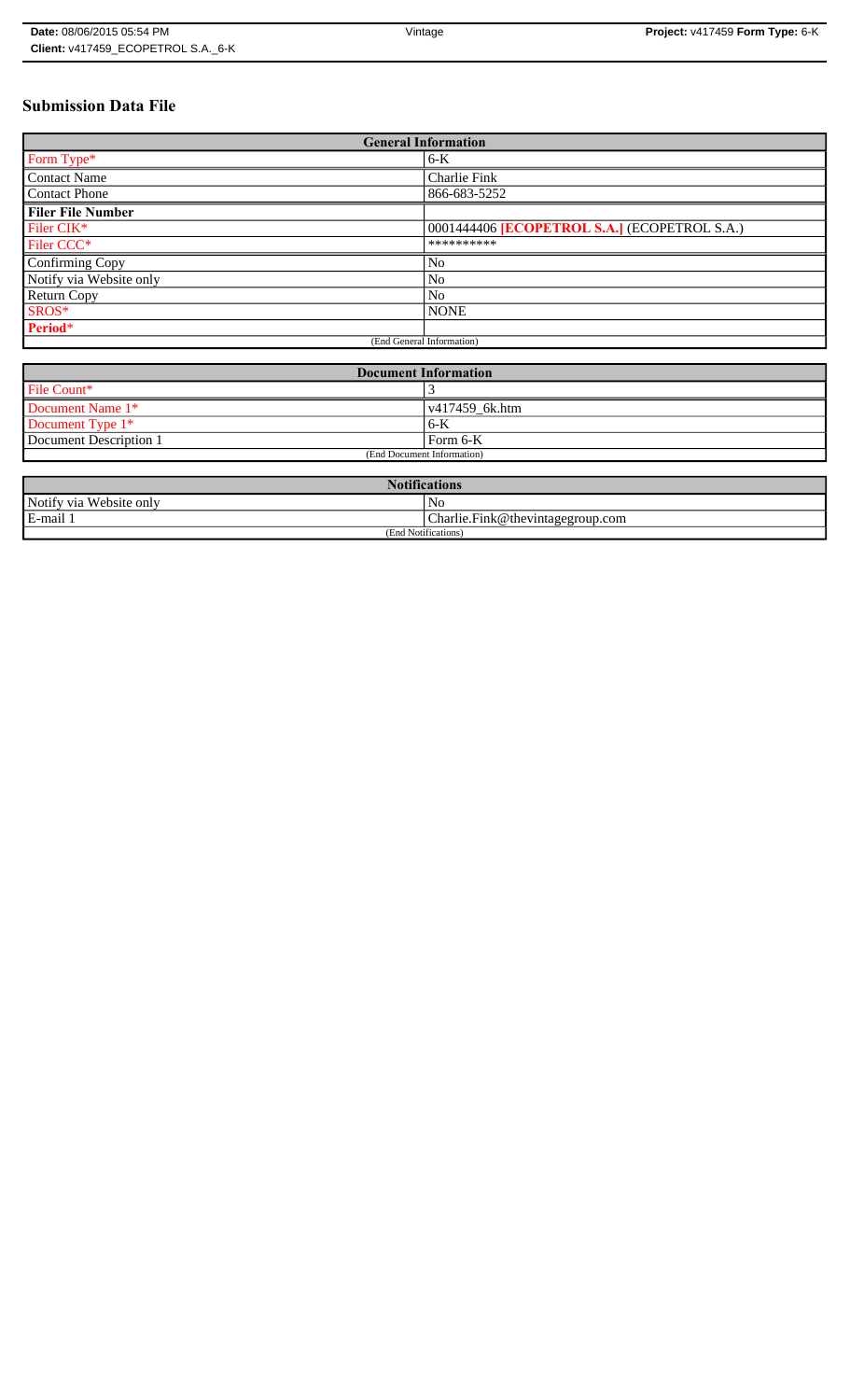#### **UNITED STATES SECURITIES AND EXCHANGE COMMISSION Washington, D.C. 20549**

### **FORM 6-K**

#### **REPORT OF FOREIGN PRIVATE ISSUER PURSUANT TO RULE 13a-16 OR 15d-16 UNDER THE SECURITIES EXCHANGE ACT OF 1934**

For the month of August, 2015 Commission File Number 001-34175

ECOPETROL S.A.

(Exact name of registrant as specified in its charter)

N.A.

(Translation of registrant's name into English)

COLOMBIA

(Jurisdiction of incorporation or organization)

Carrera 13 No. 36 – 24 BOGOTA D.C. – COLOMBIA

(Address of principal executive offices)

Indicate by check mark whether the registrant files or will file annual reports under cover of Form 20-F or Form 40-F.

Form 20-F  $\boxtimes$  Form 40-F  $\Box$ 

Indicate by check mark if the registrant is submitting the Form 6-K in paper as permitted by Regulation S-T Rule 101(b)(1)

Yes $\Box$  No  $\boxtimes$ 

Indicate by check mark if the registrant is submitting the Form 6-K in paper as permitted by Regulation S-T Rule 101(b)(7)

 $\mathbf{Yes} \ \square \ \mathbf{No} \ \boxtimes$ 

Indicate by check mark whether the registrant by furnishing the information contained in this form is also thereby furnishing the information to the Commission pursuant to Rule 12g3-2(b) under the Securities Exchange Act of 1934.

### $Yes \Box No \boxtimes$

If "Yes" is marked, indicate below the file number assigned to the registrant in connection with Rule 12g3-2(b): 82-  $N/A$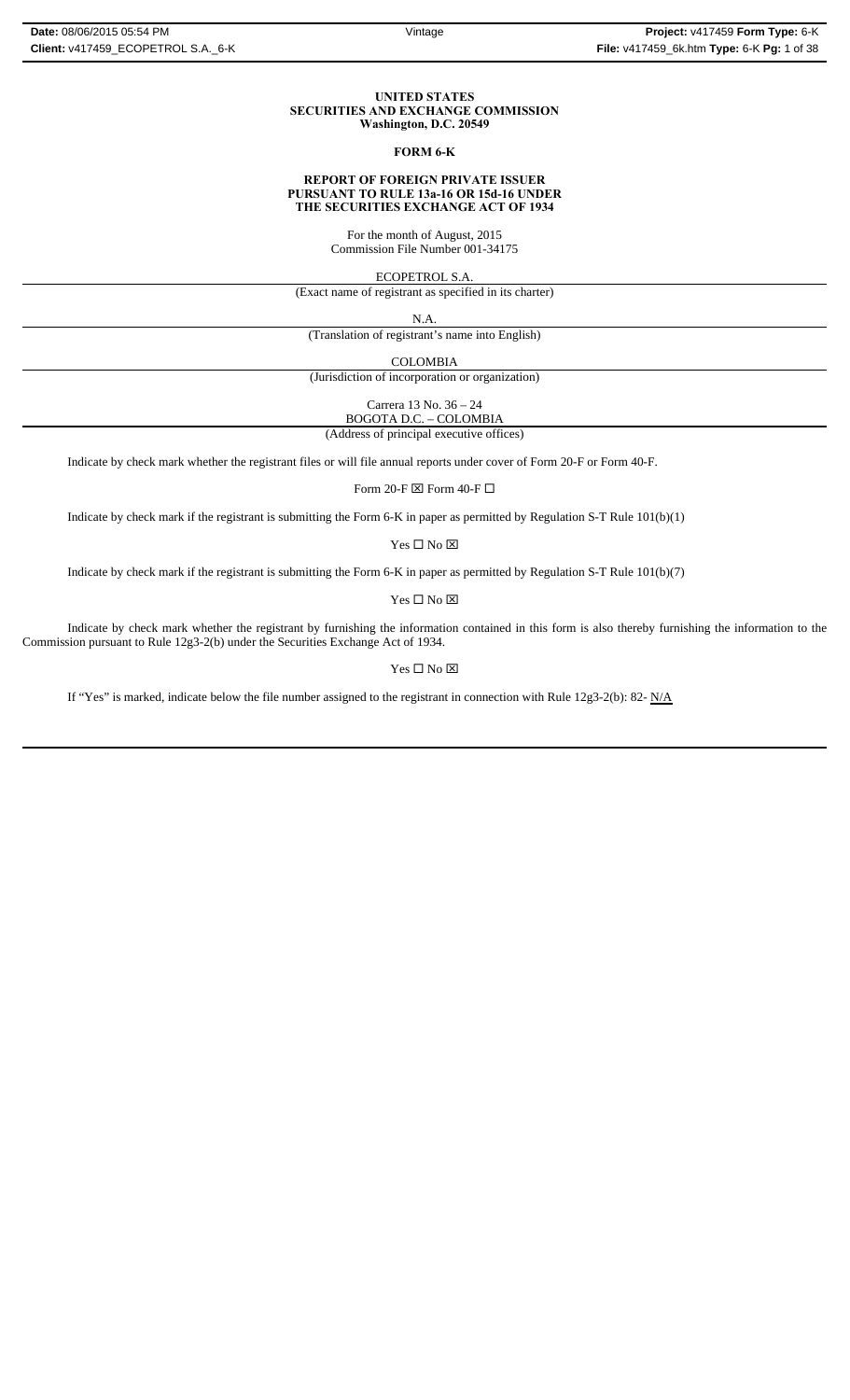

# **Ecopetrol Corporate Group Announces Its Results for the Second Quarter and the First Half of 2015**

- *The Group's consolidated net earnings1 was COP\$1.5 trillion in the second quarter of 2015, a substantial increase when compared with the previous quarter.*
- *The Corporate Group's production grew 5% compared with the second quarter of 2014, reaching an average of 768 mboed.*
- *The Barrancabermeja refinery's refining margin reached US\$17.2 per barrel.*

Bogota, August 5, 2015. Ecopetrol S.A. (BVC: ECOPETROL; NYSE: EC; TSX: ECP) announced today Ecopetrol Corporate Group's financial results for the second quarter and the first half of 2015, prepared and filed in Colombian pesos (COP\$) and on the basis of International Financial Reporting Standards (IFRS).

According to Article 3 of Decree 2784 of December 28, 2012, the application date of the new technical framework is December 31, 2015, therefore, the financial information presented prior to this date is subject to adjustments.

As indicated in paragraphs 9 and 18 of International Accounting Standard 27 "Consolidated and Separated Financial Statements," Ecopetrol and its Corporate Group must present their financial information on a consolidated basis, combining the financial statements of the parent company and its subsidiaries line by line, adding assets, liabilities, shareholder's equity, revenues and expenses of a similar nature, removing the reciprocal items between the Corporate Group and recognizing the non-controlling interest.

The financial results in this report are not comparable line by line with the previously issued financial results for the second quarter of 2014, which were prepared in accordance with the Public Accounting Regime (Régimen de Contabilidad Pública) as adopted by the Colombian National Accounting Office. For the sake of comparison, the financial results that were already reported in the second quarter of 2014 are presented in this report under IFRS.

Some figures in this release are presented in U.S. dollars (US\$) as indicated. The exhibits in the main body of this report have been rounded to one decimal. Figures expressed in billions of COP\$ are equal to COP\$1 thousand million.

**Table 1: Summary of the Group's Consolidated Financial Results** 

| л                             |          |          |              |              |          |          |          |               |              |
|-------------------------------|----------|----------|--------------|--------------|----------|----------|----------|---------------|--------------|
| (COPS Billion)                | 2O 2015* | 2O 2014* | $\Delta$ (S) | $\Delta$ (%) | 1O 2015* | 1H 2015* | 1H 2014* | $\Delta$ (\$) | $\Delta$ (%) |
| Total sales                   | 14,009.6 | 16,932.2 | (2,922.6)    | (17.3)%      | 12.300.9 | 26,310.5 | 34,903.5 | (8,593.0)     | $(24.6)\%$   |
| Operating profit              | 3.549.2  | 4.912.2  | (1,363.0)    | (27.7)%      | 2.357.9  | 5.907.1  | 11.176.8 | (5,269.7)     | (47.1)%      |
| Net Income Consolidated       | 1,695.5  | 2,758.7  | (1,063.2)    | $(38.5)\%$   | 355.9    | 2,051.5  | 6,823.6  | (4,772.1)     | $(69.9)\%$   |
| Non-controlling interest      | (188.9)  | (161.9)  | (27.0)       | 16.7%        | (195.9)  | (384.9)  | (338.6)  | (46.3)        | 13.7%        |
| Equity holders of Ecopetrol** | .506.6   | 2.596.8  | (1,090.2)    | $(42.0)\%$   | 160.0    | 1.666.6  | 6.485.0  | (4,818.4)     | $(74.3)\%$   |
| Other comprehensive income    | 459.1    | (421.6)  | 880.7        | $(208.9)\%$  | 710.9    | 1.170.1  | (288.9)  | 1,459.0       | $(505.0)\%$  |
| <b>EBITDA</b>                 | 4,508.0  | 6.519.8  | (2,011.8)    | $(30.9)\%$   | 3,058.5  | 7,566.5  | 14.217.9 | (6,651.4)     | $(46.8)\%$   |
| <b>EBITDA</b> Margin          | 32%      | 39%      |              |              | 25%      | 29%      | 41%      |               |              |

\* These figures are included for illustration purposes only. Unaudited.

\*\* According to IAS-1, "Presentation of financial statements", paragraph 83, the company must include in the statement of comprehensive results the results attributable to non-controlling interest (minority interest) and the results attributable to shareholders of the controlling company.

 $^{\rm 1}$  Net income attributable to Ecopetrol´s shareholders under IFRS.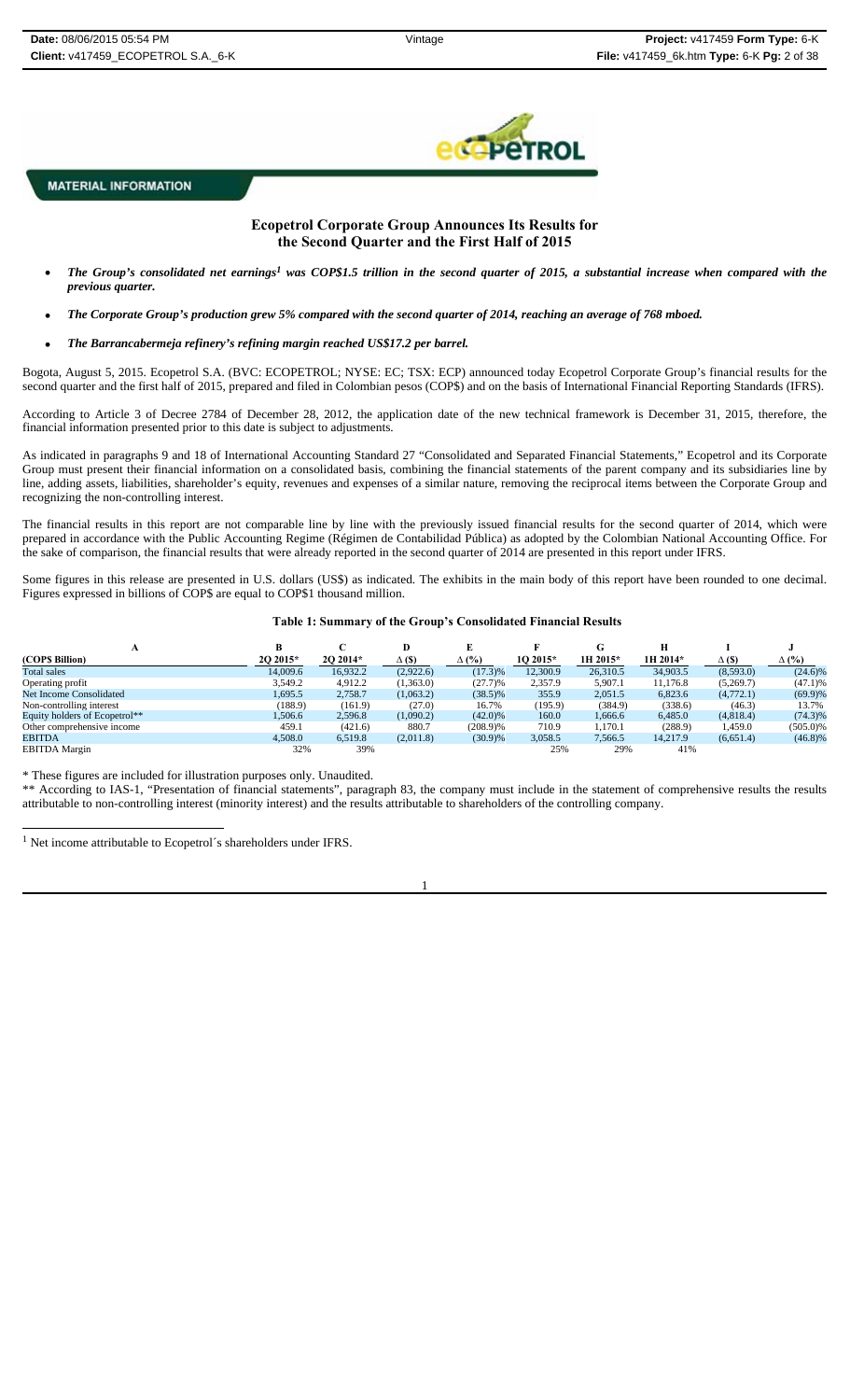

In the opinion of Ecopetrol's CEO Juan Carlos Echeverry G.:

*"Ecopetrol is disciplined with its costs adjustment program, aimed to gain efficiencies in different areas. Thus, we have already obtained savings of COP\$0.6 trillion. These savings are mainly the result of renegotiations with our contractors. We have solidified our long term relationship; our allies understand that the current circumstances call for extraordinary actions, and the mutual commitment to mitigate the effects of this scenario of low oil prices.*

*The Barrancabermeja refinery is now more efficient, thanks to the operation of the new turbo gas unit, which will translate into efficiencies in the energy generation cycle and a lower emission of greenhouse effect gases of 200 thousand tons equivalent per year. We also improved the cost of drilling by lowering the average number of days required by well, in Castilla and Chichimene fields, from 34 days in 2014 to 28 in 2015.*

*Facing a challenging oil price scenario, the Company is adopting the adjustments required, based on its recently announced strategy, to continue searching for efficient and profitable barrels.*

*In our transformation plan we identified 630 initiatives throughout the Company, aiming at savings of COP\$ 1.4 trillion in 2015. We are promoting ethic and transparency in our purchase and contracting processes, and investment projects.* 

*We continue to prioritize the lives of people and workers, the well-being of the communities in which we operate and the environment. The accident frequency index in Ecopetrol was reduced by 38% between the second quarter of 2014 and the same period of 2015, from 0.77 to 0.49 accidents per million hours of labor, reflecting improved labor conditions.*

*On another front, Ecopetrol was subject of an irrational wave of attacks against our transportation infrastructure in June, in some provinces located next to Venezuela and Ecuador´s borders. The Company demonstrated, once again, its capacity to face the crisis by deploying 500 workers to stop the leakage in the Mira River and do all the cleaning tasks necessary to mitigate the damage caused.* 

*In the finance area, this quarter was better than the previous due to the growth trend shown by crude and product prices, while the exchange rate, which holds a negative correlation to these, reversed part of the trend toward devaluation shown in the first quarter. This was achieved despite the deterioration in environment conditions around June of this year, stemming from attacks on transport infrastructure, which as we have repeatedly said, not only affected operations but caused irreparable damages to the environment and surrounding communities.* 

*Production in the second quarter reached 768 thousand barrels equivalent a day, in line with the goal of 760 thousand barrels equivalent a day, announced for 2015, representing an increase of 5% compared to production in the second quarter of 2014. This was the result of the opening of new facilities and the new drilling campaigns in the fields Castilla and Chichimene, as well as the normal operation of Caño Limón field throughout most of the quarter.* 

*In exploration, drilling continued on the well Kronos, located offshore in the southern Caribbean (operated 50-50 by Anadarko in partnership with Ecopetrol), and drilling began on the well Sea Eagle in the U.S. Gulf of Mexico (operated by Murphy, 35%; Petrovietnam, 15%; and Ecopetrol America Inc, 50%). In July, Kronos well confirmed the presence of gas in ultra-deep waters. The discovery proves the geological model proposed for an unexplored area, with high hydrocarbon potential.*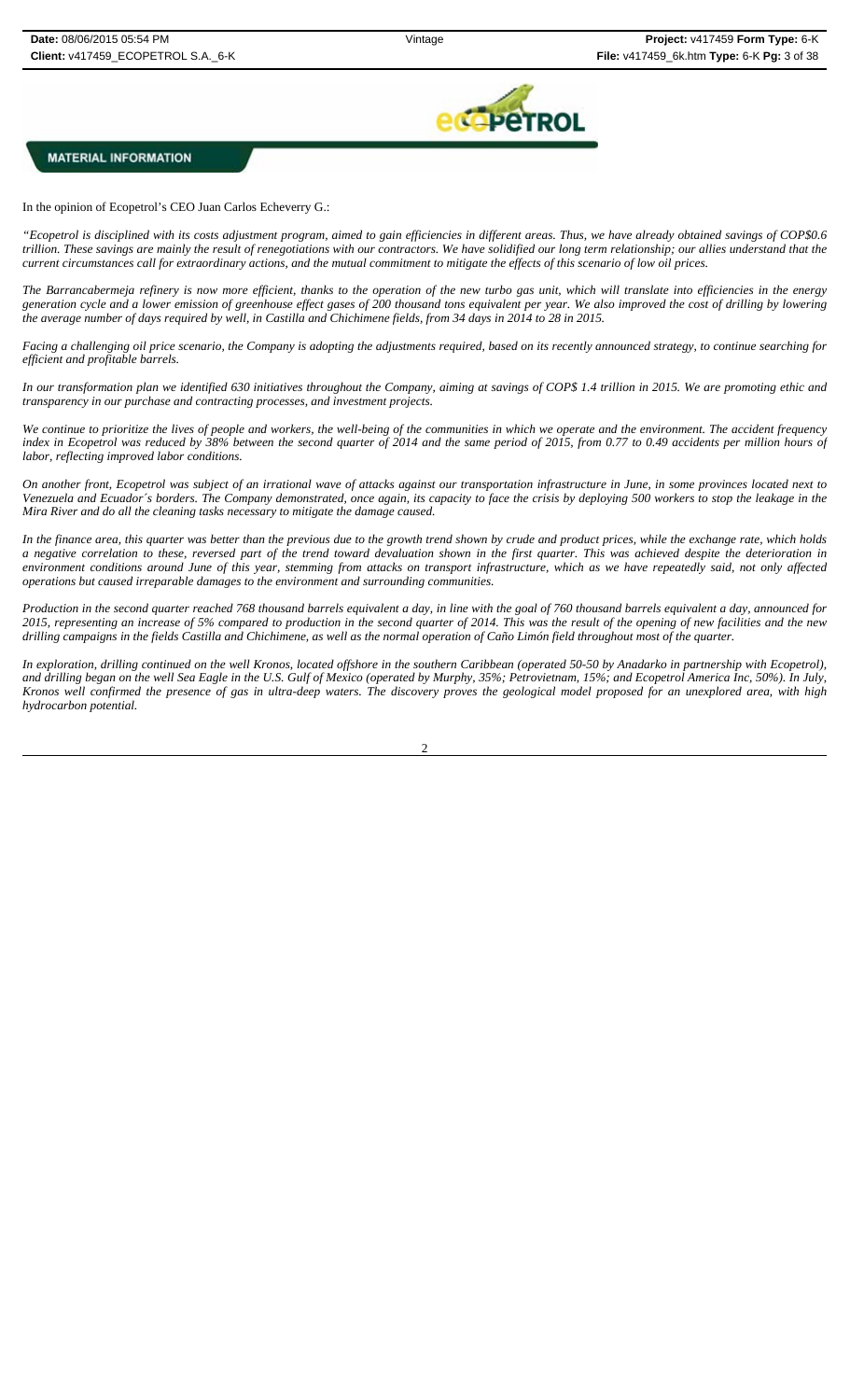

*The refining margin of the Barrancabermeja refinery was 17.20 US\$ per barrel in second quarter 2015, 58% more than in the same period of 2014 (10.9 US\$ per barrel). This was the result of better prices of refined products compared to crude and the higher yield of medium distillates.* 

*The volume of crude transported in the second quarter of 2015 declined by 4% compared to the first quarter of this year, due to the increased number of attacks on transport infrastructure, with 2 in the first quarter and 44 in the second, 36 of these in the month of June. Compared to the second quarter of 2014, volume transported increased by 7.8%.* 

*In our commercial activity, in line with our strategy of diversifying the destination of our products, we exported to South Korea and the U.S. East coast. Also, with the purpose of increasing our footprint in the Asian market, we announced our first shipment of crude to Japan, following the conclusion of negotiations with the company JX Nippon, which bought 2 million barrels of Castilla crude to supply its refining systems.* 

*The improved financial result in the second quarter of 2015 compared to the first quarter of 2015 is the outcome of better crude realization prices, which increased from 43 US\$ per barrel in the first quarter to 53 US\$ per barrel in the second. Although cost of sales showed an increase of 10% compared to the first quarter, given the higher costs of maintenance, purchases and product imports, when compared to the same period of 2014 we had a reduction of 11%, reflecting the cost optimization strategies that are gradually beginning to materialize. In line with this, we achieved a 2.32 US\$ per barrel reduction of our lifting cost, as a result of optimizations, between the second quarter of 2015 and the same period of 2014.* 

*Our operating expenditures continued under control. Although in the first quarter of 2015 we recorded the applicable wealth tax for year 2015, in the second quarter of 2015 financial expenses were also reduced due to a lower impact of the exchange rate difference.*

*Thus, in the second quarter of 2015, the Corporate Group's net revenue, attributable to Ecopetrol shareholders, was COP\$1.5 trillion pesos, compared to COP\$0.16 trillion in the first quarter of 2015 and COP\$2.6 trillion in the second quarter of 2014.* 

*On another note, this past May 26, we announced to the market our new 2015-2020 strategy, aimed at profitable growth in exploration and production and maximization of efficiencies in transport and refining.* 

*The strategy prioritizes value over volume, with emphasis on financial discipline, streamlining investments and divestment of non-strategic assets. The plan also foresees profound transformations within the organization, both in the business segments as well as in project management, technology, environment relations and investment portfolio management.* 

*One month after launching our strategy, we successfully placed bonds in the international market for US\$1.5 billion, with an 11-year term and 3 times oversubscribed. The issue demonstrated, once again, the appetite and confidence of institutional investors in our company.* 

*Also during the quarter, the risk rating agencies Fitch Ratings, Standard & Poor's Ratings Services and Moody's Investors Service, confirmed Ecopetrol's ratings of BBB, BBB and Baa2, respectively, all with stable outlook, providing us the support needed to continue with our strategic plans as an investment grade issuer in the international capital market.* 

*We remain focused on generating value for our stakeholders and we work every day to generate clean, profitable barrels."*

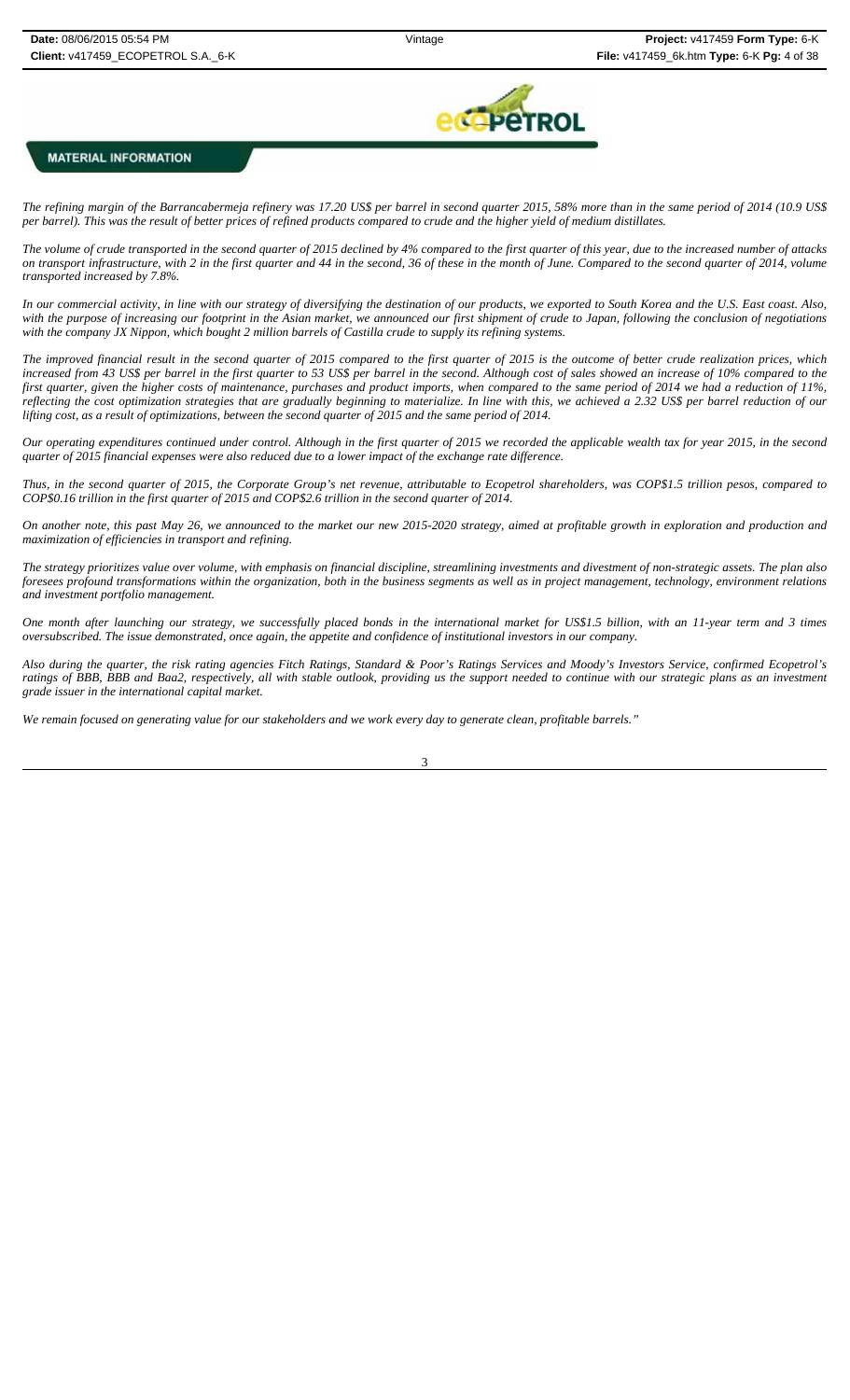

4

# **Ecopetrol Corporate Group Announces Its Results for the Second Quarter and the First Half of 2015**

*Table of Contents*

| I.            | <b>Consolidated Financial Results</b>                                                            | 5                |
|---------------|--------------------------------------------------------------------------------------------------|------------------|
| a.            | <b>Sales Volume</b>                                                                              | 5                |
| $\mathbf b$ . | Crude, Refined Products and Gas Prices                                                           | 6                |
| c.            | <b>Financial results</b>                                                                         | $\boldsymbol{8}$ |
| d.            | <b>Balance Sheet</b>                                                                             | 10               |
| e.            | <b>Credit Rating</b>                                                                             | 11               |
| f.            | <b>Financing</b>                                                                                 | 12               |
| g.            | <b>Results by Business Segment</b>                                                               | 12               |
| h.            | <b>Saving initiatives</b>                                                                        | 14               |
| П.            | <b>Operating Results</b>                                                                         | 15               |
| a.            | Investments*                                                                                     | 15               |
| b.            | Exploration                                                                                      | 15               |
| c.            | Production                                                                                       | 16               |
| d.            | Transport                                                                                        | 19               |
| e.            | Refining                                                                                         | 20               |
| Ш.            | Organizational Consolidation, Corporate Responsibility and Corporate Governance (Ecopetrol S.A.) | 22               |
| a.            | <b>Organizational Consolidation</b>                                                              | 22               |
| b.            | <b>Corporate Responsibility</b>                                                                  | 22               |
| IV.           | <b>Presentations of Second Quarter Results</b>                                                   | 23               |
| $V_{\star}$   | <b>Ecopetrol's Group Exhibits</b>                                                                | 24               |
| VI.           | <b>Exhibits of Subsidiary Results and Shareholder Interest</b>                                   | 29               |
| VII.          | Corporate Group's Financial indebtedness                                                         | 36               |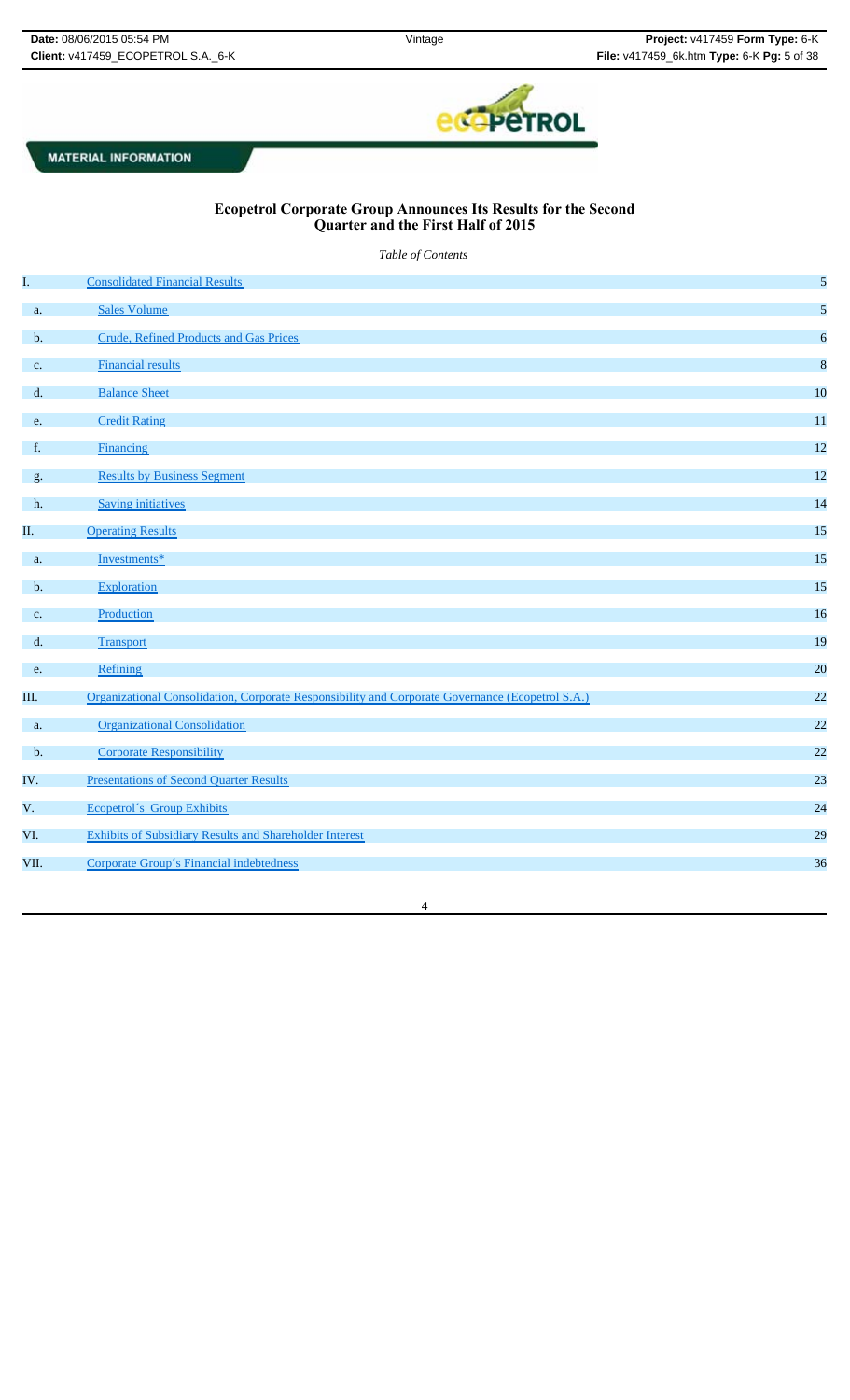

#### I. **I. Consolidated Financial Results**

The following results are presented on the basis of International Financial Reporting Standards (IFRS).

**a. Sales Volume**

The following table summarizes our sales volumes for the periods indicated:

|                                    | <b>Table 2: Sales Volume</b> |             |              |           |         |              |
|------------------------------------|------------------------------|-------------|--------------|-----------|---------|--------------|
| $\mathbf{A}$                       | B                            | $\mathbf C$ | D            | ${\bf E}$ | F       | G            |
| Ecopetrol S.A. (consolidated)      |                              |             |              |           |         |              |
| <b>Sales Volume</b>                |                              |             |              |           |         |              |
| <b>Local Sales Volume (mboed)</b>  | 2Q 2015                      | 2Q 2014     | $\Delta$ (%) | 1H 2015   | 1H 2014 | $\Delta$ (%) |
| Crude Oil                          | 7.0                          | 24.3        | $(71.2)\%$   | 13.5      | 27.2    | $(50.4)\%$   |
| Natural Gas                        | 87.7                         | 81.9        | 7.1%         | 84.6      | 80.9    | 4.6%         |
| Gasoline                           | 92.5                         | 86.1        | 7.4%         | 92.5      | 85.1    | 8.7%         |
| <b>Medium Distillates</b>          | 142.1                        | 141.1       | 0.7%         | 142.0     | 140.7   | 0.9%         |
| <b>LPG</b> and Propane             | 15.5                         | 14.3        | 8.4%         | 15.5      | 14.7    | 5.4%         |
| Fuel Oil                           | 5.9                          | 2.9         | 103.4%       | 5.6       | 3.1     | 80.6%        |
| Industrial and Petrochemical       | 20.1                         | 19.4        | $3.6\%$      | 20.7      | 20.7    | $0.0\%$      |
| <b>Total Local Sales</b>           | 370.8                        | 370.0       | $0.2\%$      | 374.4     | 372.4   | $0.5\%$      |
| <b>Export Sales Volume (mboed)</b> | 20 20 15                     | 2Q 2014     | $\Delta$ (%) | 1H 2015   | 1H 2014 | $\Delta$ (%) |
| Crude Oil                          | 577.6                        | 502.4       | 15.0%        | 574.0     | 512.0   | 12.1%        |
| Products                           | 61.1                         | 70.1        | $(12.8)\%$   | 66.9      | 89.1    | $(24.9)\%$   |
| <b>Natural Gas</b>                 | 9.2                          | 17.5        | (47.4)%      | 12.7      | 20.7    | $(38.6)\%$   |
| <b>Total Export Sales</b>          | 647.9                        | 590.0       | $9.8\%$      | 653.6     | 621.8   | $5.1\%$      |
| <b>Total Sales Volume</b>          | 1,018.7                      | 960.0       | $6.1\%$      | 1,028.0   | 994.2   | 3.4%         |

*b.1) Market in Colombia (36% of total sales in the second quarter of 2015):* 

Local sales in the second quarter of 2015 remained relatively stable:

- Lower sales of local crude because of the higher export evacuation capacity.
- Increased gasoline sales due to 1) higher local demand, and 2) reduction in the price differential between gasoline and diesel.

*b.2) International Market (64% of total sales in the second quarter of 2015):*

Export volumes increased 9.8% in the second quarter of 2015 as compared to the second quarter of 2014, mainly as a result of the net effect of:

- Increase in crude exports due to: 1) higher Group production and higher royalties purchases in line with the higher production; and 2) higher availability of the transportation systems for exporting crude.
- Decreased exports of refined products, especially fuel oil, due to lower throughput at the Barrancabermeja refinery which resulted in a production decrease. This effect was partially offset by increased exports by Propilco and Comai.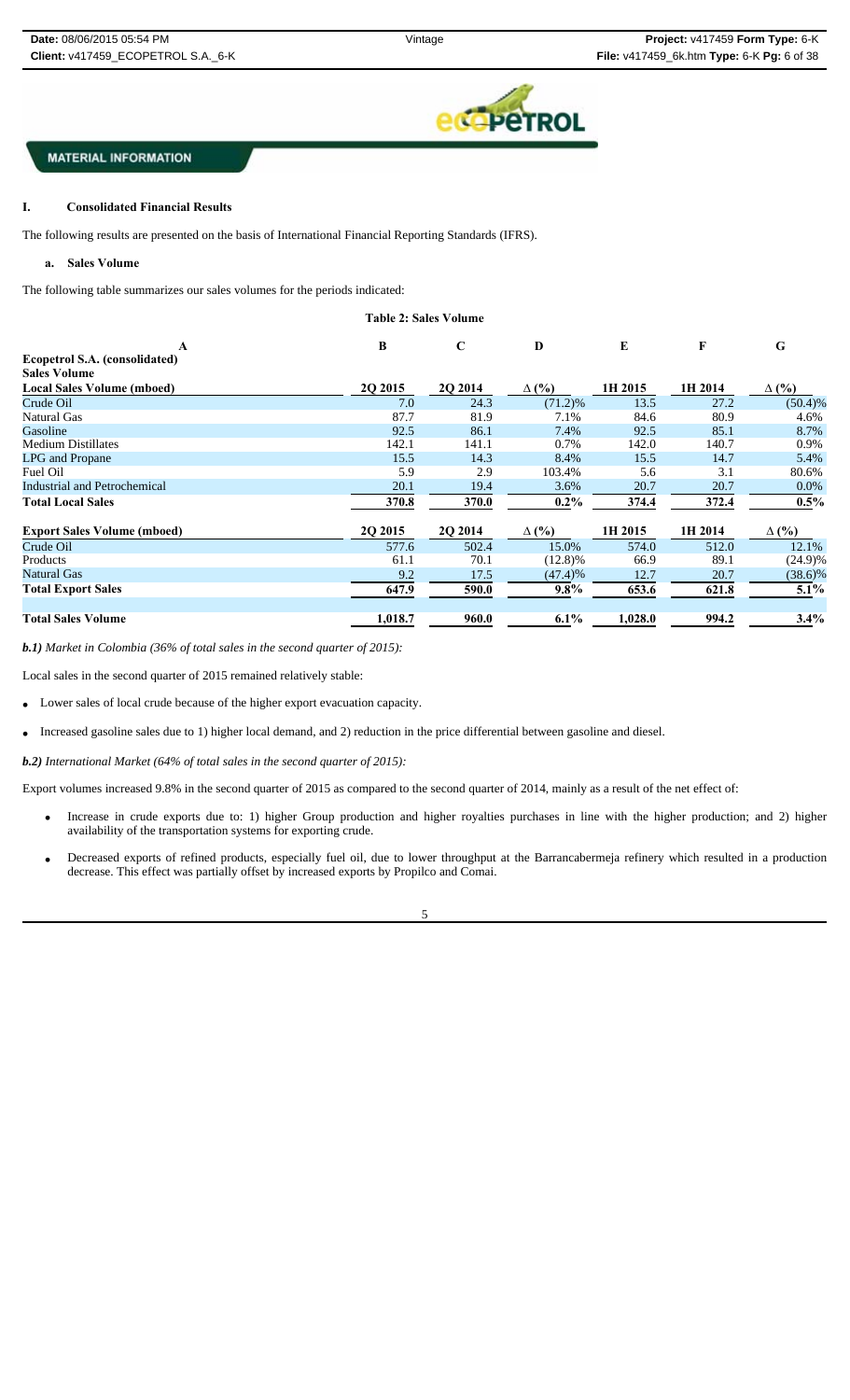

Decreased natural gas exports due to the natural decline in production at the Guajira fields and maintenance of the Riohacha well.

| Export markets:                            |                |         |                                               |         |                                |         |                |         |         |
|--------------------------------------------|----------------|---------|-----------------------------------------------|---------|--------------------------------|---------|----------------|---------|---------|
|                                            |                |         |                                               |         | <b>Table 3: Export Markets</b> |         |                |         |         |
|                                            | B              | C       | D                                             | E       |                                | G       | Н              |         |         |
| <b>Export destinations - Crudes (mbod)</b> |                |         | <b>Export destinations - Products (mboed)</b> |         |                                |         |                |         |         |
| <b>Destination</b>                         | <b>20 2015</b> | 2O 2014 | 1H 2015                                       | 1H 2014 | <b>Destination</b>             | 2Q 2015 | <b>2O 2014</b> | 1H 2015 | 1H 2014 |
| Asia                                       | 162.8          | 201.3   | 158.9                                         | 206.1   | Asia                           | 27.4    | 19.0           | 21.2    | 20.6    |
| U.S. Gulf Coast                            | 129.4          | 130.4   | 140.1                                         | 127.2   | U.S. Gulf Coast                | 4.8     | 1.8            | 9.8     | 14.2    |
| <b>U.S. West Coast</b>                     | 42.0           | 26.0    | 47.0                                          | 38.0    | <b>U.S. West Coast</b>         | 0.0     | 0.0            | 3.9     | 0.0     |
| <b>U.S. East Coast</b>                     | 42.0           | 0.0     | 24.0                                          | 5.5     | <b>U.S. East Coast</b>         | 3.5     | 9.7            | 5.7     | 12.5    |
| Europe                                     | 82.5           | 91.2    | 81.9                                          | 84.0    | Europe                         | $1.1\,$ | 0.2            | 2.9     | 5.5     |
| Central America / Caribbean                | 94.6           | 44.5    | 102.3                                         | 42.2    | Central America / Caribbean    | 18.6    | 33.4           | 17.3    | 30.3    |
| South America                              | 13.0           | 9.0     | 10.0                                          | 9.0     | South America                  | 5.7     | 6.0            | 6.1     | 6.0     |
| Other                                      | 11.3           | 0.0     | 9.8                                           | 0.0     | Other                          | 0.0     | 0.0            | 0.0     | 0.0     |
| Total                                      | 577.6          | 502.4   | 574.0                                         | 512.0   | Total                          | 61.1    | 70.1           | 66.9    | 89.1    |

 Crude oil: An increased share of our crude oil exports were destined for the East and West Coasts of the United States resulting from attractive refining margins and a higher interest in our crudes due to the lower competitiveness of U.S. domestic crude. Conversely, the increase in exports to the East and West Coasts of the United States also led to a reduction in the share of our crude oil exports destined for Asia. Exports also increased to Central America as that market is a transit point for exports bound for other markets.

In line with our strategy of diversifying the destination of our exports and increasing our footprint in the Asian market, Ecopetrol will deliver its first crude oil cargo to Japan in August after closing negotiations with the company JX Nippon for the sale of 2 million barrels of Castilla crude to feed that company's refinery system.

During the second quarter of 2015, our crude export basket was indexed as follows: Brent (70.5%), Maya (29.1%) and WTI (0.4%).

 Refined Products: Exports of fuel oil to Asia increased due to the opening of high conversion refineries in Saudi Arabia and the United Arab Emirates which decreased Middle Eastern fuel oil supplies.

**Table 4: Price of Crude References**

### **b. Crude, Refined Products and Gas Prices**

 $\sim$  6

The following table shows the average prices of Brent, Maya and Texas light sweet (WTI) crude for the second quarter of 2015 and the first half of 2015.

|                                                         | В              |         |              |         |         |              |
|---------------------------------------------------------|----------------|---------|--------------|---------|---------|--------------|
| <b>Prices of crude references</b><br>(Average, US\$/BI) | <b>20 2015</b> | 2O 2014 | $\Delta$ (%) | 1H 2015 | 1H 2014 | $\Delta$ (%) |
| <b>B</b> rent                                           | 63.4           | 109.8   | $(42.3)\%$   | 59.1    | 108.8   | $(45.7)\%$   |
| <b>MAYA</b>                                             | 55.3           | 95.8    | $(42.3)\%$   | 49.6    | 92.5    | (46.4)%      |
| WTI                                                     | 57.8           | 103.0   | $(43.9)\%$   | 53.2    | 100.7   | $(47.2)\%$   |
|                                                         |                |         |              |         |         |              |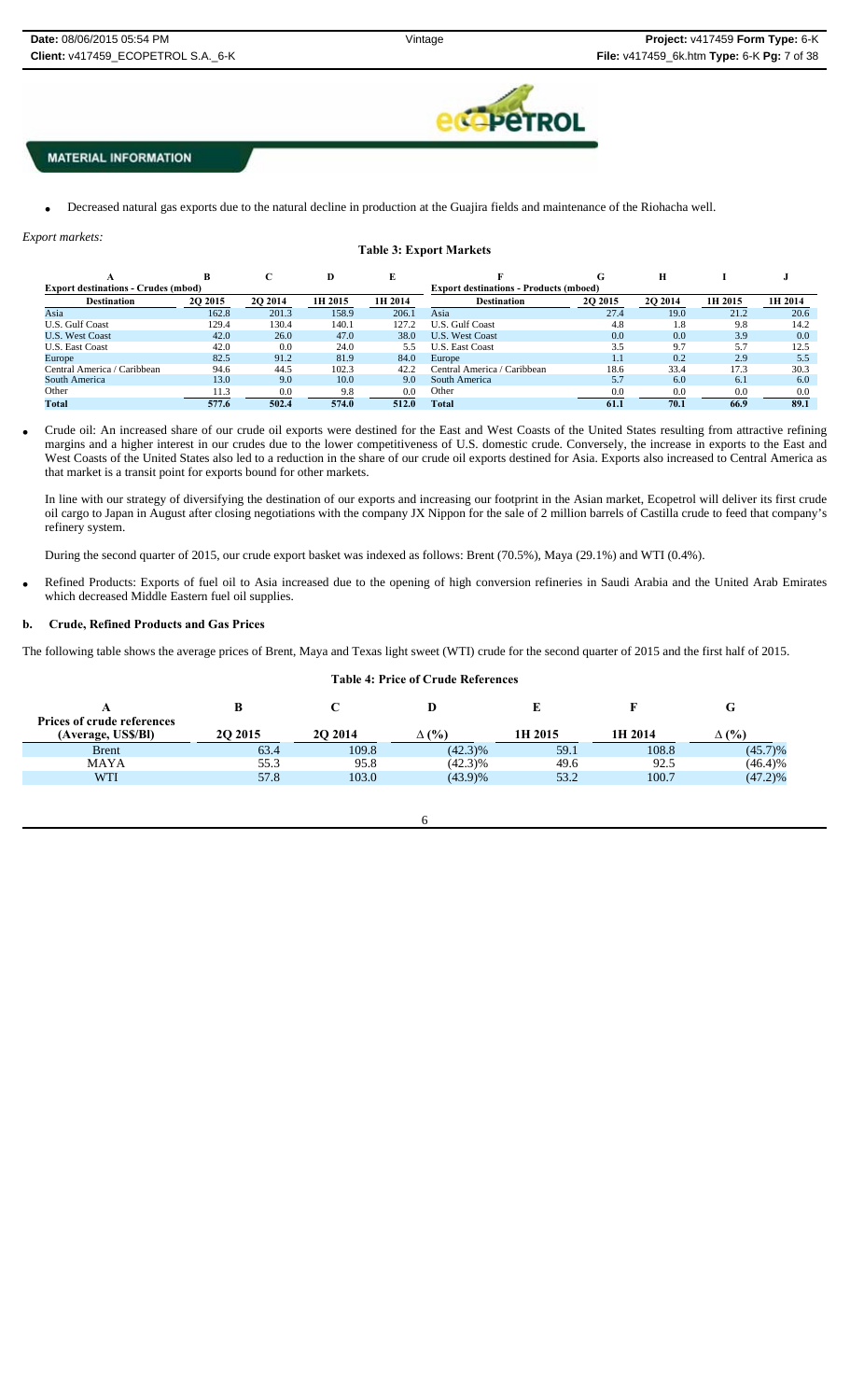

The following table shows the average sales prices of our crude oil basket, refined products basked and natural gas basket during the second quarter of 2015 and the first half of 2015.

| <b>Table 5: Average Sales Price</b> |                 |          |              |                     |         |                 |              |                     |
|-------------------------------------|-----------------|----------|--------------|---------------------|---------|-----------------|--------------|---------------------|
|                                     | В               |          | D            |                     |         | $\sqrt{ }$<br>v | Н            |                     |
| <b>Average Sales</b>                |                 |          |              | <b>Sales Volume</b> |         |                 |              | <b>Sales Volume</b> |
| Price                               |                 |          |              | (mboed)             |         |                 |              | (mboed)             |
| (USS/BI)                            | <b>20 20 15</b> | 20 20 14 | $\Delta$ (%) | 20 20 15            | 1H 2015 | 1H 2014         | $\Delta$ (%) | 1H 2015             |
| Crude oil basket                    | 53.0            | 97.0     | (45.4)%      | 584.6               | 47.9    | 94.0            | $(49.0)\%$   | 587.5               |
| Products basket                     | 66.9            | 114.5    | $(41.6)\%$   | 337.2               | 67.5    | 116.9           | $(42.3)\%$   | 343.2               |
| Natural gas basket                  | 21.1            | 24.5     | $(13.9)\%$   | 96.9                | 22.4    | 24.4            | (8.2)%       | 97.3                |
|                                     |                 |          |              |                     |         |                 |              |                     |

#### *Crude:*

International crude oil prices sharply decreased during the second quarter of 2015 (Brent -US\$46.4/Bl, Maya -US\$40.5/Bl and WTI –US\$45.2/Bl) as a result of the oversupply in the market and high levels of crude inventory worldwide.

The crude oil basket price decreased during the second quarter of 2015 reflecting the behavior of the indexes used in the term contracts and spot contracts, with a price decrease of -US\$44.0/Bl.

The differential between the crude oil basket price and the Brent crude price narrowed by US\$2.3/Bl (2Q-2015: –US\$10.4/Bl vs. 2Q-2014: -US\$12.8/Bl) due to the aforementioned higher demand from refineries in the United States and lower participation of heavier crude.

### *Refined Products:*

The refined products sale basket price fell by US\$47.6 per barrel during the second quarter of 2015 as compared to the second quarter of 2014 due to the drop in international benchmarks prices: gasoline (-US\$39.6/Bl), diesel (-US\$45.7/Bl) and jet (-US\$46.9/Bl), consistent with Brent prices during the same period.

### *Natural gas:*

During the second quarter of 2015, natural gas prices decreased due to: 1) decrease in the real price of the gas from La Guajira (4.53 USD/MBTU compared to 5.05 USD/MBTU during the same period of 2014) due to market conditions, 2) decrease in the real price of the Cusiana-Cupiagua gas (2.99 USD/MBTU compared to 3.29 USD/MBTU in the same period a year ago) due to the new commercial agreements, and 3) a revised benchmark price based on regulated formula linked to fuel oil that applies to exports (5.67 USD/MBTU in 2014 compared to 4.08 USD/MBTU in 2015).

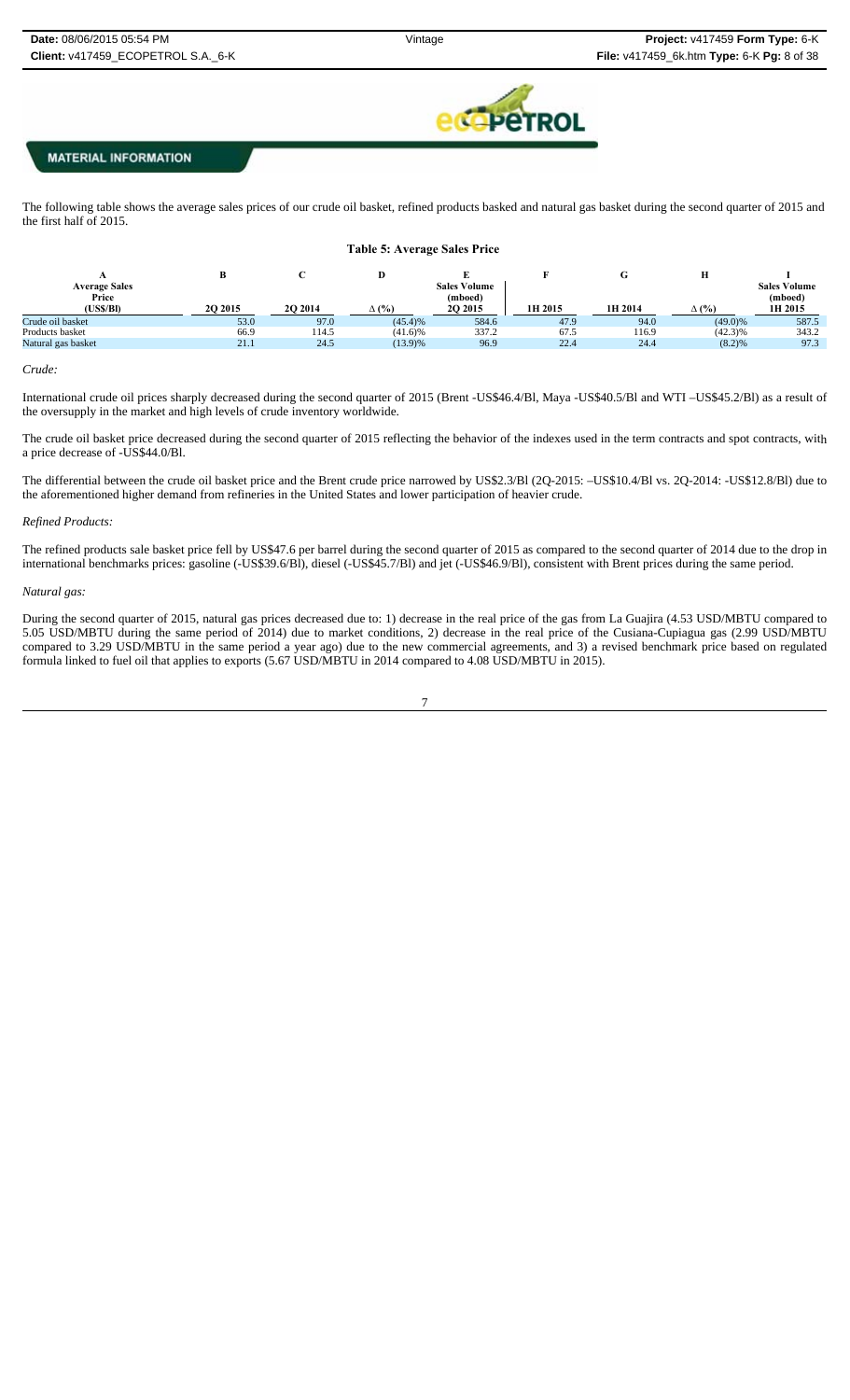

### **c. Financial results**

### **Table 6: Consolidated Income Statement**

|                                      | B          |           | D             | E            |            | G         | Н             |              |
|--------------------------------------|------------|-----------|---------------|--------------|------------|-----------|---------------|--------------|
| <b>Consolidated Income Statement</b> |            |           |               |              |            |           |               |              |
| <b>COPS Billion</b>                  | 2Q 2015*   | 2Q 2014*  | $\Delta$ (\$) | $\Delta$ (%) | 1H 2015*   | 1H 2014*  | $\Delta$ (\$) | $\Delta$ (%) |
| <b>Local Sales</b>                   | 5,340.3    | 6,233.4   | (893.1)       | $(14.3)\%$   | 10,057.3   | 12,692.6  | (2,635.3)     | $(20.8)\%$   |
| <b>Export Sales</b>                  | 7.799.9    | 9,798.2   | (1,998.3)     | (20.4)%      | 14,273.9   | 20,499.1  | (6,225.2)     | $(30.4)\%$   |
| Sale of services                     | 869.4      | 900.6     | (31.2)        | $(3.5)\%$    | 1,979.3    | 1,711.8   | 267.5         | 15.6%        |
| <b>Total Sales</b>                   | 14,009.6   | 16,932.2  | (2,922.6)     | $(17.3)\%$   | 26,310.5   | 34,903.5  | (8,593.0)     | (24.6)%      |
| Variable Costs                       | 7.077.4    | 8,051.3   | (973.9)       | $(12.1)$ %   | 13,513.9   | 16,670.9  | (3,157.0)     | $(18.9)\%$   |
| <b>Fixed Costs</b>                   | 2,343.9    | 2,547.2   | (203.3)       | $(8.0)\%$    | 4,462.0    | 4,696.5   | (234.5)       | $(5.0)\%$    |
| <b>Cost of Sales</b>                 | 9,421.3    | 10,598.5  | (1, 177.2)    | $(11.1)\%$   | 17,975.9   | 21,367.4  | (3,391.5)     | $(15.9)\%$   |
| <b>Gross Profits</b>                 | 4,588.3    | 6,333.7   | (1,745.4)     | $(27.6)\%$   | 8,334.6    | 13,536.1  | (5,201.5)     | $(38.4)\%$   |
| <b>Operating Expenses</b>            | 1,039.1    | 1,421.5   | (382.4)       | (26.9)%      | 2,427.5    | 2,359.3   | 68.2          | 2.9%         |
| <b>Operating Income/Loss</b>         | 3,549.2    | 4,912.2   | (1,363.0)     | $(27.7)\%$   | 5,907.1    | 11,176.8  | (5,269.7)     | (47.1)%      |
| Financial Income/Loss                | (779.0)    | (87.0)    | (692.0)       | 795.4%       | (2,309.3)  | (207.9)   | (2,101.4)     | 1,010.8%     |
| <b>Results from Subsidiaries</b>     | 46.6       | 127.4     | (80.8)        | $(63.4)\%$   | 47.4       | 142.8     | (95.4)        | $(66.8)\%$   |
| Provision for Income Tax             | (1, 121.3) | (2,193.9) | 1,072.6       | (48.9)%      | (1, 593.7) | (4,288.1) | 2,694.4       | $(62.8)\%$   |
| <b>Net Income Consolidated</b>       | 1,695.5    | 2,758.7   | (1,063.2)     | $(38.5)\%$   | 2,051.5    | 6,823.6   | (4, 772.1)    | $(69.9)\%$   |
| Non-controlling interests            | (188.9)    | (161.9)   | (27.0)        | 16.7%        | (384.9)    | (338.6)   | (46.3)        | 13.7%        |
| <b>Equity holders of Ecopetrol**</b> | 1,506.6    | 2,596.8   | (1,090.2)     | $(42.0)\%$   | 1,666.6    | 6,485.0   | (4,818.4)     | (74.3)%      |
| Other comprehensive income           | 459.1      | (421.6)   | 880.7         | (208.9)%     | 1,170.1    | (288.9)   | 1,459.0       | $(505.0)\%$  |
| <b>EBITDA</b>                        | 4,508.0    | 6,519.8   | (2,011.8)     | (30.9)%      | 7,566.5    | 14,217.9  | (6,651.4)     | $(46.8)\%$   |
| <b>EBITDA</b> Margin                 | 32.2%      | 38.5%     |               |              | 28.8%      | 40.7%     |               |              |

\* Figures are unaudited

\*\* According to IAS-1, "Presentation of financial statements", paragraph 83, the company must include in the statement of comprehensive results the results attributable to non-controlling interest (minority interest) and the results attributable to shareholders of the controlling company.

**Sales revenues** decreased by COP\$2,923 billion, or 17.3%, during the second quarter of 2015 as compared to the same period of 2014, as a combined result of:

- A US\$44 per barrel reduction in the price of our crude basket, resulting in a decrease of COP\$7,042 billion.
- The effects of the devaluation of the Colombian peso against the U.S. dollar that went from an average of COP\$ 1,914/US in the second quarter of 2014 to COP\$ 2,501/US in the second quarter of 2015, resulting in a COP\$3,098 billion increase in sales revenues.
- A 58.7 mboed increase in sales volume resulting in a COP\$1,021 billion rise in sales revenues, mainly representing increased crude exports due to higher availability in the transport system.

**Cost of sales** in second quarter 2015 declined by 11% (-COP\$1,177 billion) as a result of:

- **Variable costs:** decrease by 12% (-COP\$974 billion), resulting from:
	- a) A COP\$1,366 billion reduction in the purchase prices of crude, gas and refined products due to the net effect of:
	- o Reduced average purchase price given international benchmark prices: -COP\$2,880 billion.
	- o A 31% devaluation of the average exchange rate of the Colombian peso against the U.S. dollar: +COP\$1,065 billion.
	- o An increase in purchased volumes of diluent due to increased heavy crude production and third-party crude because of higher availability of the Oleoducto Trasandino pipeline due to fewer public order incidents, and higher gasoline imports because of greater internal demand: +COP\$449 billion.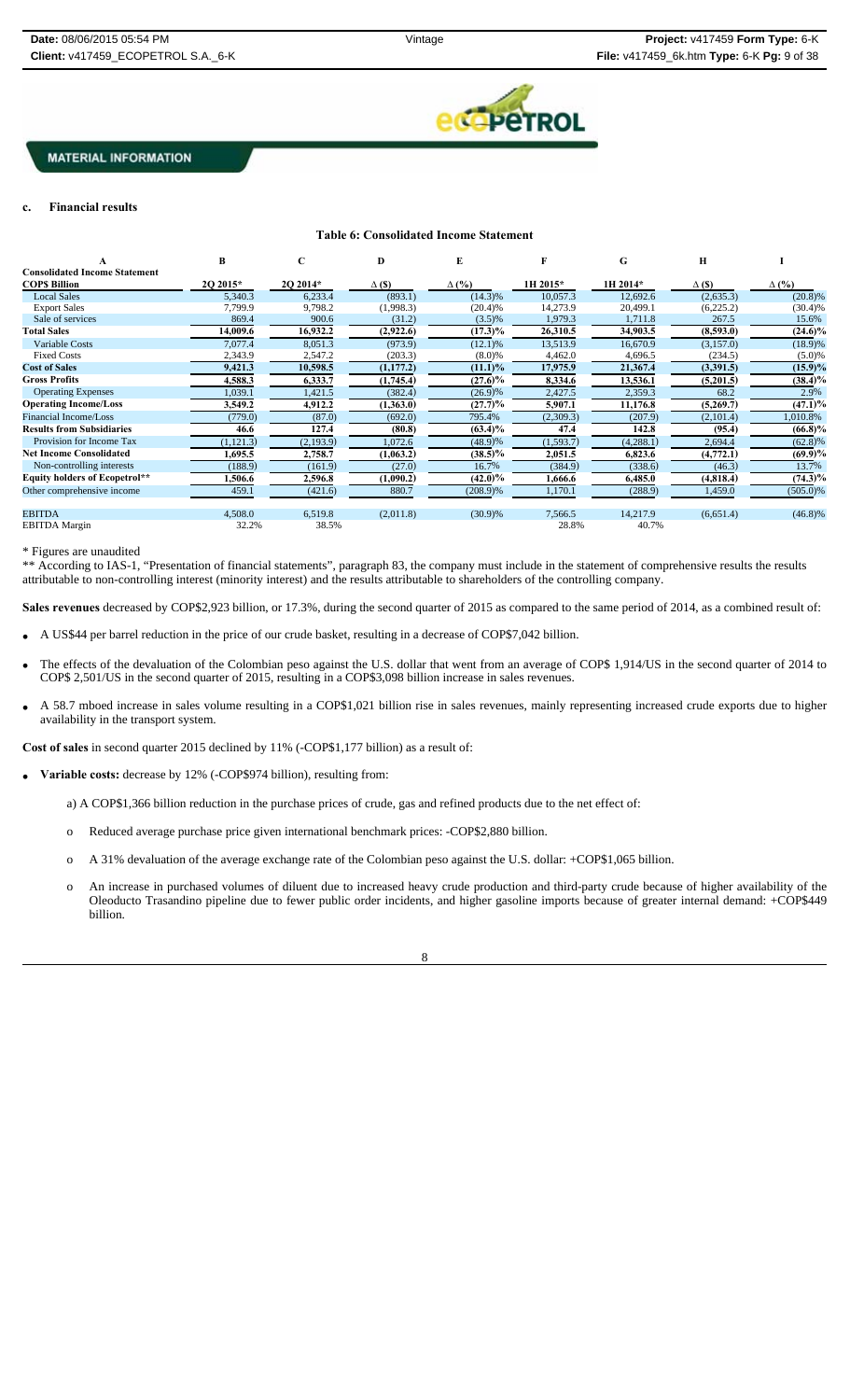

- b) A COP\$167 billion reduction in transport costs resulting from an optimization in the use of tanker trucks due to more stable operating conditions and the reduced number of attacks on our infrastructure in 2015.
- c) A decrease in inventory valuations because of the drop in international price indexes, which generates lower value of inventories and increment in the cost: +COP\$385 billion.
- d) A COP\$117 billion increase in amortizations, depreciations and depletions due to capitalizations and increased production by Ecopetrol S.A. and Ecopetrol America Inc. due to the beginning of operations at the Dalmatian well in the second quarter of 2014.
- e) Other variable items: +COP\$57 billion.
- **Fixed costs:** a decline of 8% (-COP\$203 billion), as a result of:
	- a) A COP\$144 billion decrease in contracted services due primarily to operating cost optimization by Ecopetrol S.A. in its contracts relating to the Rubiales, Nare and Quifa fields, as well as due to the application of a high price clause in the Cravo Norte field in 2014.
	- b) A COP\$54 billion decrease in maintenance costs as a result of optimization by Ecopetrol S.A. by means of: services and quantities re-structuring, as well as renegotiation of fees in production field´s maintenance contracts.
	- c) Other items: -COP\$5 billion

Attacks to our infrastructure negatively impacted our results for the first half of 2015 in the amount of COP\$33 billion, including costs associated with frequent repairs of the South and Caño Limon systems, dismantling of illicit connections, resumption of pipelines operations and area decontamination but excluding costs associated with deferred production and reduced sales.

**Operating expenses** decreased 27% (-COP\$382 billion), as a combined result of:

- A COP\$260 billion decrease in exploratory expenditures due to decreased seismic activity and fewer dry wells reported in the period.
- A COP\$52 billion decrease in provisions mainly of Ecopetrol S.A. related to contingencies for legal proceedings.
- A COP\$33 billion decrease in accrued taxes, mainly Industry and Commerce and Financial Transaction taxes.
- A COP\$20 billion decline in losses due to theft and attacks because of fewer public order incidents in 2015.
- Other operating items: -COP\$17 billion.

**Operating margin** decreased to 25% in the second quarter of 2015 as compared to 29% in the same period of 2014.

**Net financial** (**non-operating**) loss recorded a higher loss of COP\$692 billion in the second quarter of 2015 as compared to the same period of 2014, as a net result of: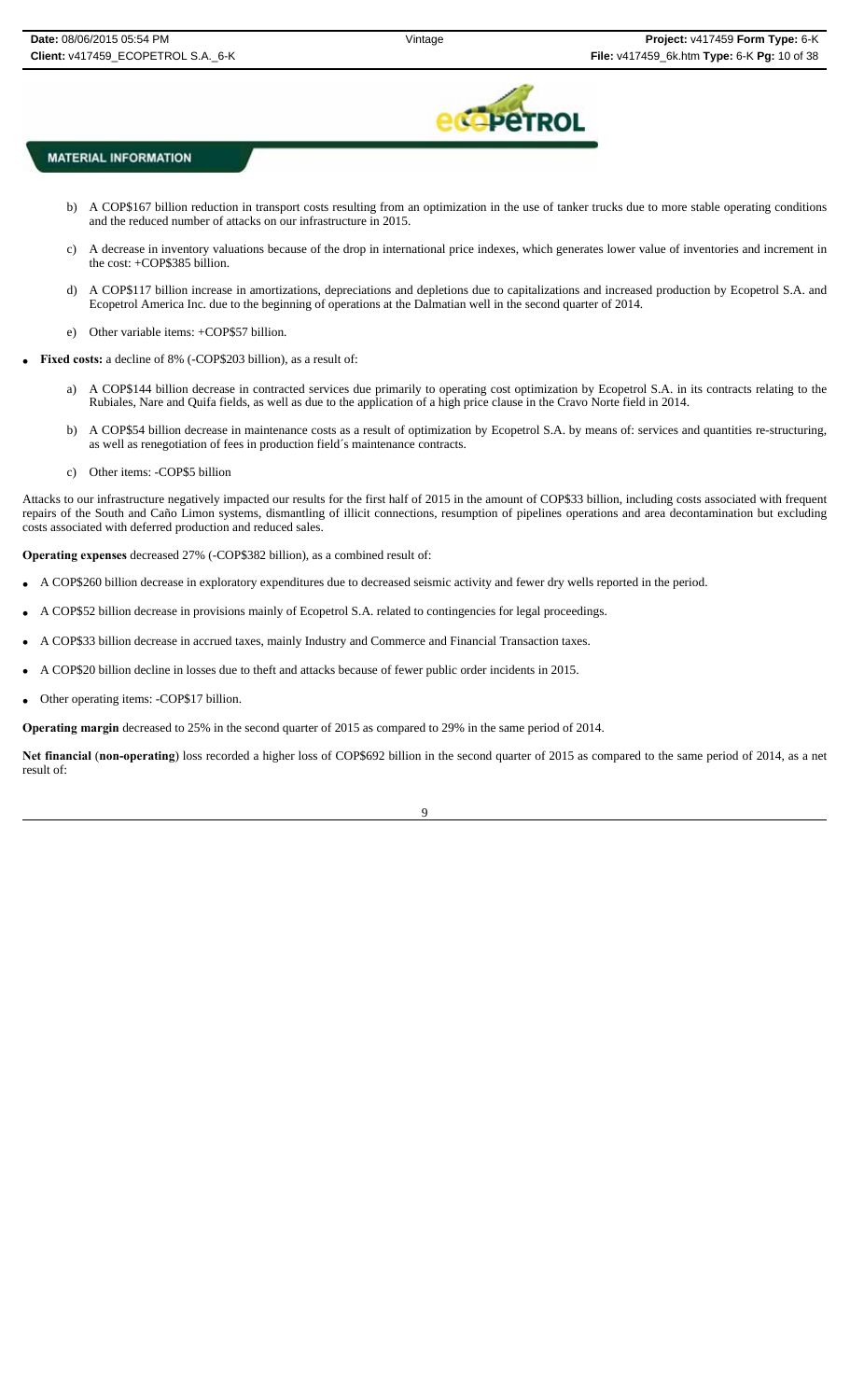

 A COP\$617 billion loss on exchange rate differences: income of COP\$166 billion was recorded in the second quarter of 2014, while in the same period of 2015, an expense of COP\$451 billion was recorded.

The exchange rate difference expense was generated mainly by Ecopetrol S.A. with COP\$650 billion, because of its net liability position of US\$8,202 million at the end of June 2015.

- A COP\$64 billion increased interest expense due to the company's increased leverage.
- Other financial expenditures for: +COP\$11 billion.

Affiliated company results decreased by COP\$81 billion in the second quarter of 2015, primarily due to a decrease in net income by Equión and Savia as a consequence of decreased international crude oil prices.

The 49% decrease (-COP\$1,073 billion) in the **income tax** expenditure is largely explained by the lower profit in the period.

As a result of the above, the quarter's **net result** of the equity holders of Ecopetrol was a profit of COP\$1,507 billion, 42% less than the corresponding net result of the second quarter of 2014.

**EBITDA** decreased by 31% to COP\$4,508 billion in the second quarter of 2015 as compared to the same period of 2014 and **EBITDA margin** was 32% in the second quarter of 2015 as compared to 39% in the second quarter of 2014.

#### **d. Balance Sheet**

| <b>Table 7: Balance Sheet</b>                     |               |                       |               |              |  |  |  |
|---------------------------------------------------|---------------|-----------------------|---------------|--------------|--|--|--|
| A                                                 | B             | C                     | D             | E            |  |  |  |
| <b>Consolidated Balance Sheet</b>                 |               |                       |               |              |  |  |  |
| (COPS Billion)                                    | June 30, 2015 | <b>March 31, 2015</b> | $\Delta$ (\$) | $\Delta$ (%) |  |  |  |
| <b>Current Assets</b>                             | 27,523.1      | 25,481.8              | 2.041.3       | 8.0%         |  |  |  |
| Non Current Assets                                | 98,647.5      | 95,707.5              | 2,940.0       | 3.1%         |  |  |  |
| <b>Total Assets</b>                               | 126,170.6     | 121.189.3             | 4,981.3       | $4.1\%$      |  |  |  |
| Current Liabilities                               | 21.381.5      | 22,873.2              | (1,491.7)     | $(6.5)\%$    |  |  |  |
| Long Term Liabilities                             | 55,651.5      | 51,436.1              | 4,215.4       | 8.2%         |  |  |  |
| <b>Total Liabilities</b>                          | 77,033.0      | 74,309.3              | 2,723.7       | 3.7%         |  |  |  |
| <b>Equity</b>                                     | 49,137.6      | 46,880.0              | 2,257.6       | 4.8%         |  |  |  |
| Non controlling interest                          | 1.710.0       | 1.471.8               | 238.2         | 16.2%        |  |  |  |
| <b>Total Liabilities and Shareholders' Equity</b> | 126,170.6     | 121,189.3             | 4,981.3       | $4.1\%$      |  |  |  |

The main variations in the Balance Sheet during the second quarter of 2015 compared to the end of March 2015 can be explained by:

- A COP\$2,041 billion increase in **current assets** resulting primarily from the proceeds from a bond issue in June 2015 in the amount of US\$1.5 billion maintained in short term investments, cash and equivalents.
- **Non-current assets** increased by +COP\$2,940 billion, due mainly to the increases in: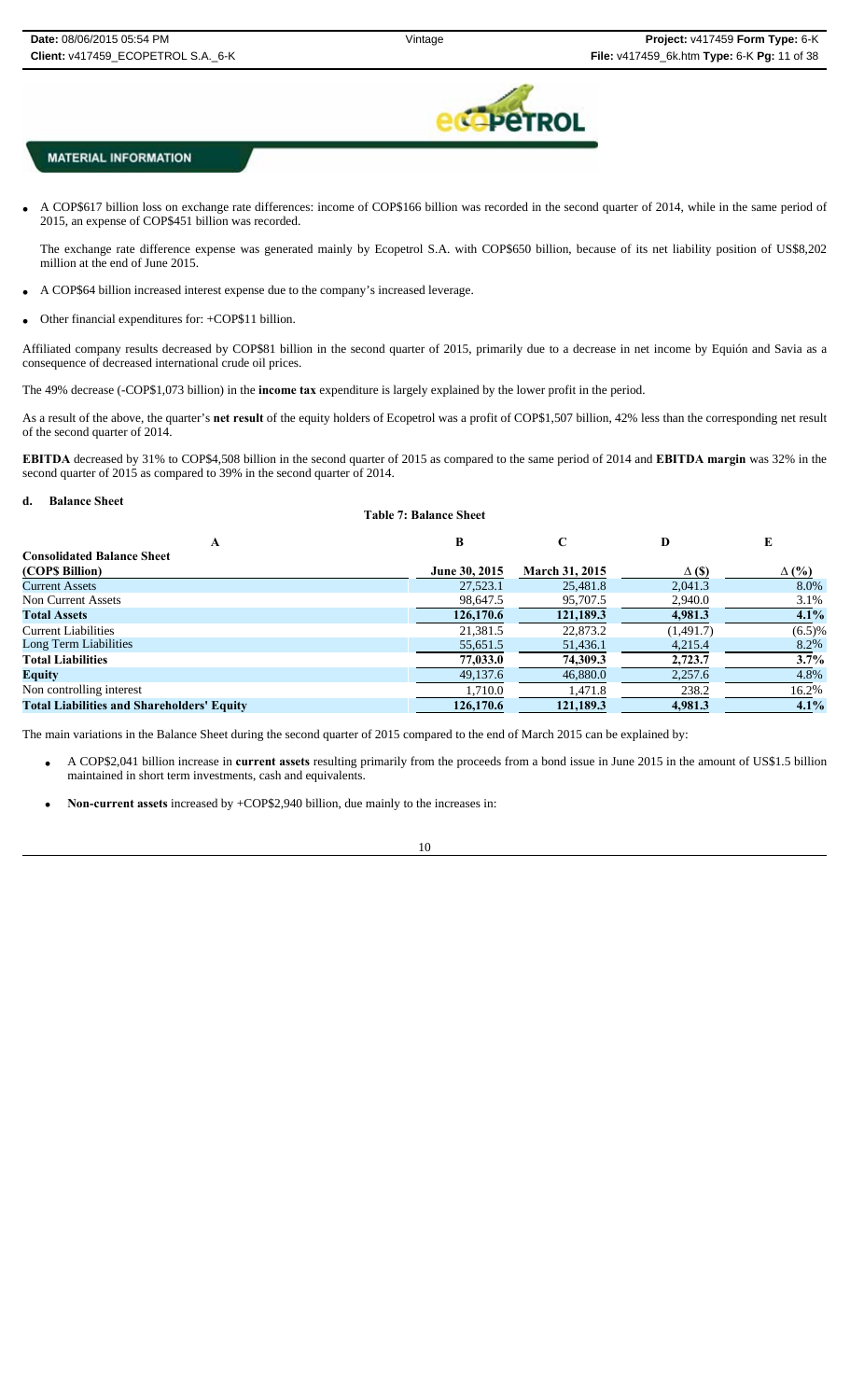

- o **Construction in progress:** A COP\$883 billion increase, of which Reficar accounted for COP\$840 billion as a result of project capitalizations associated with the new refinery, and other lesser capitalizations in affiliates of +COP\$43 billion.
- o **Pipelines and networks:** A COP\$527 billion increase, of which Ecopetrol S.A. accounted for COP\$205 billion resulting from the acquisition of facilities to bring the terminal Nestor Pineda into line, in Cenit for +COP192 billion, in Ocensa for COP\$81 billion, and other minor increases in affiliates of +COP\$49 billion.
- o **Plant and equipment:** A COP\$495 billion increase primarily due to the capitalization of Cenit in the amount of COP\$217 billion; Ecopetrol S.A. COP\$150 billion; Reficar COP\$92 billion; and other minor increases in affiliates COP\$36 billion.
- o **Natural resources:** A COL\$950 billion increase, mainly due to capitalizations of Ecopetrol field projects in the amounts COP\$698 billion, in Ecopetrol America Inc for +COP\$267 billion, and other minor variations in affiliates for -COP\$15 billion.
- o Other variations for +COP\$85 billion.
- **Current liabilities** declined by -COP\$1,492 billion versus last year due to -COP\$828 billion in dividend payments to minority shareholders, payment of the second income tax installment and CREE for -COP\$290 billion, wealth tax payable of –COP\$239 billion, and other minor variations for – COL\$135 billion.
- **Long-term liabilities** increased by COP\$4,215 billion mainly as a result of the Ecopetrol's international bond issuance in June 2015 in the amount of US\$1.5 billion.
- The Group's **equity** without taking into account the non-controlling interest<sup>2</sup> was COP\$47,428 billion, an increase of +COP\$2,019 billion compared to end of March 2015 mainly as a result of the quarter's profit and the other integral result associated with the conversion adjustment due to functional currency of affiliates Hocol Petroleum Limited and Reficar.

In accordance with IFRS-1 (Adoption for the first time) 2015 is the year of transition. Then adjustments have been made in the opening balance that do not exceed 1% of the values reported in the first quarter of 2015.

### **e. Credit Rating**

Ecopetrol's S.A. credit ratings were reviewed and ratified by three credit rating agencies during the second quarter of 2015, as follows:

- Moody's Investors Services affirmed Ecopetrol's long-term international rating at Baa2 with a stable outlook.
- Fitch Ratings affirmed Ecopetrol's international and local ratings at BBB and BBB+, respectively. It reaffirmed the long-term local rating at AAA(col) and the short-term local rating at F1+(col). All ratings maintained their stable outlook.
- Standard & Poor's maintained Ecopetrol's long-term international rating at BBB with a stable outlook.

<sup>2</sup> The consolidation method of global integration applied to Ecopetrol adds each of the lines of the P&L and the Balance sheet of all of the Group companies. The stake that does not belong to the Corporate Group should be recognized in a separate line (minority interest or non-controlling interest).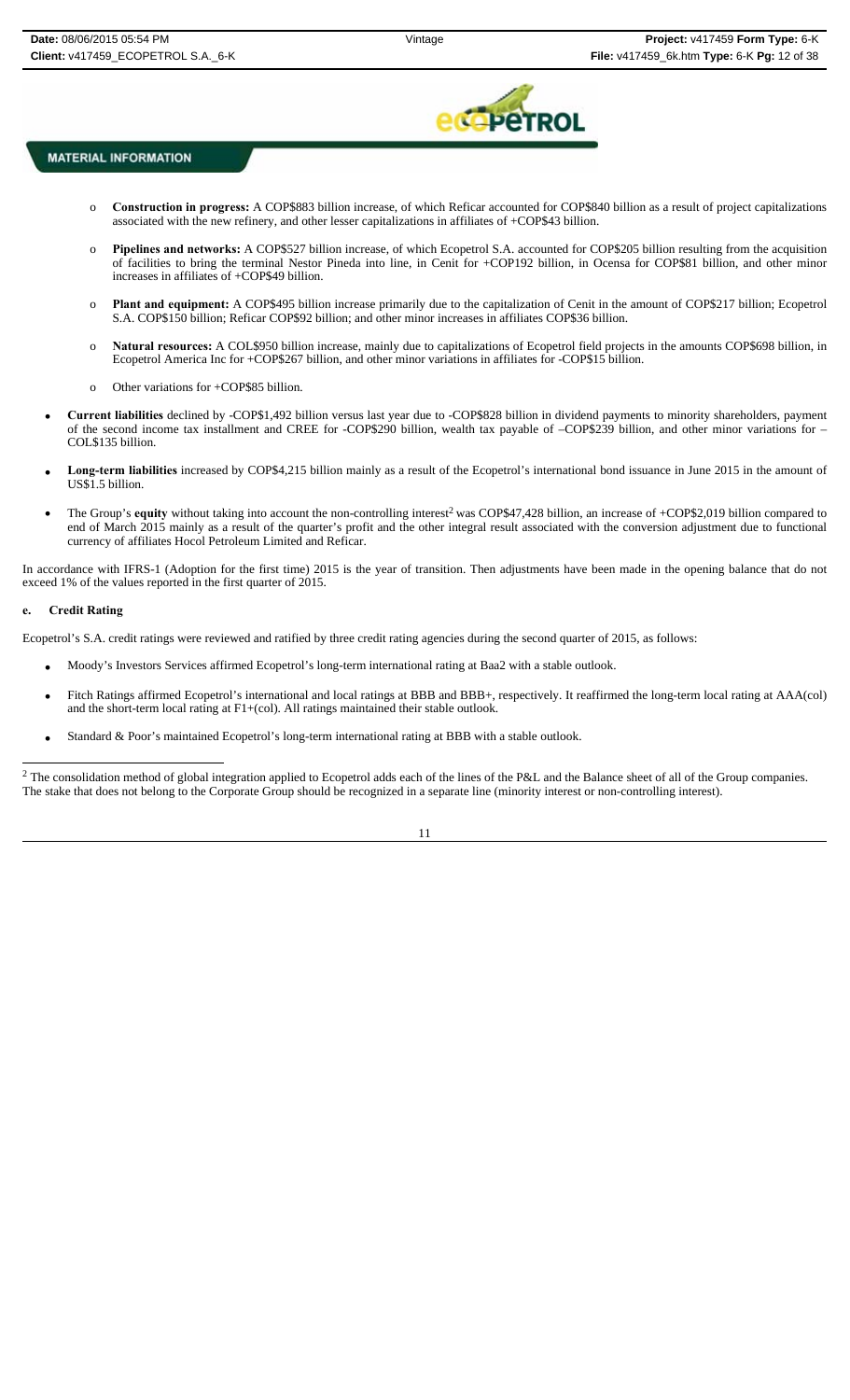

#### f. **f. Financing**

Ecopetrol carried out an international bond issuance with settlement date on June 26<sup>th</sup> of 2015, with the following terms:

### **Table 8: International Bond Issuance**

| <b>Summary of June 2015 International Bond Issuance</b> |                   |  |  |  |  |
|---------------------------------------------------------|-------------------|--|--|--|--|
| Term:                                                   | 11 years          |  |  |  |  |
| Maturity date:                                          | June 26, 2026     |  |  |  |  |
| Amount:                                                 | US\$1,500,000,000 |  |  |  |  |
| Price:                                                  | 99.328            |  |  |  |  |
| Yield:                                                  | 5.457%            |  |  |  |  |
| Amortization:                                           | <b>Bullet</b>     |  |  |  |  |
| Coupon Rate:                                            | 5.375%            |  |  |  |  |
|                                                         |                   |  |  |  |  |

### **g. Results by Business Segment**

The following table presents our business segment results for the periods indicated:

## **Table 9: Quarterly Results by Segment**

|                                     | B       | U.      | D                     |                          |                                     |         |                     |          |                               |         |
|-------------------------------------|---------|---------|-----------------------|--------------------------|-------------------------------------|---------|---------------------|----------|-------------------------------|---------|
| <b>Quarterly Results by Segment</b> | E&P     |         | Refining & Petrochem. |                          | <b>Transportation and Logistics</b> |         | <b>Eliminations</b> |          | <b>Ecopetrol Consolidated</b> |         |
| <b>COPS Billion</b>                 | 2Q 2015 | 2Q 2014 | <b>2O 2015</b>        | <b>202014</b>            | 2Q 2015                             | 2Q 2014 | 2Q 2015             | 2Q 2014  | 2Q 2015                       | 2Q 2014 |
| <b>Local Sales</b>                  | 2,289   | 3,104   | 4,954                 | 5,619                    | 82                                  | 37      | (1,983)             | (2,527)  | 5,342                         | 6,233   |
| <b>Export Sales</b>                 | 6,953   | 8,592   | 787                   | 1,171                    |                                     |         | 59                  | 35       | 7,799                         | 9,798   |
| Sales of services                   |         | 17      | 60                    | 8                        | 2,385                               | 1,908   | (1,578)             | (1,032)  | 869                           | 901     |
| <b>Total Sales</b>                  | 9,244   | 11,713  | 5,801                 | 6.798                    | 2.467                               | 1.945   | (3,502)             | (3,524)  | 14.010                        | 16,932  |
| Variable Costs                      | 5,099   | 5,025   | 4,668                 | 5,922                    | 31                                  | 49      | (2, 721)            | (2,945)  | 7,077                         | 8,051   |
| <b>Fixed Costs</b>                  | 1.713   | 1,708   | 428                   | 462                      | 778                                 | 857     | (575)               | (480)    | 2,344                         | 2,547   |
| <b>Cost of Sales</b>                | 6,812   | 6,733   | 5,096                 | 6,384                    | 809                                 | 906     | (3,296)             | (3, 425) | 9,421                         | 10,598  |
| Gross profit                        | 2,433   | 4.980   | 705                   | 415                      | 1,659                               | 1,038   | (208)               | (98)     | 4,589                         | 6,334   |
| <b>Operating Expenses</b>           | 727     | 885     | 285                   | 396                      | 91                                  | 193     | (63)                | (53)     | 1,040                         | 1,421   |
| <b>Operating Profit</b>             | 1,706   | 4,095   | 420                   | 19                       | 1,568                               | 845     | (145)               | (45)     | 3,549                         | 4,913   |
| Non Operating Profit/Loss           | (610)   | 30      | 30                    | (32)                     | (287)                               | (98)    | 88                  | 13       | (779)                         | (87)    |
| <b>Results from Subsidiaries</b>    | 38      | 120     |                       |                          |                                     |         |                     |          | 47                            | 127     |
| Income tax benefits (expense)       | (496)   | (1,852) | (163)                 | (22)                     | (462)                               | (320)   |                     |          | (1, 121)                      | (2,194) |
| Net Income Consolidated             | 638     | 2,393   | 296                   | (28)                     | 819                                 | 427     | (57)                | (32)     | 1,696                         | 2,759   |
| Non-controlling interest            |         |         |                       | $\overline{\phantom{a}}$ | 189                                 | 162     | $\sim$              |          | 189                           | 162     |
| Equity holders of Ecopetrol         | 638     | 2,393   | 296                   | (28)                     | 630                                 | 265     | (57)                | (32)     | 1,507                         | 2,597   |
|                                     |         |         |                       |                          |                                     |         |                     |          |                               |         |
| <b>EBITDA</b>                       | 2,699   | 5,667   | 672                   | 217                      | 1,193                               | 668     | (56)                | (32)     | 4,508                         | 6,520   |
| <b>EBITDA Margin</b>                | 29.2%   | 48.4%   | 11.6%                 | 3.2%                     | 48.4%                               | 34.3%   | 1.6%                | 0.9%     | 32.2%                         | 38.5%   |

## **Table 10: Accumulated Results by Segment**

| A                                       | в        | C       | D       |                       |                          | G                                   | н                        |                          |                               |         |
|-----------------------------------------|----------|---------|---------|-----------------------|--------------------------|-------------------------------------|--------------------------|--------------------------|-------------------------------|---------|
| <b>Results by Segment</b>               | E&P      |         |         | Refining & Petrochem. |                          | <b>Transportation and Logistics</b> | <b>Eliminations</b>      |                          | <b>Ecopetrol Consolidated</b> |         |
| <b>COPS Billion</b>                     | 1H 2015  | 1H 2014 | 1H 2015 | 1H 2014               | 1H 2015                  | 1H 2014                             | 1H 2015                  | 1H 2014                  | 1H 2015                       | 1H 2014 |
| <b>Local Sales</b>                      | 4,168    | 6,336   | 9,159   | 11,186                | 153                      | 65                                  | (3, 423)                 | (4,894)                  | 10.057                        | 12,693  |
| <b>Export Sales</b>                     | 12,597   | 18,060  | 1.677   | 3,109                 | $\overline{\phantom{a}}$ | $\overline{\phantom{a}}$            | (1)                      | (670)                    | 14,274                        | 20,499  |
| Sales of services                       | 34       | 51      | 72      | 104                   | 4,806                    | 3,810                               | (2,933)                  | (2,253)                  | 1,979                         | 1,712   |
| <b>Total Sales</b>                      | 16,800   | 24,447  | 10,908  | 14,399                | 4,959                    | 3,874                               | (6,356)                  | (7,817)                  | 26,310                        | 34,904  |
| Variable Costs                          | 9,332    | 10.640  | 8.847   | 12.567                | 246                      | 199                                 | (4,912)                  | (6,735)                  | 13,514                        | 16,671  |
| <b>Fixed Costs</b>                      | 3,336    | 3,249   | 896     | 909                   | 1.461                    | 1,458                               | (1,231)                  | (919)                    | 4,462                         | 4,697   |
| <b>Cost of Sales</b>                    | 12,668   | 13.889  | 9.744   | 13.475                | 1,707                    | 1,657                               | (6, 143)                 | (7,654)                  | 17,976                        | 21,367  |
| Gross profit                            | 4,132    | 10,558  | 1,165   | 924                   | 3,252                    | 2,218                               | (214)                    | (163)                    | 8,335                         | 13,536  |
| <b>Operating Expenses</b>               | 1.458    | 1,557   | 727     | 640                   | 371                      | 267                                 | (129)                    | (105)                    | 2,427                         | 2,359   |
| <b>Operating Profit</b>                 | 2,673    | 9,001   | 438     | 284                   | 2,881                    | 1,950                               | (85)                     | (58)                     | 5,907                         | 11,177  |
| Non Operating Profit/Loss               | (1, 814) | (9)     | (339)   | (81)                  | (140)                    | (106)                               | (17)                     | (12)                     | (2,309)                       | (208)   |
| Resultado de participación en asociadas | 39       | 132     | 9       | 10                    |                          |                                     | $\overline{\phantom{a}}$ |                          | 47                            | 143     |
| Income tax benefits (expense)           | (427)    | (3,516) | (112)   | (125)                 | (1,055)                  | (648)                               | $\overline{\phantom{a}}$ | $\overline{\phantom{a}}$ | (1,594)                       | (4,288) |
| Ganancia Neta Consolidada               | 471      | 5,609   | (5)     | 88                    | 1,687                    | 1,197                               | (102)                    | (70)                     | 2,051                         | 6,824   |
| Minority interest                       |          |         | (2)     | (2)                   | 387                      | 341                                 |                          |                          | 385                           | 339     |
| Net Income                              | 471      | 5,609   | (2)     | 91                    | 1,300                    | 856                                 | (102)                    | (70)                     | 1,667                         | 6,485   |
|                                         |          |         |         |                       |                          |                                     |                          |                          |                               |         |
| <b>EBITDA</b>                           | 4,239    | 11,863  | 744     | 745                   | 2,686                    | 1.681                               | (102)                    | (70)                     | 7,566                         | 14,218  |
| <b>EBITDA</b> Margin                    | 25.2%    | 48.5%   | 6.8%    | 5.2%                  | 54.2%                    | 43.4%                               | 1.6%                     | 0.9%                     | 28.8%                         | 40.7%   |
|                                         |          |         |         |                       |                          |                                     |                          |                          |                               |         |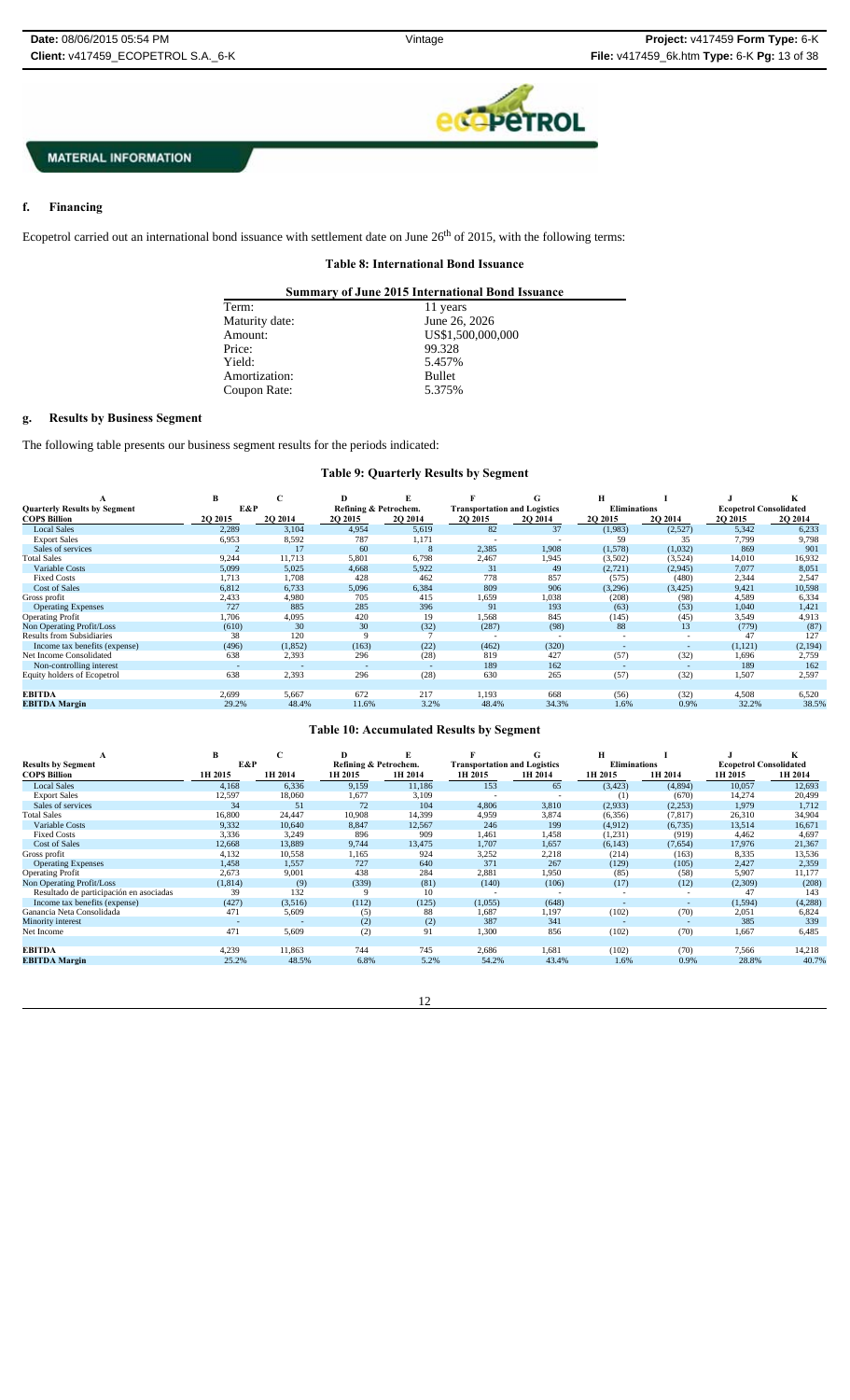

### **Exploration and Production**

Although there was an increase of 9% in the volumes of crude sold, revenues for the second quarter of 2015 decreased 21% when compared to the same period of last year. The decrease in revenues is attributable to the net effect of the falling prices of the crude export basket of Ecopetrol, which decrease by 46.3%, and the 31% increase in the average exchange rate.

Cost of sales in the segment increased by 1% mainly due to: 1) A 26% increase in the costs of crude transportation services as a result of the effect of the devaluation of the exchange rate on dollar-denominated transport rates, 2) A 25% decrease in costs of contracted services, maintenance and supplies resulting from renegotiations of contracts, and 3) Reduction in crude purchasing costs due to the decrease in international prices.

Operating expenses decreased by 18% during the second quarter of 2015 when compared to the same period of 2014 mainly due to a 51% decrease in exploration costs owing to lower seismic activity and fewer drilling campaigns.

The (non-operating) net financial result presented a loss when compared to the second quarter of 2014, mainly due to the effect of exchange rate difference on the net liability position of Ecopetrol.

As a net result, the segment had a profit of COP\$638 billion in the second quarter of 2015 versus a profit in the same period of 2014 of COP\$2.393 billion.

#### **Refining and Petrochemicals**

Revenues for the second quarter of 2015 decreased 15% when compared to the same period of last year mainly due to the fall in international indexes of refined product prices.

Cost of sales in the segment declined 20% due to the lower cost of raw materials, in line with lower international crude prices.

The gross sales margin increased to 12% during the second quarter of 2015 from 6% on the same period of 2014. This increase was a result of 1) a smaller decrease in the sales price of refining products as compared to the drop in cost of raw materials. 2) increased recovery of valuable products by implementing initiatives to rise the production of middle distillates which offset the lower availability of light and medium crudes in the feedstock, and 3) lower operating costs as a result of optimization strategies.

Operating expenses decreased 28% mainly due to lower value of tax expense (industry and commerce and financial transaction taxes), project expenditures and general expenses in 2015 compared to 2014.

The consolidated segment operating income increased by COP\$401 billion.

Thus, the segment posted a net income of COP\$296 billion, compared with a loss in the same quarter of last year of COP\$28 billion.

#### **Transport and Logistics**

Revenues for the second quarter of 2015 increased 27% due to: 1) higher volumes transported to third parties by Cenit, Ocensa and ODL, and 2) the positive effect of the devaluation of the exchange rate on the dollar-denominated tariffs.

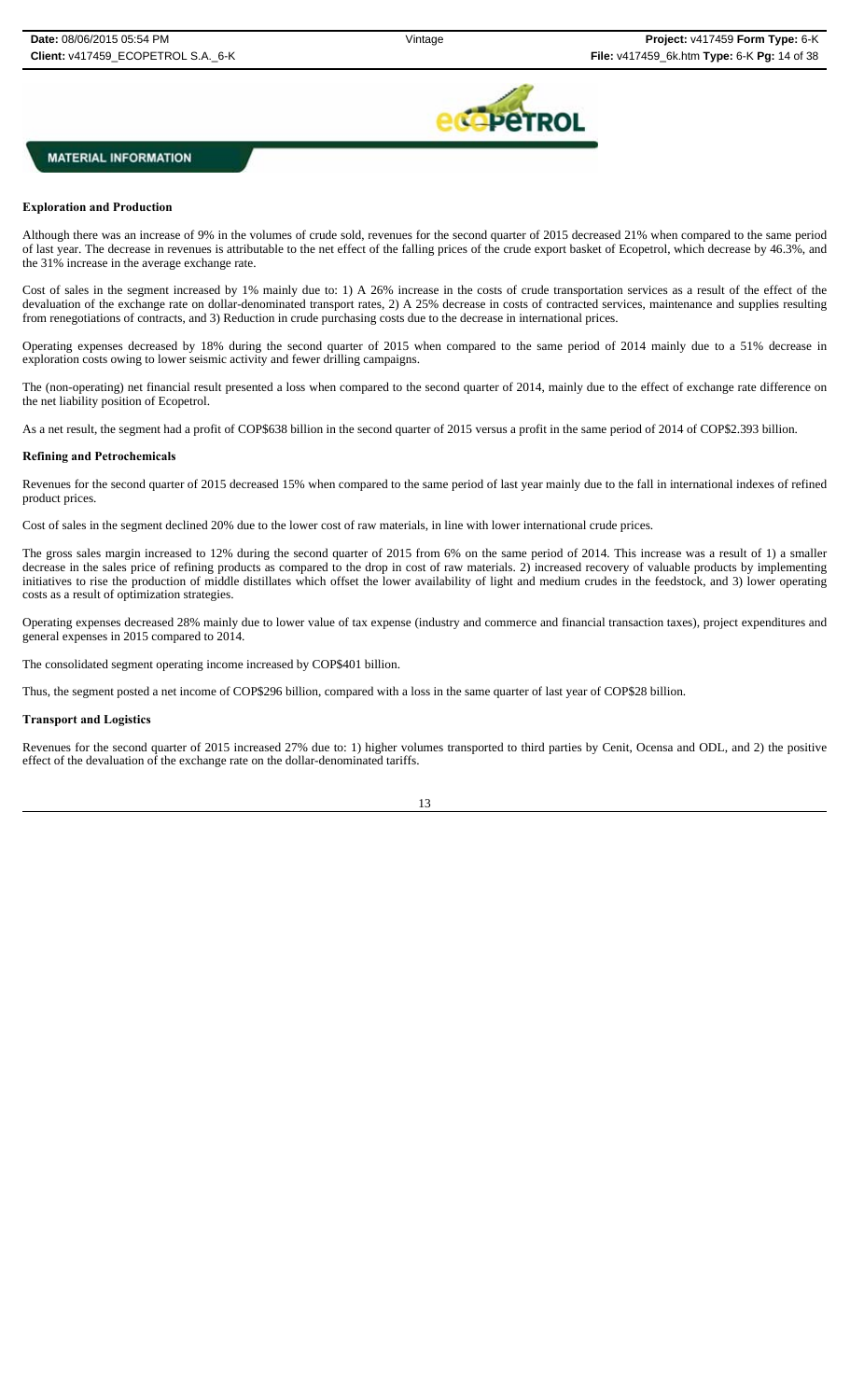

Cost of sales and contracted services decreased by 11% mainly due to the efforts carried out by the companies of the segment to reduce operating and maintenance cost.

Operating expenses decreased compared to the second quarter of last year by COP\$102 billion, mainly due to the decrease in losses from attacks.

The (non-operating) net financial result was lower compared to the second quarter of last year, mainly due to the recording of higher interest expenses and the effect of the exchange rate difference over the net position of the transportation companies.

As a result of the above, the segment posted a net income of COP\$630 billion versus COP\$265 billion in the second quarter of 2014.

#### **h. Saving initiatives**

As of June 30, 2015, Ecopetrol S.A. reports a reduction of COP\$0.6 trillion in cost and expenditures, compared with those reported in the first half of 2014. The breakdown by business segments is as follows:



The main aspects optimized in each business segment are:

**Production:** contract renegotiation (lower fees and quantities) and improved maintenance strategy.

**Refining:** higher efficiencies in maintenance, and lower expenses, due to the renegotiation of product purchases and import fees.

**Corporate:** optimization of health, transportation, and maintenance of non-operational and information technology services.

**Transport:** following the new strategy, the maintenance contracts were transferred to Cenit, generating savings for Ecopetrol via renegotiation with contractors and prioritization of maintenance activities, according with the assessed level of risk.

Ecopetrol is looking for higher efficiencies aimed at obtaining savings of COP\$1.4 trillion in 2015 and structural efficiencies in line with the long-term savings target of COP\$6 trillion between 2015 and 2020.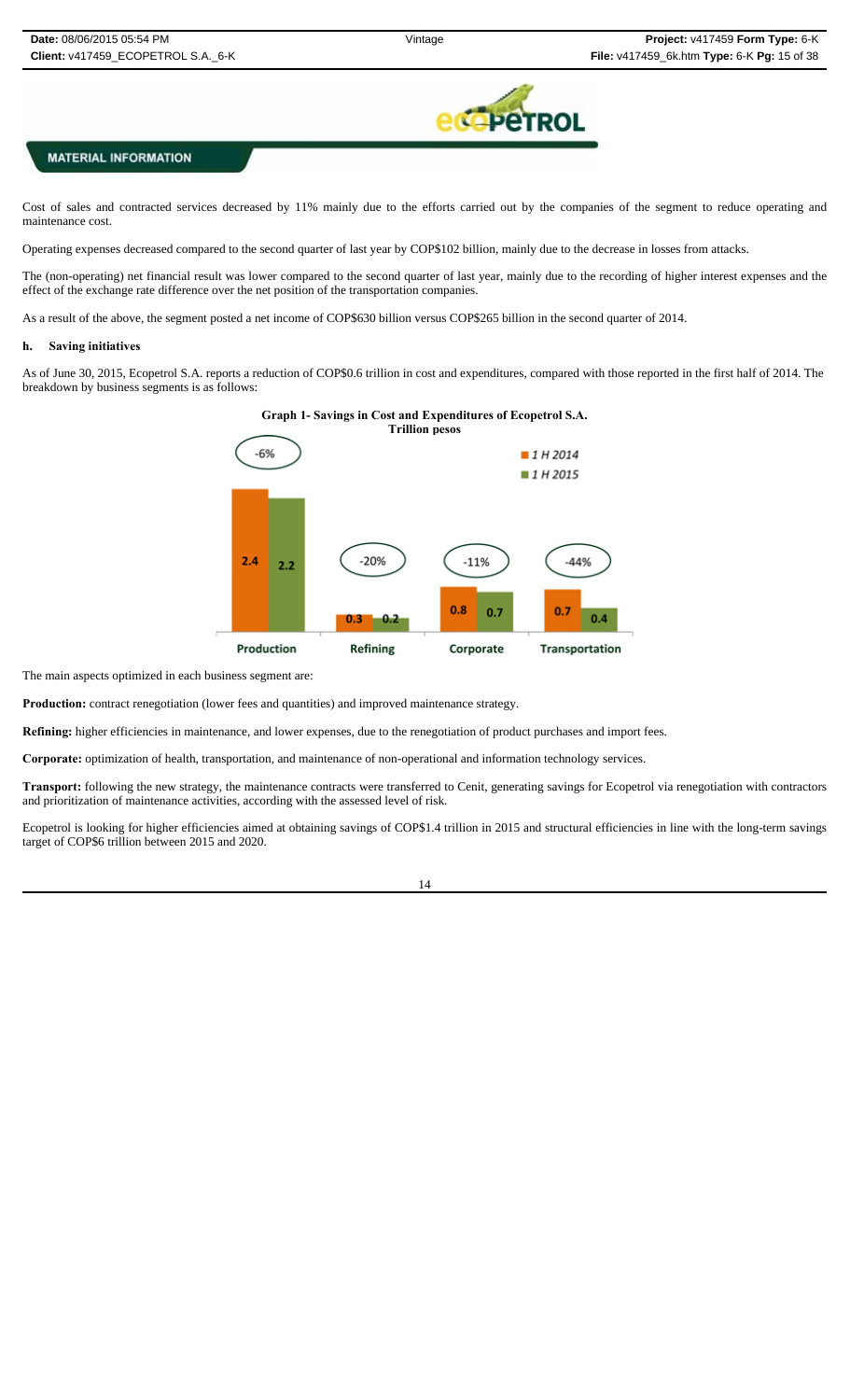

### **II. Operating Results**

### **a. Investments\***

### **Table 11: Investments by Ecopetrol´s Corporate Group**

| A                                     | R                         | C                     | D       | E                    |
|---------------------------------------|---------------------------|-----------------------|---------|----------------------|
|                                       | 1H 2015<br>(US\$ million) |                       |         |                      |
|                                       |                           | <b>Affiliates and</b> |         | <b>Allocation by</b> |
| Segment                               | Ecopetrol S.A.            | Subsidiaries**        | Total   | segment              |
| Production                            | 1,335.2                   | 235.5                 | 1.570.7 | 50.3%                |
| Refining, Petrochemicals and Biofuels | 73.6                      | 817.6                 | 891.2   | 28.5%                |
| Exploration                           | 124.4                     | 109.9                 | 234.3   | 7.5%                 |
| Transportation                        | 16.4                      | 384.0                 | 400.4   | 12.8%                |
| Corporate                             | 25.8                      | 0.0                   | 25.8    | 0.8%                 |
| New Business***                       | 2.5                       | 0.0                   | 2.5     | 0.1%                 |
| <b>Supply and Marketing</b>           | 0.8                       | 0.0                   | 0.8     | $0.0\%$              |
| Total                                 | 1,578.7                   | 1,547.0               | 3,125.7 | 100.0%               |

\*Figures in this table differ from the capital expenditure figures presented in the Consolidated Statement of Cash Flows on page 27 because the figures in this table include both operating expenditures and capital expenditure outflows of investment projects, while the investment line of the Consolidated Statement of Cash Flows includes capital expenditures only. \*\*Prorated according to Ecopetrol's stake.

\*\*\*Corresponds to our new organizational structure and refers to investments approved by the Office of Mergers and Acquisitions and New Business Management. These funds were part of the Corporate segment until 2014.

Investments in the first half of 2015 were US\$3,125.7 million (Ecopetrol S.A. itself accounting for 50.5% of that amount while affiliates and subsidiaries accounted for 49.5%). These investments were distributed as follows:

- Production (50.3%): The drilling campaign, especially in the fields Chichimene, Rubiales and La Cira-Infantas, and expansion of the Acacias and Chichimene stations.
- Refining, Petrochemicals and Biofuels (28.5%): the Industrial Services Master Plan of the Barrancabermeja refinery and the Cartagena refinery modernization project.
- Transport (12.8%): the Reficar logistics project, to ensure the supply of crude and liquid products for the refinery and the development of the Ocensa P135 project.
- Exploration (7.5%): Drilling of the Kronos exploratory well and the appraisal well Oripaya-3.

### **b. Exploration**

### *Exploration in Colombia:*

The following table summarizes the results of our exploration activities in Colombia for the periods indicated:

### **Table 12: Wildcats in Colombia**

|                |         | <b>2O 2015</b> |            |     | 1H 2015 |             |            |  |  |
|----------------|---------|----------------|------------|-----|---------|-------------|------------|--|--|
|                |         | Hydrocarbon    | Under      |     |         | Hydrocarbon | Under      |  |  |
| Company        | Drilled | Presence*      | Evaluation | Drv | Drilled | Presence*   | Evaluation |  |  |
| Ecopetrol S.A. |         |                |            |     |         |             |            |  |  |
| Hocol S.A.     |         |                |            |     |         |             |            |  |  |
| <b>Total</b>   |         |                |            |     |         |             |            |  |  |
|                |         |                |            |     |         |             |            |  |  |

\*geological success

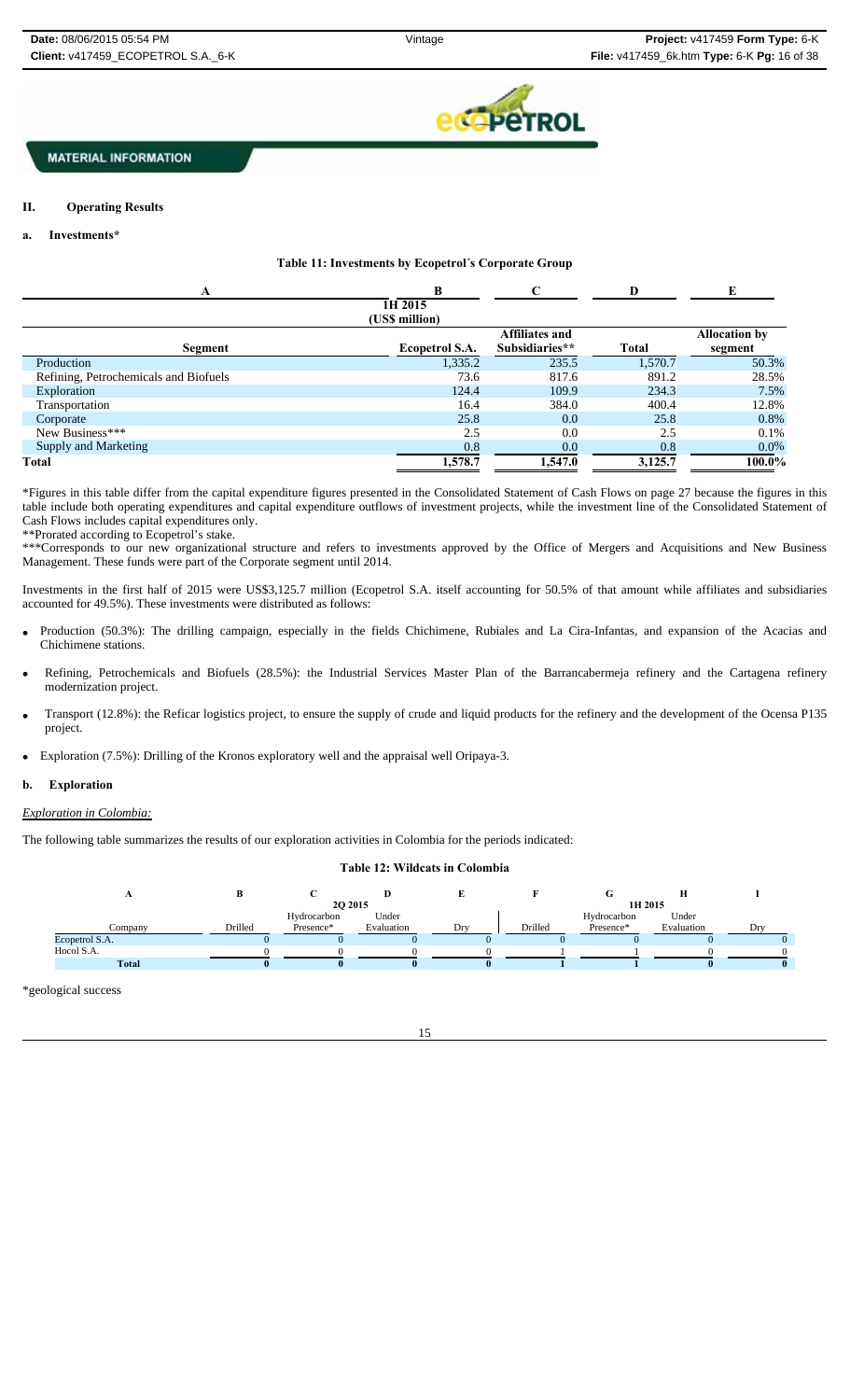

During the second quarter of 2015, Ecopetrol drilled the appraisal well Oripaya-3. The Kronos exploratory well located in ultra-deep waters off the Colombian Caribbean was being drilled at the end of the second quarter of 2015. Ecopetrol holds a 50% stake in this well, along with the operator, Anadarko Petroleum Corporation, which holds the remaining 50% stake.

On July 28, Kronos well confirmed the presence of gas in ultra-deep waters. The discovery proves the geological model proposed for an unexplored area, with high hydrocarbon potential.

### *International exploration:*

During the second quarter of 2015, Ecopetrol America Inc. began drilling the exploratory well Sea Eagle in deep waters off the Gulf of Mexico. Ecopetrol America Inc. holds a 50% stake in this well, along with the operator, Murphy Oil Corporation, which holds 35% stake, and PetroVietnam with 15%. This well was closed and abandoned on July, 2015.

### **c. Production**

The following table summarizes the results of our oil and gas production activities for the periods indicated:

**Table 13: Gross\* Oil and Gas Group´s Production\*\***

| $\mathbf A$                     | B                 | $\mathbf C$       | $\mathbf{D}$ | E              | F       | G                | $\mathbf H$  | I                |
|---------------------------------|-------------------|-------------------|--------------|----------------|---------|------------------|--------------|------------------|
| Ecopetrol S.A. (mboed)          | 2Q 2015           | 2Q 2014           | $\Delta$ (%) | $\Delta$ (bls) | 1H 2015 | 1H 2014          | $\Delta$ (%) | $\Delta$ (bls)   |
| Crude Oil                       | 593.3             | 561.4             | 5.7%         | 31.9           | 595.6   | 574.7            | 3.6%         | 20.9             |
| Natural Gas***                  | 120.9             | 123.5             | (2.1)%       | (2.6)          | 122.5   | 126.5            | $(3.2)\%$    | (4.0)            |
| <b>Total</b>                    | 714.2             | 684.9             | 4.3%         | 29.3           | 718.1   | 701.2            | 2.4%         | 16.9             |
| Hocol (mboed)                   | 20 20 15          | 2Q 2014           | $\Delta$ (%) | $\Delta$ (bls) | 1H 2015 | 1H 2014          | $\Delta$ (%) | $\Delta$ (bls)   |
| Crude Oil                       | 21.1              | 22.2              | (5.0)%       | (1.1)          | 20.6    | 22.4             | $(8.0)\%$    | (1.8)            |
| <b>Natural Gas</b>              | 0.1               | 0.1               | 0.0%         | 0.0            | 0.1     | 0.2              | $(50.0)\%$   | (0.1)            |
| <b>Total</b>                    | $\overline{21.2}$ | $\overline{22.3}$ | $(4.9)\%$    | (1.1)          | 20.7    | 22.6             | $(8.4)\%$    | (1.9)            |
| Savia (mboed)                   | 2Q 2015           | 2Q 2014           | $\Delta$ (%) | $\Delta$ (bls) | 1H 2015 | 1H 2014          | $\Delta$ (%) | $\Delta$ (bls)   |
| Crude Oil                       | 5.0               | $\overline{5.5}$  | (9.1)%       | (0.5)          | 5.0     | $\overline{5.4}$ | (7.4)%       | (0.4)            |
| <b>Natural Gas</b>              | 1.2               | 1.0               | 20.0%        | 0.2            | 1.2     | 1.1              | 9.1%         | 0.1              |
| <b>Total</b>                    | 6.2               | 6.5               | $(4.6)\%$    | (0.3)          | 6.2     | 6.5              | $(4.6)\%$    | (0.3)            |
| Equion (mboed)****              | 2Q 2015           | 2Q 2014           | $\Delta$ (%) | $\Delta$ (bls) | 1H 2015 | 1H 2014          | $\Delta$ (%) | $\Delta$ (bls)   |
| Crude Oil                       | 11.5              | 9.1               | 26.4%        | 2.4            | 10.7    | 9.2              | 16.3%        | 1.5              |
| <b>Natural Gas</b>              | 8.8               | 8.4               | 4.8%         | 0.4            | 8.8     | 8.4              | 4.8%         | 0.4              |
| <b>Total</b>                    | 20.3              | 17.5              | 16.0%        | 2.8            | 19.5    | 17.6             | 10.8%        | 1.9              |
| Ecopetrol America-K2 (mboed)    | 2Q 2015           | 2Q 2014           | $\Delta$ (%) | $\Delta$ (bls) | 1H 2015 | 1H 2014          | $\Delta$ (%) | $\Delta$ (bls)   |
| Crude Oil                       | 2.8               | 1.0               | 180.0%       | 1.8            | 3.1     | 1.3              | 138.5%       | 1.8              |
| <b>Natural Gas</b>              | 2.9               | 1.9               | 52.6%        | 1.0            | 3.0     | 1.0              | 200.0%       | 2.0              |
| <b>Total</b>                    | $\overline{5.7}$  | $\overline{2.9}$  | 96.6%        | 2.8            | 6.1     | $\overline{2.3}$ | 165.2%       | $\overline{3.8}$ |
| <b>Ecopetrol Corporate</b>      |                   |                   |              |                |         |                  |              |                  |
| Group (mboed)                   | 20 20 15          | 2Q 2014           | $\Delta$ (%) | $\Delta$ (bls) | 1H 2015 | 1H 2014          | $\Delta$ (%) | $\Delta$ (bls)   |
| Crude Oil                       | 633.7             | 599.2             | 5.8%         | 34.5           | 635.0   | 613.0            | 3.6%         | 22.0             |
| <b>Natural Gas</b>              | 133.9             | 134.9             | (0.7)%       | (1.0)          | 135.6   | 137.2            | (1.2)%       | (1.6)            |
| <b>Total Group's production</b> | 767.6             | 734.1             | 4.6%         | 33.5           | 770.6   | 750.2            | 2.7%         | 20.4             |

\* Gross production includes royalties and prorated according to Ecopetrol´s stake in each company

\*\* Equion and Savia do not consolidate within the Corporate Group

\*\*\* Gas production includes white products

\*\*\* The production breakdown of crude oil and gas for 2014 was modified in order to reflect the production of white products in the production of gas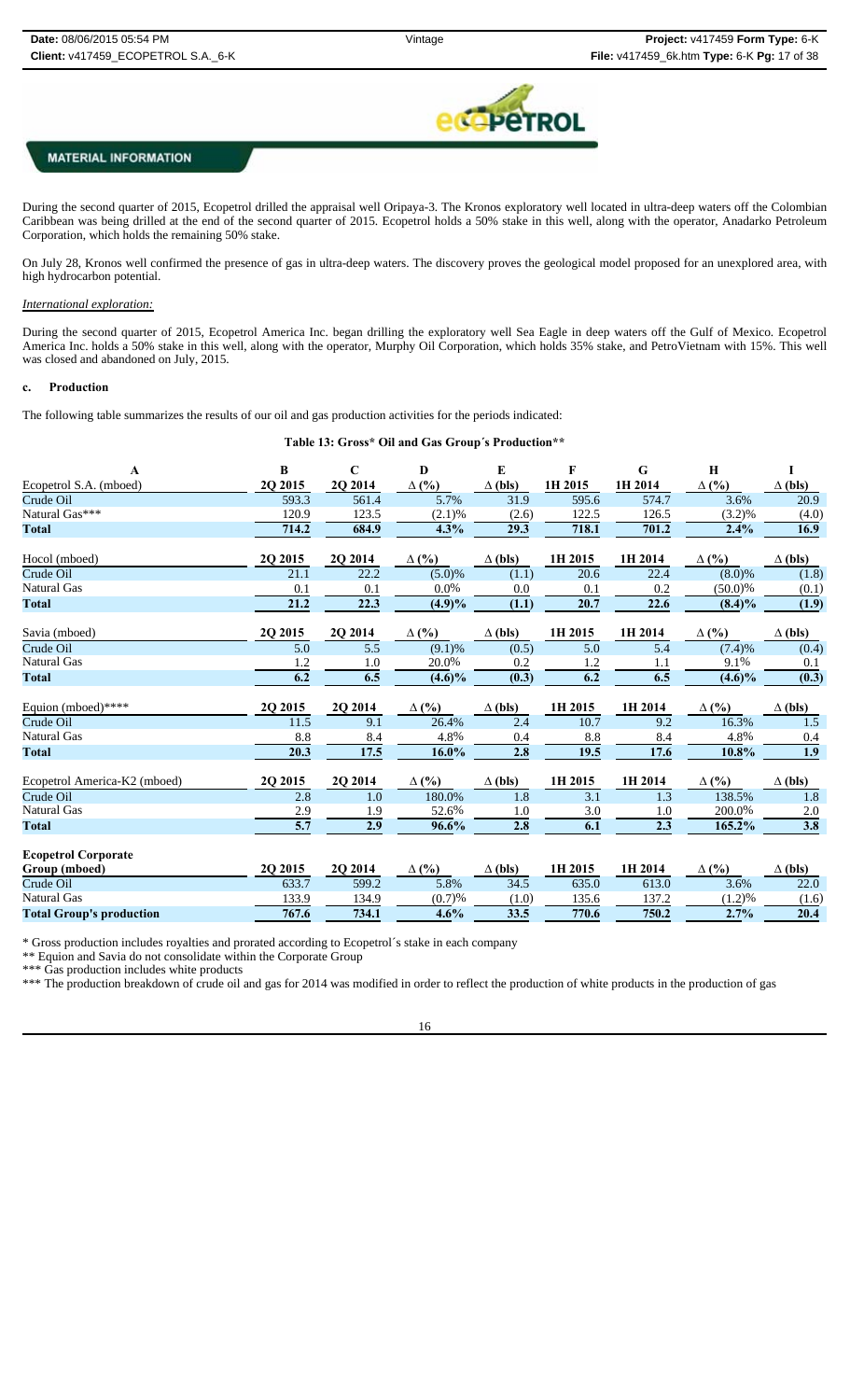

In comparison with the second quarter of 2014, the Group's production increased by 33.5 mboed, or 4.6%, during the second quarter of 2015. The increase was driven by improved production at the Castilla and Chichimene fields following the start-up of operations at the new facilities and the current drilling campaign in those fields. In addition, production at the Caño-Limón field increased by 15 mboed during the second quarter of 2015, due to a lower impact of attacks on infrastructure during the second quarter of 2015 compared with the second quarter of last year.

The increase in production helped to counteract certain operating restrictions, especially those related to our water disposal capacity in the Rubiales field, the natural decline of the Guajira fields and the reduction of Ecopetrol's production due to the high price clause of certain contracts.

With respect to the previous quarter, production decreased 5.8 mboed (0.7%), mainly due to the attacks of June that affected the Caño Limón, Gibraltar and Southeast fields as well as the effect of the decrease in prices over Ecopetrol's share in contracts that include the high price clause, mainly Quifa and La Cira - Infantas.

#### *Projects to increase the recovery factor:*

During the second quarter of 2015, two pilot projects were launched to increase the recovery factor, a water injection project at the Suria field and a chemical injection project at the Caracara field. A third pilot project, a water injection pilot at the Tisquirama field, is in the startup testing stage and is expected to begin operations at the end of July 2015. In addition, we made progress in well drilling and construction of facilities required to launch four other pilot projects that are part of our objectives for this year.

The air injection pilot program at the Chichimene field reached 80% completion in the building of surface facilities and 95% completion in the development of the connectivity test, with favorable results to date. The company has executed 21 recovery pilot programs to date, with total injection of 12 million barrels of water, 8 million barrels of improved water and 67 million cubic meters of gas since the beginning of the recovery pilot programs in 2013. Twelve pilot programs have yielded increases in well pressure and 11 increases in crude production in their respective areas.

The following table summarizes the average production of our main fields by region for the periods indicated:

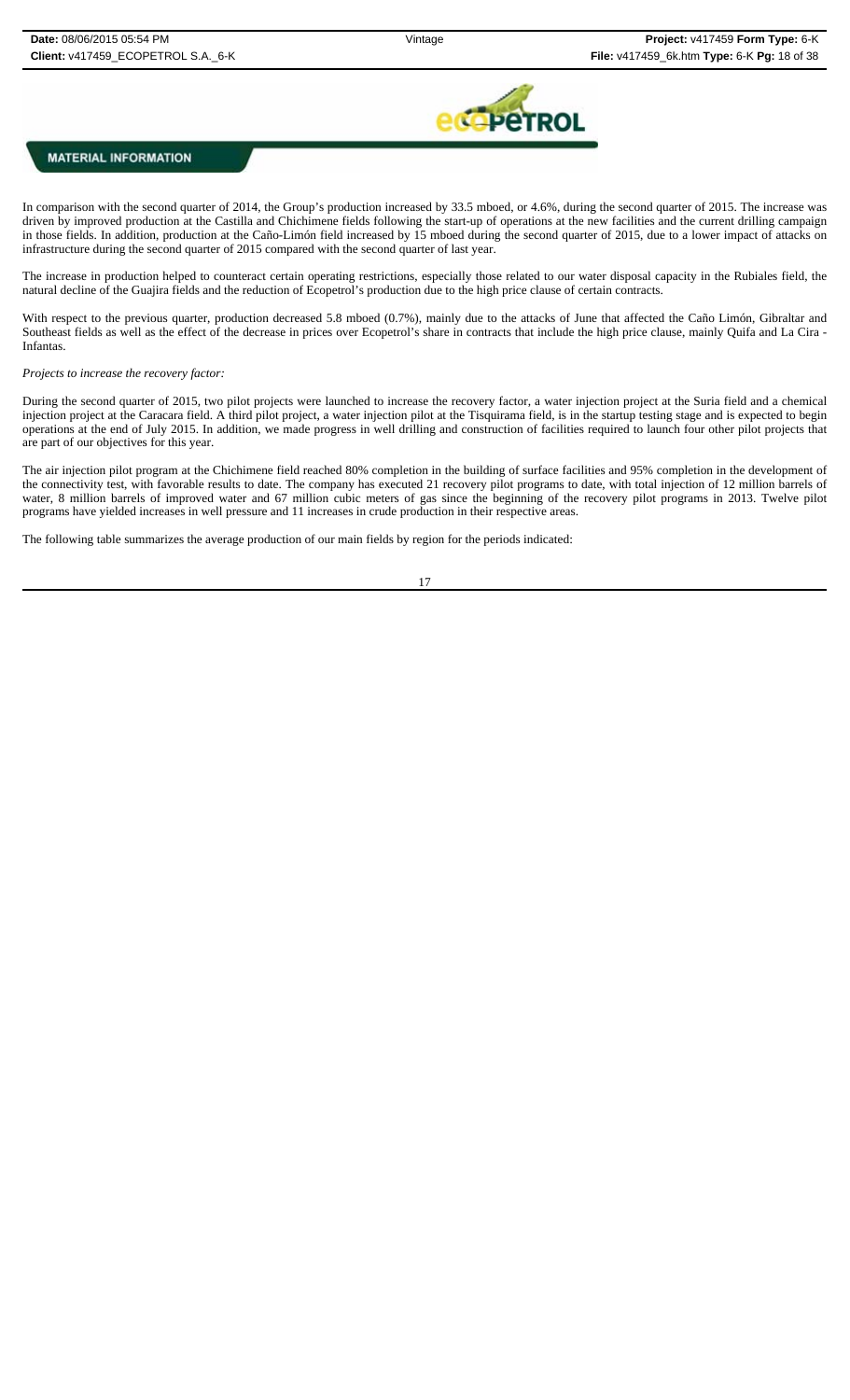

| Table 14: Average Production Main Fields by Region – Ecopetrol's Net Interest |  |  |
|-------------------------------------------------------------------------------|--|--|
|-------------------------------------------------------------------------------|--|--|

| A                             | $\bf{B}$ | $\mathbf C$ | D                    | E       | F       | ${\bf G}$    |
|-------------------------------|----------|-------------|----------------------|---------|---------|--------------|
|                               | 2Q 2015  | 2Q 2014     | $\Delta$ (%)         | 1H 2015 | 1H 2014 | $\Delta($ %) |
| <b>Central Region</b>         | 98.0     | 92.6        | 5.8%                 | 99.2    | 94.6    | 4.9%         |
| 1) La Cira - Infantas         | 22.9     | 24.2        | (5.4)%               | 23.9    | 24.6    | (2.8)%       |
| 2) Casabe                     | 22.6     | 22.0        | 2.7%                 | 23.2    | 21.7    | 6.9%         |
| 3) Yarigui                    | 17.4     | 17.6        | (1.1)%               | 17.1    | 17.3    | (1.2)%       |
| 4) Other                      | 35.1     | 28.8        | 21.9%                | 35.0    | 31.0    | 12.9%        |
| <b>Orinoquia Region</b>       | 259.9    | 218.7       | 18.8%                | 259.2   | 218.3   | 18.7%        |
| 1) Castilla                   | 123.1    | 103.0       | 19.5%                | 120.6   | 103.4   | 16.6%        |
| 2) Chichimene                 | 77.8     | 49.3        | 57.8%                | 78.9    | 48.3    | 63.4%        |
| 3) Cupiagua                   | 36.6     | 39.1        | (6.4)%               | 36.0    | 39.0    | (7.7)%       |
| 4) Other                      | 22.4     | 27.3        | (17.9)%              | 23.7    | 27.6    | (14.1)%      |
| <b>South Region</b>           | 32.9     | 35.3        | $(6.8)\%$            | 33.8    | 35.8    | $(5.6)\%$    |
| 1) San Francisco              | 8.3      | 9.3         | (10.8)%              | 8.4     | 9.5     | $(11.6)\%$   |
| 2) Huila Area                 | 8.7      | 9.3         | (6.5)%               | 9.0     | 9.4     | (4.3)%       |
| 3) Tello                      | 4.9      | 4.5         | 8.9%                 | 4.9     | 4.5     | 8.9%         |
| 4) Other                      | 11.0     | 12.2        | (9.8)%               | 11.5    | 12.4    | (7.3)%       |
| <b>Associated Operations</b>  | 295.7    | 308.0       | $\overline{(4.0)}\%$ | 297.3   | 321.9   | $(7.6)\%$    |
| 1) Rubiales                   | 94.3     | 109.1       | $(13.6)\%$           | 93.9    | 109.9   | $(14.6)\%$   |
| 2) Guajira                    | 44.1     | 51.3        | $(14.0)\%$           | 45.7    | 53.5    | $(14.6)\%$   |
| 3) Quifa                      | 23.8     | 31.4        | $(24.2)\%$           | 24.8    | 33.3    | $(25.5)\%$   |
| 4) Caño Limón                 | 30.6     | 15.4        | 98.7%                | 31.3    | 24.5    | 27.8%        |
| 5) Cusiana                    | 32.8     | 33.9        | (3.2)%               | 32.8    | 33.6    | (2.4)%       |
| 6) Other                      | 70.1     | 66.9        | 4.8%                 | 68.8    | 67.1    | 2.5%         |
| <b>Minor Fields</b>           | 27.7     | 30.3        | $(8.6)\%$            | 28.6    | 30.6    | (6.5)%       |
| <b>Direct Operation</b>       | 4.6      | 4.0         | 15.0%                | 4.6     | 3.6     | 27.8%        |
| <b>Associated Operation</b>   | 23.1     | 26.3        | (12.2)%              | 24.0    | 27.0    | (11.1)%      |
| <b>Total</b>                  | 714.2    | 684.9       | $\overline{4.3}$ %   | 718.1   | 701.2   | 2.4%         |
| <b>Direct Operation</b>       | 395.4    | 350.6       | 12.8%                | 396.8   | 352.3   | 12.6%        |
| <b>Associated Operation</b>   | 318.8    | 334.3       | $(4.6)\%$            | 321.3   | 348.9   | (7.9)%       |
| <b>Hocol</b>                  |          |             |                      |         |         |              |
| 1) Ocelote                    | 13.7     | 15.2        | (9.9)%               | 13.7    | 14.9    | (8.1)%       |
| 2) Other                      | 7.5      | 7.2         | 4.2%                 | 7.0     | 7.6     | (7.9)%       |
| Equion*                       |          |             |                      |         |         |              |
| 1) Piedemonte                 | 14.5     | 11.4        | 27.2%                | 13.7    | 11.5    | 19.1%        |
| 2) Tauramena / Chitamena      | 4.5      | 4.7         | (4.3)%               | 4.5     | 4.7     | (4.3)%       |
| 3) Other                      | 1.3      | 1.4         | (7.1)%               | 1.3     | 1.4     | (7.1)%       |
| Savia*                        |          |             |                      |         |         |              |
| 1) Lobitos                    | 2.2      | 2.5         | $(12.0)\%$           | 2.2     | 2.4     | (8.3)%       |
| 2) Peña Negra                 | 1.8      | 1.8         | 0.0%                 | 1.8     | 1.8     | 0.0%         |
| 3) Other                      | 1.0      | 1.2         | (16.7)%              | 1.0     | 1.2     | $(16.7)\%$   |
| <b>Ecopetrol America Inc.</b> |          |             |                      |         |         |              |
| 1) Dalmatian                  | 4.5      | 2.2         | 104.5%               | 4.8     | 1.1     | 336.4%       |
| 2) k2                         | 1.2      | 0.7         | 71.4%                | 1.3     | 1.2     | 8.3%         |
|                               |          |             |                      |         |         |              |

\*Equión and Savia are not consolidated in the Ecopetrol Group.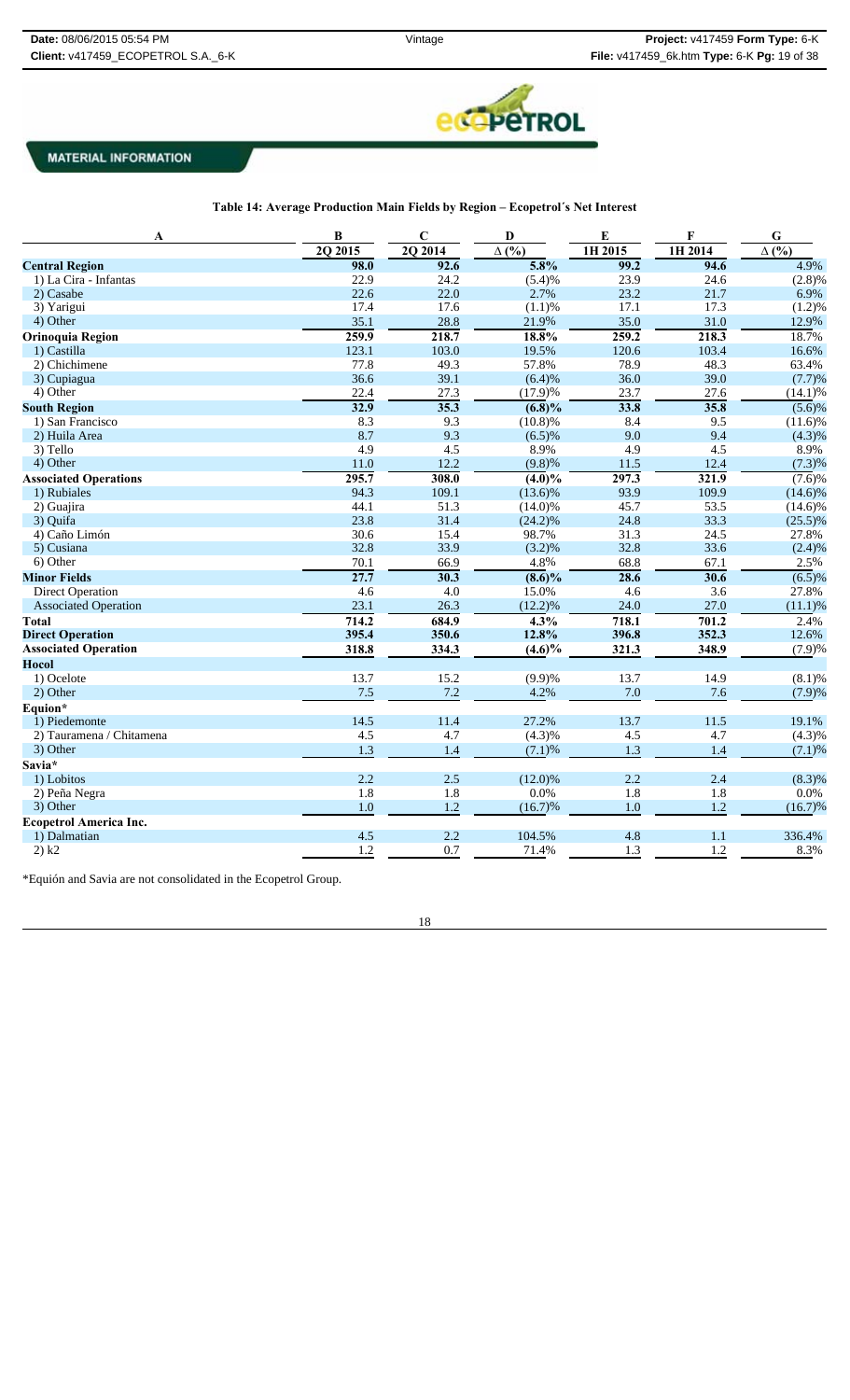

The following table summarizes the results of our crude oil production by type of crude for the periods indicated:

### **Table 15: Corporate Group Production per Type of Crude**

|               | 20 20 15 | <b>2O 2014</b> | (%)    | 1H 2015 | 1H 2014 | (%)     |
|---------------|----------|----------------|--------|---------|---------|---------|
| Light         | 63.9     | 60.0           | 6.5%   | 62.0    | 61.1    | 1.5%    |
| <b>Medium</b> | 214.3    | 211.8          | $.2\%$ | 217.5   | 222.7   | (2.3)%  |
| <b>Heavy</b>  | 355.5    | 327.4          | 8.6%   | 355.5   | 329.2   | 8.0%    |
| <b>Total</b>  | 633.7    | 599.2          | 5.8%   | 635.0   | 613.0   | $3.6\%$ |

#### *Lifting Cost*

The lifting cost per barrel produced by the Group, not including production corresponding to royalties, was US\$7.47 per barrel for the second quarter of 2015, which represented a US\$4.88 per barrel reduction when compared with US\$12.35 for the same period of 2014. This reduction was primarily due to:

- The effects of the devaluation of the average exchange rate of Colombian peso against the U.S. dollar resulting in a US\$2.29 per barrel decrease due to the re-expression of peso-denominated cost in US dollars at a higher exchange rate (COP\$2,501.05/US in the second quarter of 2015 versus COP\$1,913.61/US in the same quarter of 2014).
- A cost effect resulting in a US\$2.27/Bl decrease in lifting costs due to the combined effects of:
	- o Cost optimization strategies in Ecopetrol and Hocol operations resulting in a US\$2.32 reduction. These strategies included 1) fewer number of well interventions as a result of subsoil strategies, 2) improvements in maintenance routines and equipment reliability and 3) replacement of half of our electricity consumption with diesel.
	- o A US\$0.05 per barrel cost increase at Ecopetrol America Inc. due to the start of operations and repairs of the Dalmatian well.
- Volume effect: (US\$-0.32/Bl): higher production volume in the period under analysis.

The lifting cost per barrel produced by the Group for the first half of 2015 was US\$7.53/BL.

### **d. Transport**

The following table summarizes our volumes transported for the periods indicated:

### **Table 16: Volumes Transported**

| л                       |          |         |         |         |         |         |
|-------------------------|----------|---------|---------|---------|---------|---------|
|                         | 20 20 15 | 2O 2014 | (9/0)   | 1H 2015 | 1H 2014 | (%)     |
| Crude                   | 979.4    | 908.2   | 7.8%    | 1000.7  | 930.2   | 7.6%    |
| <b>Refined Products</b> | 250      | 248.0   | 0.8%    | 251.5   | 247.8   | 1.5%    |
| <b>Total</b>            | 1.229.4  | 1.156.2 | $6.3\%$ | 1,252.2 | 1,178.0 | $6.3\%$ |

Note: figures correspond to volumes transported by the Ecopetrol Group and by third parties.

The volume of crude transported by the main Cenit S.A.S. system and those of its affiliates increased 7.8% in the second quarter of 2015 when compared to the same period of 2014, primarily due to higher availability in the Caño Limón - Coveñas and Oleoducto Transandino systems. Ecopetrol S.A. crude accounted for approximately 69.1% of the total volume of crude transported by Cenit oil pipelines.

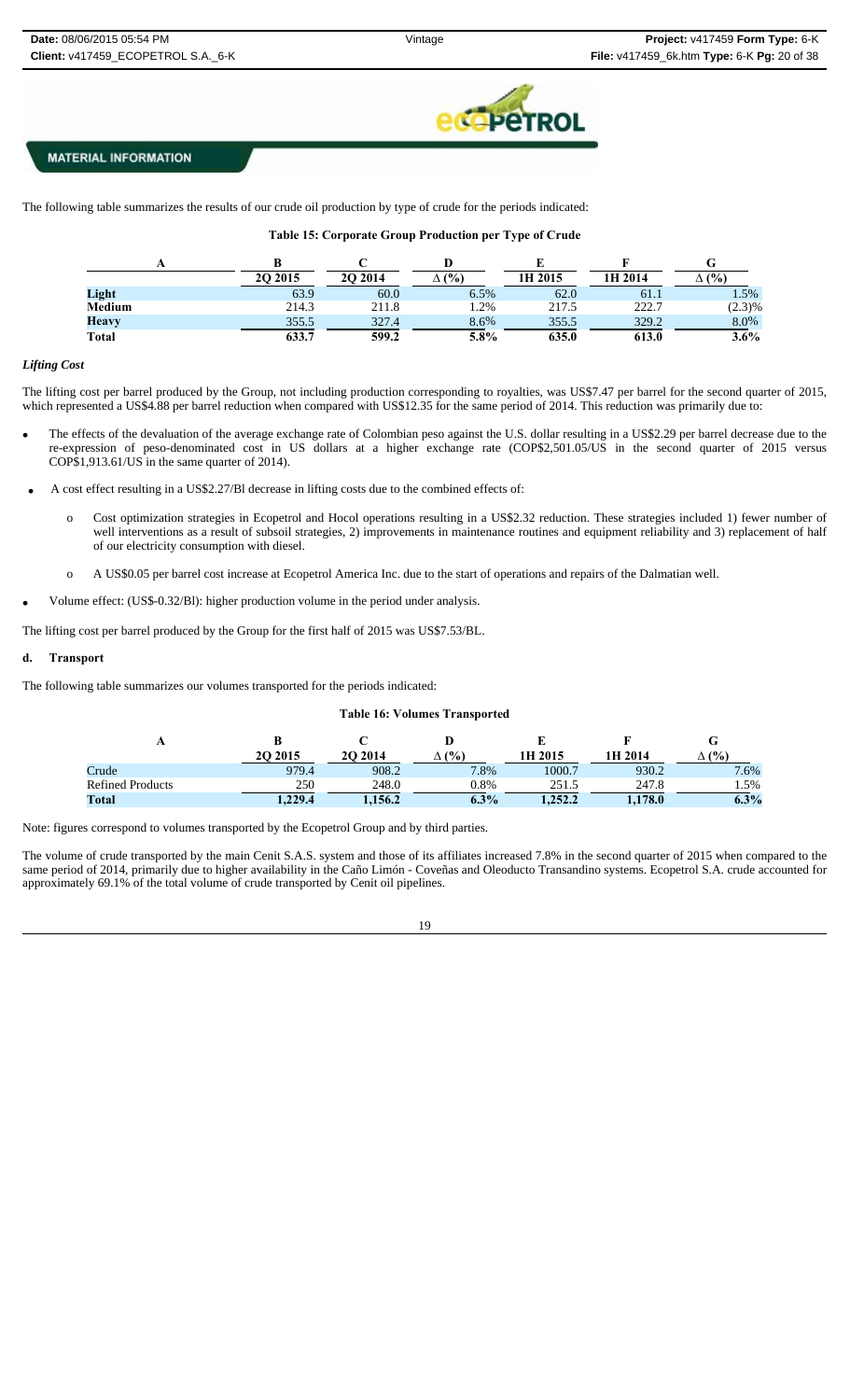

The volumes of refined products transported by the main Cenit S.A.S systems increased 0.8% in the second quarter of 2015 when compared to the same period of 2014. This increase was due to a larger volume of fuel transported by the Cartagena – Barranquilla system and higher transported volumes of naphtha in the Pozos Colorados – Galán and Galán – Apiay systems to dilute heavy crude. Ecopetrol S.A. refined products accounted for approximately 17.8% of the total volume of refined products transported through Cenit pipelines.

#### *Projects:*

In June 2015, we finalized the construction and fitting of a loop in the Apiay–Monterrey system to upgrade the capacity of that system to 300 mbod. During the third quarter of 2015, we expect the pipeline filling activities to be carried out. These works are part of the San Fernando-Monterrey project that aims to increase the transport capacity of that system to 390 mbod.

#### **Cost per barrel transported**

The average cost per barrel transported for the companies within the Group during the period April to June of 2015 was US\$4.84/BL, representing a US\$0.03 per barrel decrease as compared to US\$4.87 per barrel for the same period of 2014. The average cost per barrel transported during the first half of 2015 was US\$4.99/BL.

The calculation methodology for this index has been modified since the first quarter of 2015 due to our transition to IFRS reporting standard.

### **e. Refining**

#### *e.1) Barrancabermeja refinery:*

The following table summarizes the results of our refining activities for the periods indicated:

#### **Table 17: Refinery Runs and Utilization Factor**

|                                   | <b>20 20 15</b> | <b>2O 2014</b> | (%)       | 1H 2015 | 1H 2014 | (%)    |
|-----------------------------------|-----------------|----------------|-----------|---------|---------|--------|
| Refinery runs <sup>*</sup> (mbod) | 226.1           | 230.7          | $(2.0)\%$ | 225.4   | 227.0   | (0.7)% |
| Utilization factor (%)            | 77.1%           | 81.9%          | (5.9)%    | 78.7%   | 82.4%   | (4.5)% |
| .                                 |                 |                |           |         |         |        |

Includes volumes loaded in the refinery, not total volumes received.

The throughput of Barrancabermeja refinery decreased by 4.6 mbod when compared to the second quarter of 2014, due to a lower availability of light and medium crude oil.

The Utilities Master Plan, which aims to increase the reliability and efficiency of the industrial services operations of the Barrancabermeja refinery, reached 98.6% physical completion, including the start-up of the Power Generator unit U-5100.

#### *Costs and margins of the refining segment*

The cash operating cost for the Group, which includes the operation of the Barrancabermeja refinery and Propilco for the second quarter of 2015 was US\$4.55/BL, which when compared to the same period in 2014 (US\$6.67/BL) presents a decrease of US\$2.12/BL, as a result of:

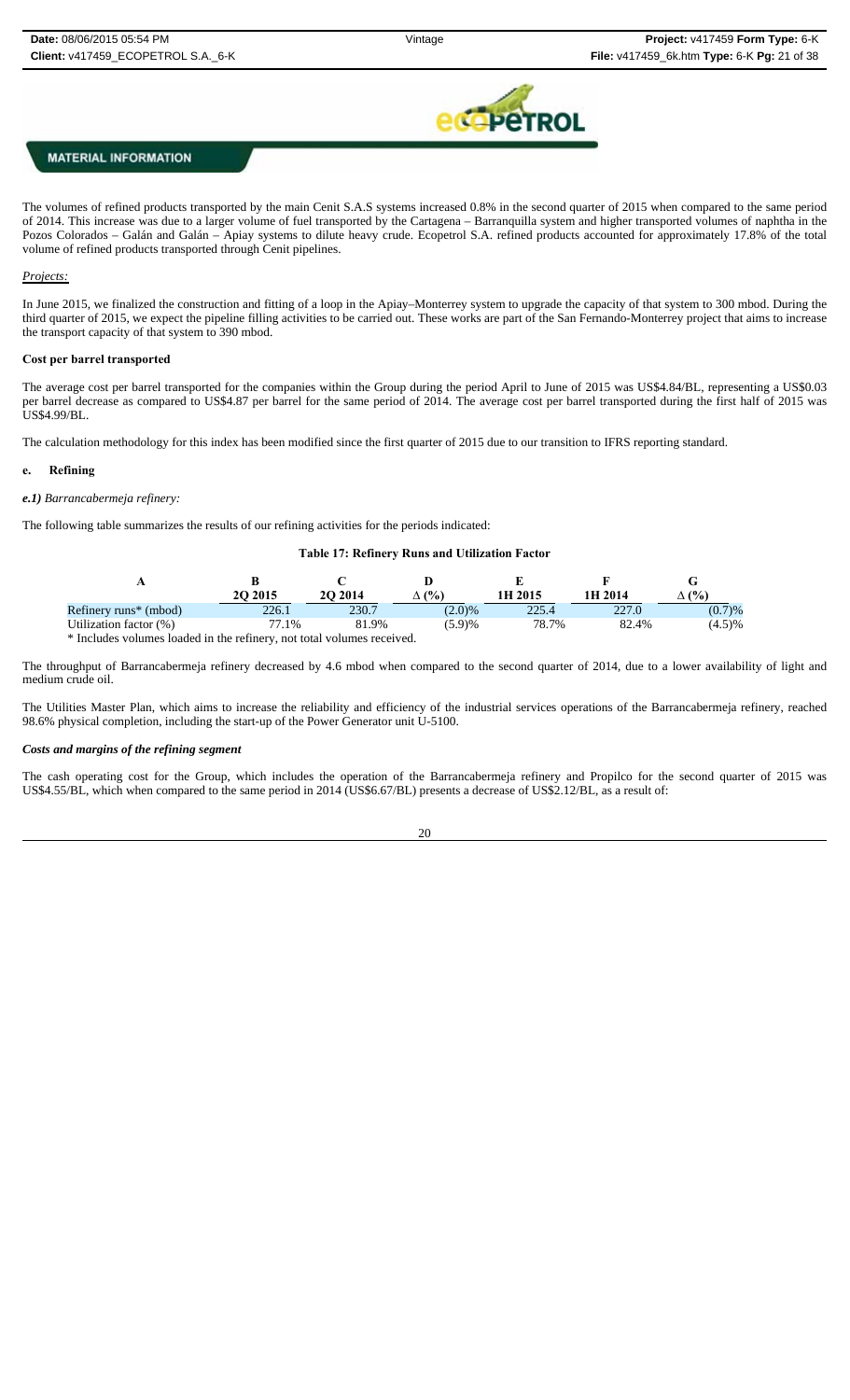

- The effects of the devaluation of the average exchange rate of Colombian peso against the U.S. dollar resulting in a US\$1.40 per barrel decrease due to the re-expression of peso-denominated cost in US dollars at a higher exchange rate (COP\$2,501.05/US in the second quarter of 2015 versus COP\$1,913.61/US in the same quarter of 2014).
- A cost effect due to optimization strategies in maintenance and support services resulting in a US\$0.79 decrease in our variable costs per barrel loaded in Barrancabermeja.
- A volume effect due to lower recorded throughput resulting in a US\$0.07 per barrel increase in cash operating costs.

The cash operating cost for the first half of 2015 was US\$4.63/BL.

The following table summarizes the results of our refining margin for the periods indicated:

#### **Table 18: Refining Margin**

|                          | 20 20 15                | 201. | $\frac{10}{6}$<br>′ ∆ | 1H 2015 | 1H 2014     |            |
|--------------------------|-------------------------|------|-----------------------|---------|-------------|------------|
| Refining Margin (USD/bl) | 17 <sub>0</sub><br>11.L | 10.9 | 57.8%                 | ه. ا    | $\sim$<br>. | ∸<br>31.9% |

The increase in the gross refining margin in Barrancabermeja during the second quarter of 2015 as compared to the second quarter of 2014 was primarily the result of: 1) an increase in the yield of medium distillates, 2) implementation of initiatives to increase the value of LPG and residual streams and 3) more attractive international prices for refined products as compared to crude.

#### *e.2) Reficar (Cartagena Refinery):*

The Topping Unit and the Visbraker Unit have been shut down since March 2014, while the Catalytic Cracking Unit has not been in operation since October 2013 in order to facilitate the start-up of the new plants. The expansion and modernization project reached 98.6% physical completion as of June 30, 2015. We also reported 63% progress in the pre commissioning and commissioning processes, and the crude unit is expected to be ready for start-up during the last quarter of 2015.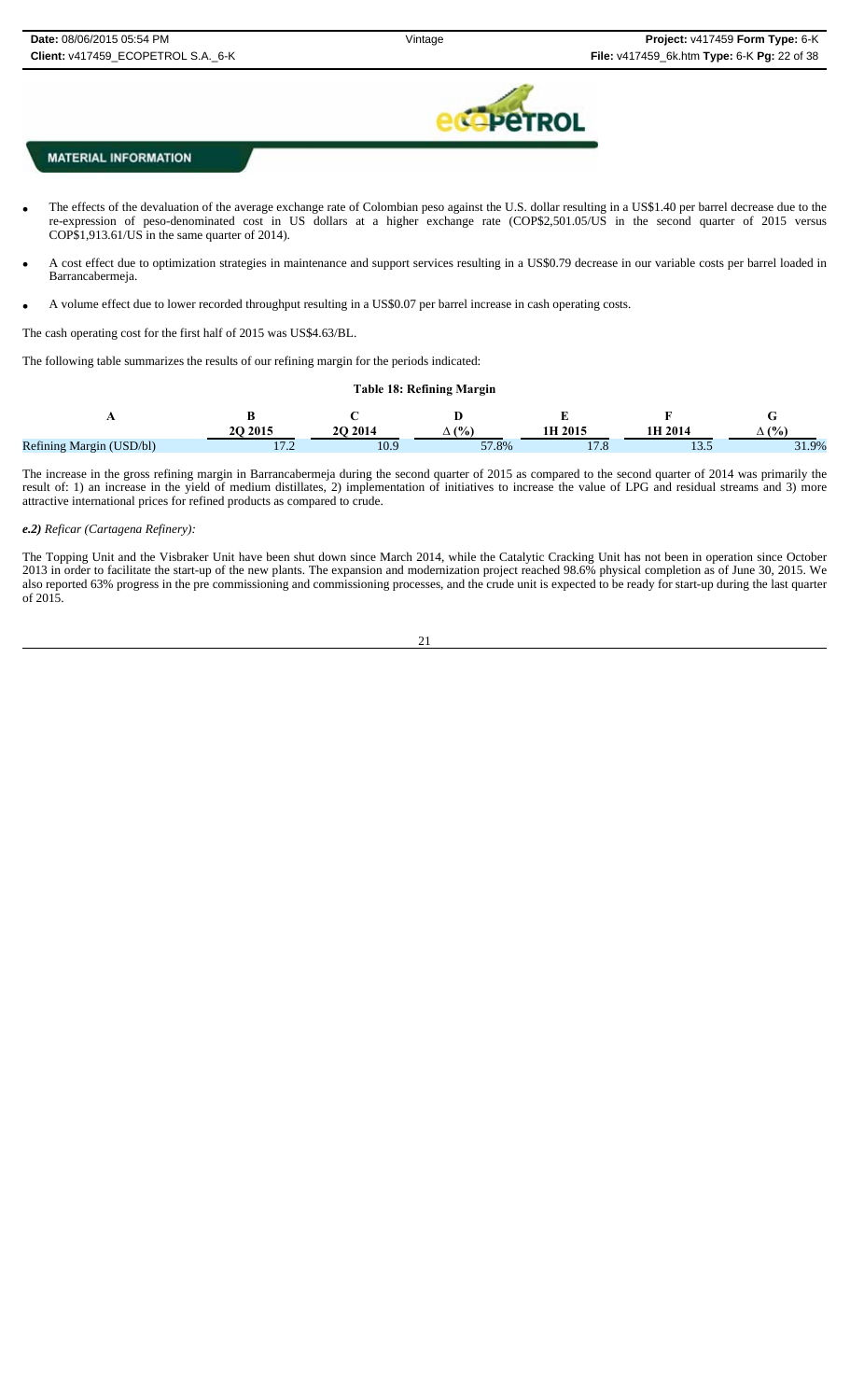**EPETROL** 

## **MATERIAL INFORMATION**

#### III. **III. Organizational Consolidation, Corporate Responsibility and Corporate Governance (Ecopetrol S.A.)**

### **a. Organizational Consolidation**

The following table summarizes our HSE record for the periods indicated:

### **Table 19: Health, Safety and the Environment (HSE)**

| $HSE*$                                                       | 20 2015 | 2014 | 1H 2015 | 1H 2014 |
|--------------------------------------------------------------|---------|------|---------|---------|
| Accident frequency index (accidents per million labor hours) | 40 (    | 0.79 |         |         |
| Environmental incidents (operational cause)                  |         |      |         |         |

\*Results are subject to revision due to the fact that some figures may be reclassified, depending on the final results of the respective investigations.

#### *Recognitions:*

Ecopetrol was recognized by LatinFinance magazine's "Best Corporates in the Capital Markets 2015" annual awards as the company that made "The best strategy for financing"' and "The best strategy in the capital market in the Andean region".

The awards received in both categories highlighted Ecopetrol's debt offerings carried out between May 2014 and February 2015, a period in which Ecopetrol raised more than US\$ 5 billion at competitive interest rates and amid a sharp decline international oil prices.

#### *Science and technology:*

During the second quarter of 2015, the Superintendent of Industry and Commerce, on behalf of the Colombian government, granted a patent to Ecopetrol for the invention of a system for raising mechanical, electrical, electronic or similar components to the top of a pole. The uniqueness of the patented system is that it allows maintenance to be carried out on equipment from ground level, thereby reducing the risk associated with heights.

### **b. Corporate Responsibility**

### *Social investment:*

In the first half of 2015, we invested COP\$5,154 million in regional competitiveness programs, COP\$4,863 million in education and cultural programs and COP\$2,634 million for citizenship and democracy programs, amounting to a total investment of COP\$12,651 million.

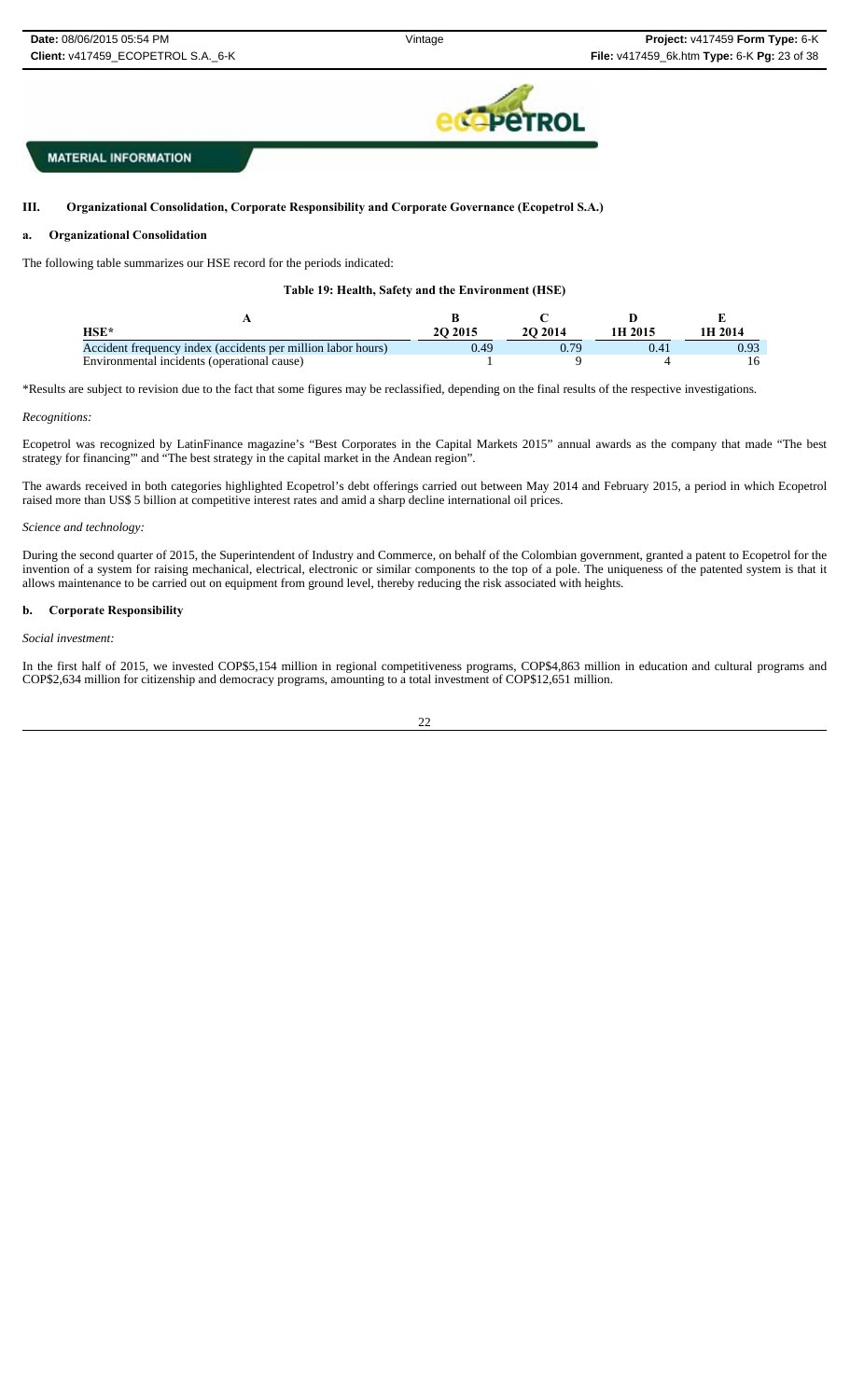

### **IV. Presentations of Second Quarter Results**

Ecopetrol's management will host two conference calls to review our results for the second quarter of 2015:

**Spanish English**  August 6, 2015 August 6, 2015 8:00 a.m. Bogotá 9:30 a.m. Bogotá 9:00 a.m. New York and Toronto (EDT) 10:30 a.m. New York and Toronto (EDT)

The webcast will be available on Ecopetrol's website: www.ecopetrol.com.co

Please log on in advance to download the necessary software and check the proper operation of the webcast in your browser. We recommend using the latest versions of Internet Explorer, Google Chrome or Mozilla Firefox.

### **About Ecopetrol S.A.**

Ecopetrol S.A. (BVC: ECOPETROL; NYSE: EC; TSX: ECP) is one of the 40 largest oil companies in the world and one of the four main oil companies in Latin America. It is the largest company in Colombia based on revenue, profit, assets and net worth. Ecopetrol is the only vertically integrated Colombian oil and gas company with stakes in operations in Colombia, Brazil, Peru and the United States (Gulf of Mexico).

Ecopetrol is majority-owned by the Republic of Colombia (88.5%) and its shares are traded on the Colombian Stock Exchange (Bolsa de Valores de Colombia S.A.) under the ticker symbol ECOPETROL, on the New York Stock Exchange under the ticker symbol EC, and on the Toronto Stock Exchange under the ticker symbol ECP. Ecopetrol has three business segments: 1) exploration and production, 2) transport and logistics and 3) refining, petrochemicals and biofuels. Its subsidiaries include the following companies: Andean Chemicals Limited, Bioenergy S.A., Bionergy Zona Franca S.A.S., Black Gold Re Ltd, Cenit Transporte y Logística de Hidrocarburos S.A.S., Ecopetrol America Inc, Ecopetrol del Perú S.A., Ecopetrol Oleo e Gas do Brasil Ltda, Ecopetrol Germany GmbH, Ecopetrol Capital AG, Ecopetrol Global Energy S.L.U., Ecopetrol Global Capital S.L.U., Equion Energía Limited, Hocol Petroleum Limited, Hocol S.A., Oleoducto de los Llanos Orientales S.A., Propilco S.A., Compounding and Masterbatching Industry Ltda - COMAI, Oleoducto Bicentenario de Colombia S.A.S, Oleoducto Central S.A. - OCENSA, Oleoducto de Colombia S.A. - ODC, Refinería de Cartagena S.A., Santiago Oil Company and Colombia Pipelines Limited.

### **Forward-looking Statements**

This release may contain forward-looking statements related to the prospects of the business, estimates of operating and financial results, and growth forecasts for Ecopetrol. These are projections, and, as such, are based solely on the expectations of management with regard to the future of the company and its continuous access to capital to finance the company's business plan. Such forward-looking statements depend essentially on changes in market conditions, government regulations, competitive pressures, and the performance of the Colombian economy and industry, among other factors. Therefore, they are subject to change without prior notice.

### **Contacts:**

**Director of Corporate Finance and Investor Relations (A)** Maria Catalina Escobar Telephone: +571-234-5190 E-mail: investors@ecopetrol.com.co

**Media Relations (Colombia)**  Jorge Mauricio Tellez Telephone: + 571-234-4329 Fax: +571-234-4480 E-mail: mauricio.tellez@ecopetrol.com.co

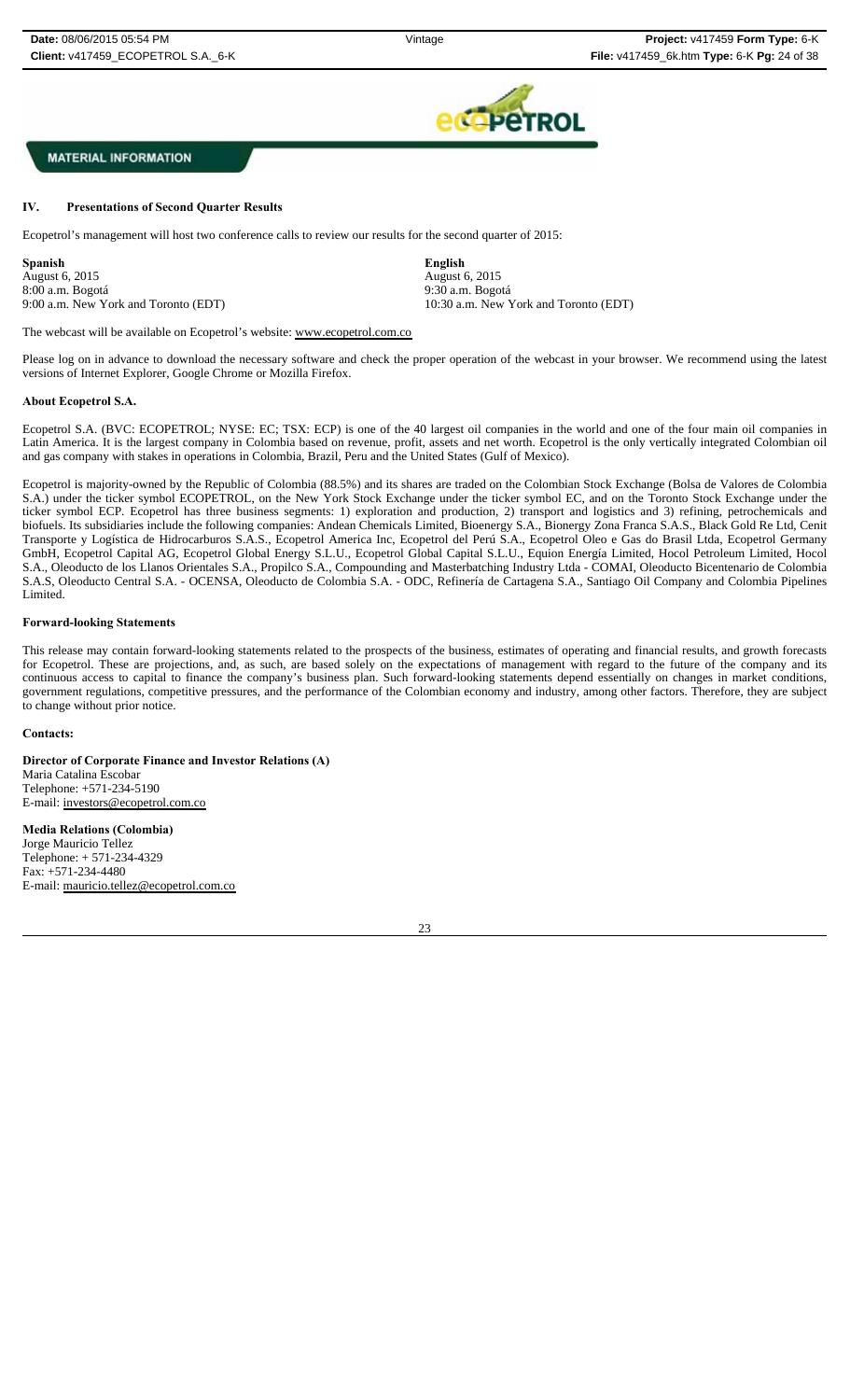

#### $\overline{\mathbf{V}}$ . **V. Ecopetrol´s Group Exhibits**

**Availability of Crude, Natural Gas and Refined Products** 

|                                   | R               | $\mathbf C$ | D            | E       | F       | G            |
|-----------------------------------|-----------------|-------------|--------------|---------|---------|--------------|
| Ecopetrol S.A. (consolidated) (1) |                 |             |              |         |         |              |
| 1) Crude Oil (mbod)               | <b>20 20 15</b> | 2O 2014     | $\Delta$ (%) | 1H 2015 | 1H 2014 | $\Delta$ (%) |
| $(+)$ Net Production $(2)$        | 534.7           | 505.6       | 5.8%         | 536.5   | 517.2   | 3.7%         |
| $(+)$ Purchases $(3)$             | 179.4           | 174.8       | 2.6%         | 185.0   | 174.8   | 5.8%         |
| $(+)$ Diluent                     | 73.9            | 59.2        | 24.8%        | 71.6    | 60.1    | 19.1%        |
| Total                             | 788.0           | 739.6       | $6.5\%$      | 793.1   | 752.1   | $5.4\%$      |
| 2) Natural Gas (mboed)            | 2Q 2015         | 2Q 2014     | $\Delta$ (%) | 1H 2015 | 1H 2014 | $\Delta$ (%) |
| $(+)$ Production $(4)$            | 94.9            | 98.5        | (3.7)%       | 96.1    | 100.2   | $(4.0)\%$    |
| $(+)$ Purchases $(5)$             | 1.9             | 2.5         | $(24.0)\%$   | 2.0     | 2.5     | $(20.0)\%$   |
| <b>Total</b>                      | 96.8            | 101.0       | $(4.2)\%$    | 98.1    | 102.7   | $(4.4)\%$    |
| 3) Refined Products (mbd)         | 20 20 15        | 2O 2014     | $\Delta$ (%) | 1H 2015 | 1H 2014 | $\Delta$ (%) |
| $(+)$ Production $(6)$            | 227.0           | 233.3       | (2.7)%       | 226.5   | 232.9   | $(2.8)\%$    |
| $(+)$ Local Purchases $(7)$       | 8.6             | 6.5         | 32.3%        | 10.5    | 9.6     | 9.4%         |
| $(+)$ Imports $(8)$               | 132.1           | 127.2       | 3.9%         | 165.8   | 157.3   | 5.4%         |
| Total                             | 367.7           | 367.0       | $0.2\%$      | 402.8   | 399.8   | $0.7\%$      |

(1) Does not include variation in inventories.

(2) Does not include royalties.

(3) Includes royalties purchased from the National Hydrocarbon Agency (Agencia Nacional de Hidrocarburos, or ANH), royalties from Ecopetrol and other companies, and purchases from third parties.

(4) Includes royalties.

(5) Includes purchases from third parties only.

(6) Excludes figures for diluent production and products used as diluents in 2014 as those figures are already included under the "Diluent" line item in the "Crude Oil" section.

(7) Excludes figures for local diluent purchases in 2014 as those figures are already included under the "Diluent" line item in the "Crude Oil" section. (8) Excludes figures for diluent imports as those figures are already included under the "Diluent" line item in the "Crude Oil" section. The figures of imports reported in 1Q-2015 were adjusted by 78.5 mboed in order to include products imported by Propilco.

The main variations during the second quarter of 2015 as compared to the second quarter of 2014 were as follows:

Increased crude oil production primarily due to production increase in the Castilla and Chichimene fields.

- Higher crude oil purchases mainly as a result of increased purchases from the ANH because of increased national crude oil production.
- Increased diluent purchases due to increased production of heavy crude.
- Decreased natural gas production due to the natural decline in production of the Guajira fields and the maintenance of the Riohacha well.
- Increased imports of:
	- o Gasoline due to: 1) higher local demand, and 2) decrease in diesel consumption for vehicles.
	- o Increased imports of jet fuel due to increases in the number of air passengers and flight routes.

The diesel imports decreased as the company's own product was used to meet the demand and also due to the reduction in local consumption.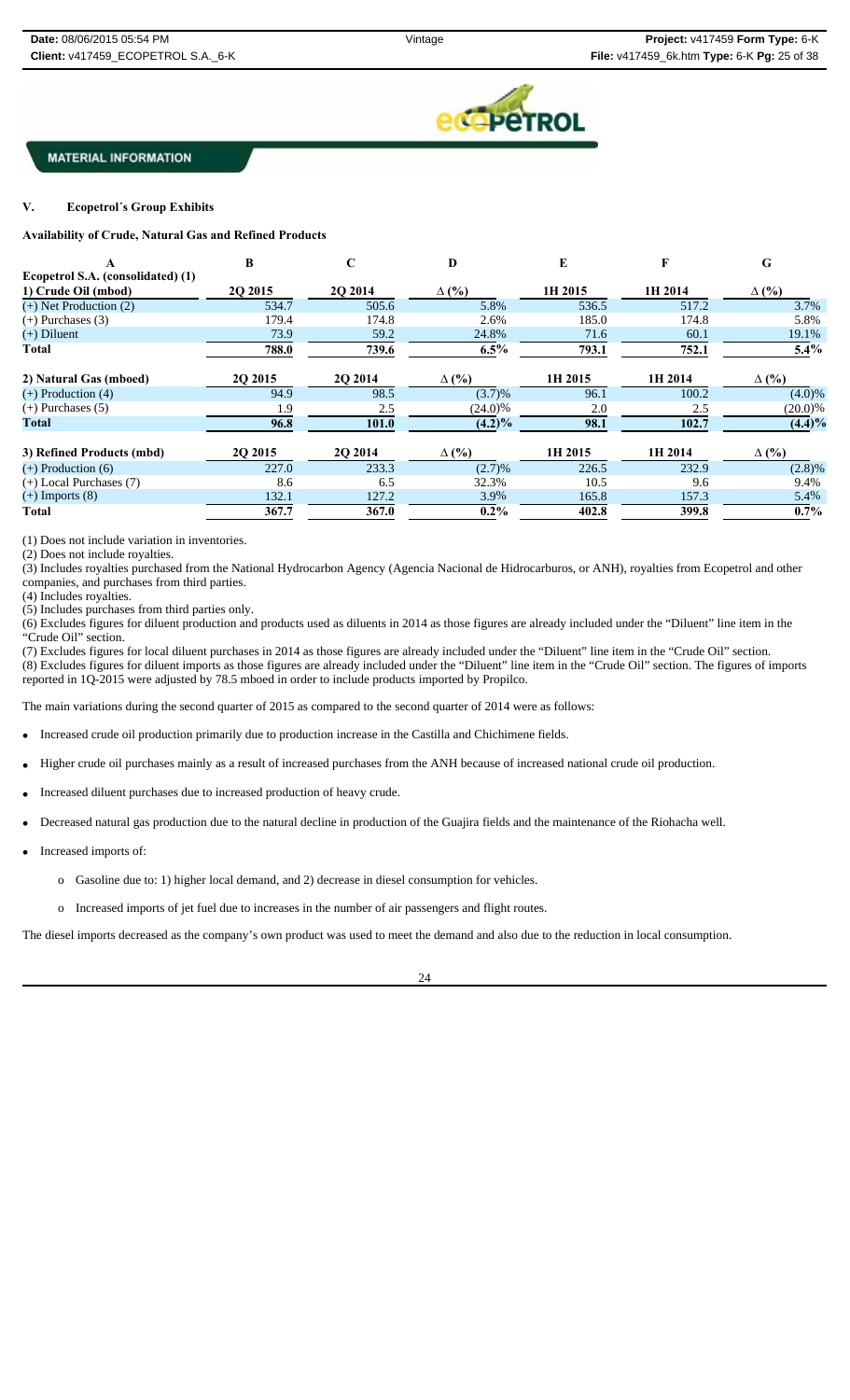

#### **Income Statement Ecopetrol Consolidated**

| <b>COPS Million</b>                        | 2Q 2015*      | 2Q 2014*    | 1Q 2015*    | 1H 2015*    | 1H 2014*    |
|--------------------------------------------|---------------|-------------|-------------|-------------|-------------|
| Income                                     |               |             |             |             |             |
| <b>Local Sales</b>                         | 5,340,342     | 6,233,420   | 4,716,959   | 10,057,301  | 12,692,625  |
| <b>Export Sales</b>                        | 7,799,849     | 9,798,215   | 6,474,087   | 14,273,936  | 20,499,114  |
| Sale of Services                           | 869,438       | 900,566     | 1,109,809   | 1,979,247   | 1,711,787   |
| <b>Total Sales</b>                         | 14,009,629    | 16,932,201  | 12,300,855  | 26,310,484  | 34,903,526  |
| <b>Cost of Sales</b>                       |               |             |             |             |             |
| <b>Variable Costs</b>                      |               |             |             |             |             |
| Imported products                          | 2.918.685     | 3,243,200   | 2.764.883   | 5,683,568   | 6,546,190   |
| Purchase of Hydrocarbons                   | 1,870,088     | 2,911,148   | 1,661,442   | 3,531,530   | 5,865,153   |
| Depreciation, Amortization and Depletion   | 1,311,582     | 1,198,849   | 1,179,080   | 2,490,662   | 2,422,640   |
| <b>Hydrocarbon Transportation Services</b> | 206,789       | 374,172     | 320,471     | 527,260     | 759,687     |
| Inventories and other                      | 770,222       | 323,903     | 510,683     | 1,280,905   | 1,077,186   |
| <b>Fixed Costs</b>                         |               |             |             |             |             |
| Depreciation                               | 321.059       | 252,813     | 331,182     | 652.241     | 531,499     |
| <b>Contracted Services</b>                 | 635,809       | 819,901     | 659,531     | 1,295,340   | 1,516,923   |
| Maintenance                                | 546,774       | 599,969     | 401,334     | 948,108     | 1,063,137   |
| <b>Labor Costs</b>                         | 398,934       | 405,861     | 376,134     | 775,068     | 746,133     |
| Other                                      | 441,374       | 468,665     | 349,897     | 791,271     | 838,869     |
| <b>Total Cost of Sales</b>                 | 9,421,316     | 10,598,481  | 8,554,637   | 17,975,953  | 21,367,417  |
| <b>Gross Profits</b>                       | 4,588,313     | 6,333,720   | 3,746,218   | 8,334,531   | 13,536,109  |
| <b>Operating Expenses</b>                  |               |             |             |             |             |
| Administration                             | 235,369       | 226,342     | 819,030     | 1,054,399   | 425,066     |
| Selling and operational expenses           | 553,833       | 623,137     | 520,420     | 1,074,253   | 1,056,558   |
| <b>Exploration and Projects</b>            | 251,537       | 511,285     | 84,533      | 336,070     | 874,858     |
| Other operational (income) expenses        | (1,664)       | 60,787      | (35, 613)   | (37, 277)   | 2,792       |
| <b>Operating Income/Loss</b>               | 3,549,238     | 4,912,169   | 2,357,848   | 5,907,086   | 11,176,835  |
| <b>Financial Income/Loss</b>               | (779, 024)    | (86,975)    | (1,530,274) | (2,309,298) | (207, 887)  |
| <b>Results from Subsidiaries</b>           | 46.618        | 127.442     | 744         | 47,362      | 142,756     |
| Income before income tax                   | 2,816,832     | 4,952,636   | 828,318     | 3,645,150   | 11,111,704  |
| Provision for Income Tax                   | (1, 121, 300) | (2,193,911) | (472, 376)  | (1,593,676) | (4,288,140) |
| <b>Net Income Consolidated</b>             | 1,695,532     | 2,758,725   | 355,942     | 2,051,474   | 6,823,564   |
| Non-controlling interests                  | (188, 976)    | (161, 865)  | (195, 912)  | (384, 888)  | (338, 603)  |
| <b>Equity holders of Ecopetrol***</b>      | 1,506,556     | 2,596,860   | 160,030     | 1,666,586   | 6,484,961   |
|                                            |               |             |             |             |             |
| Other comprenhensive income                | 459,113       | (421, 583)  | 710,940     | 1,170,053   | (288,905)   |
| <b>EBITDA</b>                              | 4,508,014     | 6,519,840   | 3,058,483   | 7,566,497   | 14,217,934  |
| <b>EBITDA MARGIN</b>                       | 32%           | 39%         | 25%         | 29%         | 41%         |

**Notes**

\* The quarterly figures in this report are not audited.

\*\* Includes exchange difference.

\*\*\* According to IAS-1, "Presentation of financial statements", paragraph 83, the company must include in the statement of comprehensive income results attributable to non-controlling interests (minority interest) and results attributable to shareholders of the controlling company.

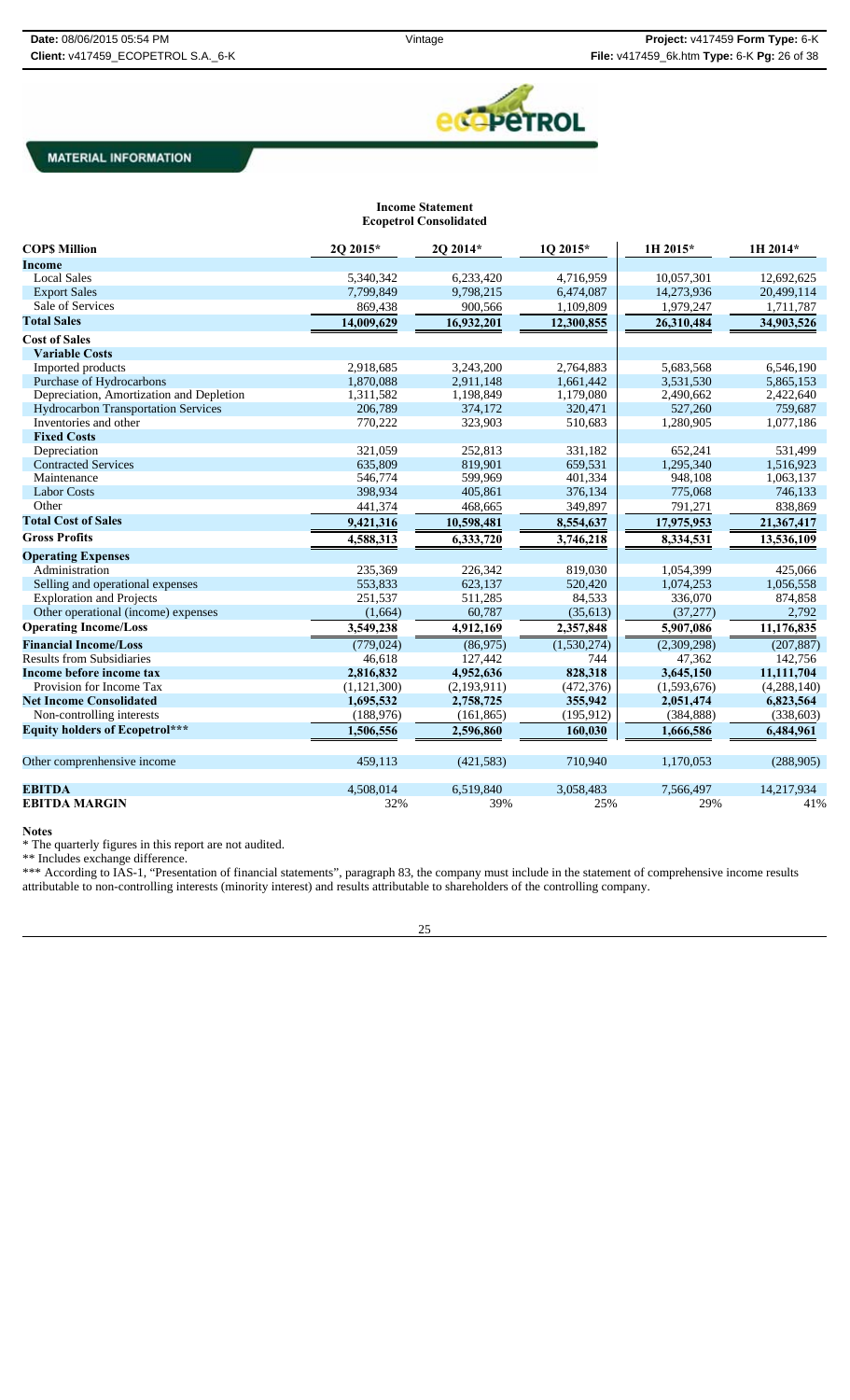

#### **Balance sheet Ecopetrol consolidated**

| <b>COPS Million</b>                               | June 30, 2015 | March 31, 2015 |
|---------------------------------------------------|---------------|----------------|
| <b>Assets</b>                                     |               |                |
| <b>Current Assets</b>                             |               |                |
| Cash and cash equivalents                         | 9,285,236     | 10,941,003     |
| Trade and other receivables                       | 4,668,367     | 4,403,743      |
| Inventories                                       | 2,905,021     | 2,804,040      |
| Current tax assets                                | 3,690,713     | 1,858,426      |
| Non-current assets held for sale                  | 1,440,846     | 1,464,788      |
| Other assets                                      | 5,532,925     | 4,009,776      |
| <b>Total Current Assets</b>                       | 27,523,108    | 25,481,776     |
|                                                   |               |                |
| <b>Non Current Assets</b>                         |               |                |
| Investments in associates and joint ventures      | 2,499,397     | 2,441,497      |
| Trade and other receivables                       | 435,925       | 469,301        |
| Property, plant and equipment                     | 62,352,315    | 60,753,896     |
| Natural and environmental resources               | 26,541,945    | 25,592,235     |
| Intangibles                                       | 244,908       | 215,924        |
| Deferred tax assets                               | 3,454,215     | 3,058,059      |
| Other non-current assets                          | 3,118,817     | 3.176.605      |
| <b>Total Non Current Assets</b>                   | 98,647,522    | 95,707,517     |
| <b>Total Assets</b>                               | 126,170,630   | 121,189,293    |
|                                                   |               |                |
| <b>Liabilities</b>                                |               |                |
| <b>Current Liabilities</b>                        |               |                |
| Loans and borrowings                              | 4,220,309     | 4,611,531      |
| Trade and other payables                          | 12,907,459    | 12,920,633     |
| Labor and pension plan obligations                | 1,309,233     | 1,308,514      |
| Current tax liabilities                           | 1,890,913     | 2,599,679      |
| Estimated liabilities and provisions              | 908,961       | 901,527        |
| Other liabilities                                 | 144,586       | 531,334        |
| <b>Total Current Liabilities</b>                  | 21,381,461    | 22,873,218     |
|                                                   |               |                |
| <b>Long Term Liabilities</b>                      |               |                |
| Loans and borrowings                              | 41,755,963    | 38,114,386     |
| Trade and other payables                          | 26,317        | 140,673        |
| Labor and pension plan obligations                | 4,461,073     | 4,192,293      |
| Deferred tax liabilities                          | 3,598,739     | 3,787,949      |
| Estimated liabilities and provisions              | 5,282,595     | 4,842,089      |
| Other long-term liabilities                       | 526,855       | 358,740        |
| <b>Total non-current liabilities</b>              | 55,651,542    | 51,436,130     |
| <b>Total liabilities</b>                          | 77,033,003    | 74,309,348     |
|                                                   |               |                |
| <b>Equity</b>                                     |               |                |
| Equity attributable to owners of the Company      | 47,427,640    | 45,408,136     |
| Non-controlling interests                         | 1,709,987     | 1,471,809      |
| <b>Total Equity</b>                               | 49,137,627    | 46,879,945     |
|                                                   |               |                |
| <b>Total Liabilities and Shareholders' Equity</b> | 126,170,630   | 121,189,293    |
|                                                   |               |                |

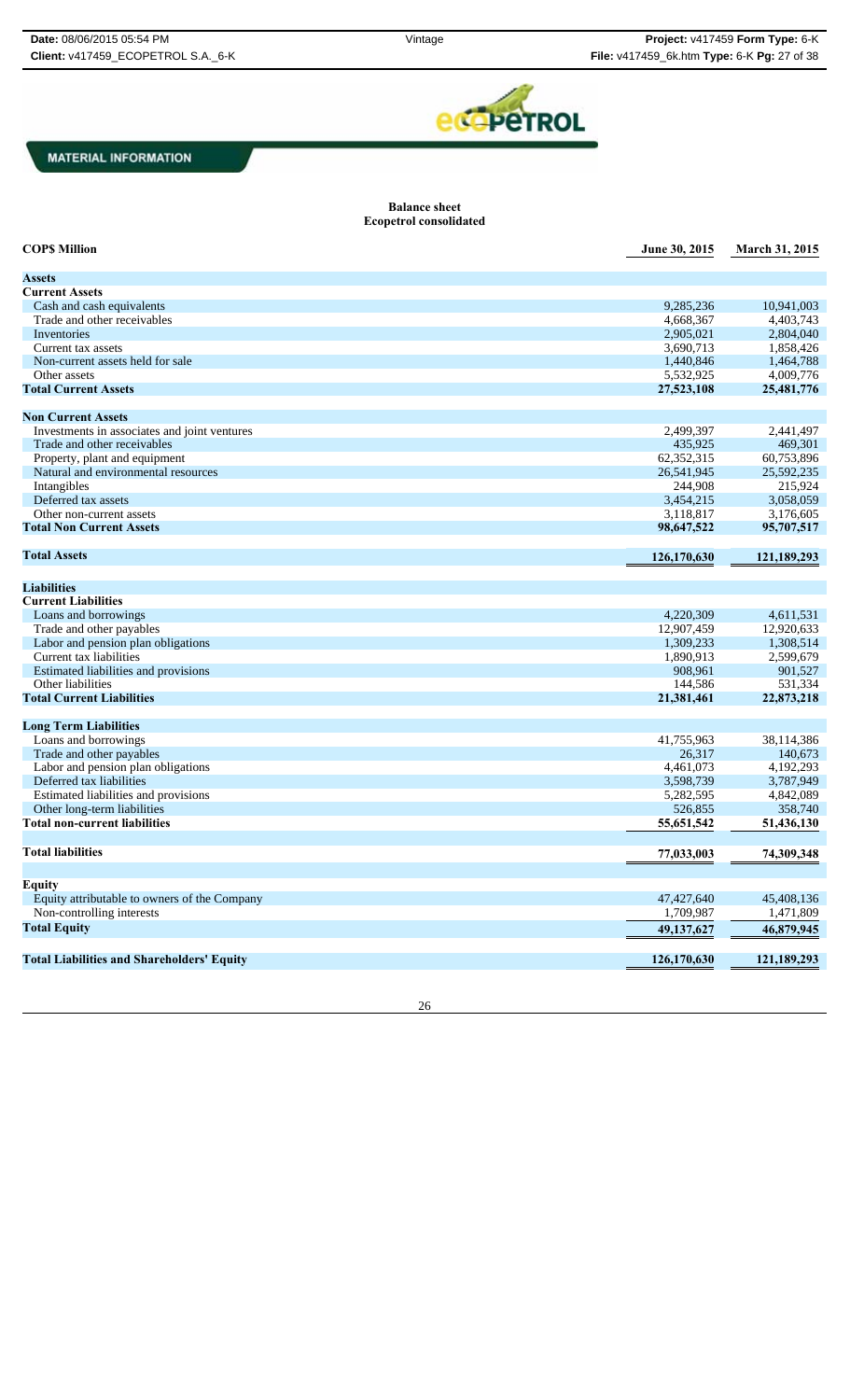

**Cash Flow Statement Ecopetrol Consolidated**

| <b>COPS Million</b>                                               | 2Q 2015     | 2Q 2014     | 1Q 2015     | 1H 2015       | 1H 2014     |
|-------------------------------------------------------------------|-------------|-------------|-------------|---------------|-------------|
| Cash flow provided by operating activities:                       |             |             |             |               |             |
| Net income Equity holders of Ecopetrol                            | 1,506,556   | 2,596,860   | 160,030     | 1,666,586     | 6,484,961   |
| Adjustments to reconcile net income to cash provided by operating |             |             |             |               |             |
| activities:                                                       |             |             |             |               |             |
| Non-controlling interests                                         | 188,976     | 161,865     | 195,912     | 384,888       | 338,603     |
| Income tax                                                        | 1,121,300   | 2,193,911   | 472,376     | 1,593,676     | 4,288,140   |
| Depreciation, depletion and amortization                          | 1,661,244   | 1,475,075   | 1,586,918   | 3,248,162     | 3,050,014   |
| Foreign exchange loss (gain)                                      | 451,181     | (165, 972)  | 1,174,852   | 1,626,033     | (188, 965)  |
| Finance costs recognised in profit or loss                        | 441,137     | 319,861     | 426,105     | 867,242       | 615,076     |
| Gain on disponsal of non-current assets                           | 18,998      | 50,577      | 494         | 19,492        | 46,621      |
| Impairment of assets                                              | 114,213     | 129,236     | 41,748      | 155,961       | 131,312     |
| Fair value loss (gain) on financial assets valuation              | (63, 014)   | (9,114)     | 60,563      | (2,451)       | (14,989)    |
| Share or profit os associates                                     | (46, 618)   | (127, 442)  | (744)       | (47, 362)     | (142,756)   |
| Net changes in operating assets and liabilities                   | (1,542,525) | (399, 985)  | (694, 149)  | (2,236,674)   | (2,617,424) |
| Income tax paid                                                   | (3,245,689) | (3,309,510) | (125,109)   | (3,370,798)   | (4,677,067) |
| Cash provided by operating activities                             | 605,759     | 2,915,362   | 3,298,996   | 3,904,755     | 7,313,526   |
|                                                                   |             |             |             |               |             |
| Cash flows from investing activities:                             |             |             |             |               |             |
| Investment in property, plant and equipment                       | (1,395,974) | (3,276,465) | (2,089,147) | (3,485,121)   | (4,747,507) |
| Investment in natural and environmental resources                 | (1,813,855) | (1,184,210) | (890, 524)  | (2,704,379)   | (2,023,924) |
| Payments for intangibles                                          | (30, 284)   | (24, 625)   | (6,973)     | (37, 257)     | (108, 459)  |
| (Purchases) sales of other financial assets                       | (1,358,756) | (3,015,782) | (869, 689)  | (2,228,445)   | (2,638,830) |
| Interest received                                                 | 107,669     | 69,132      | 73,690      | 181,359       | 179,122     |
| Dividends received                                                | 110,832     | 41,811      |             | 110,832       | 41,811      |
| Proceeds from sales of property, plant and equipment              | 10,099      | 547,030     | 15,285      | 25,384        | 679,431     |
| Net cash generated by investing activities                        | (4,370,269) | (6,843,109) | (3,767,358) | (8, 137, 627) | (8,618,356) |
| Cash flows from financing activities:                             |             |             |             |               |             |
| Financial obligations                                             | 2,803,018   | 5,377,457   | 4,495,419   | 7,298,437     | 5,444,087   |
| Interest paid                                                     | (301, 618)  | (387,966)   | (403,071)   | (704, 689)    | (736, 218)  |
| Capitalizations                                                   | (8)         |             | 11          | 3             | 43          |
| Dividends paid                                                    | (645, 817)  | (1,315,376) | (181,704)   | (827, 521)    | (2,643,420) |
| Net cash used in financing activities                             | 1,855,575   | 3,674,115   | 3,910,655   | 5,766,230     | 2,064,492   |
|                                                                   |             |             |             |               |             |
| Exchange difference in cash and cash equivalents                  | 253,168     | (182,014)   | 482,979     | 736,147       | (100,088)   |
| Net increase (decrease) in cash and cash equivalents              | (1,655,767) | (435, 646)  | 3,925,272   | 2,269,505     | 659,574     |
| Cash and cash equivalents at the beginning of the year            | 10.941.003  | 9.900.750   | 7.015.731   | 7,015,731     | 8,805,530   |
| Cash and cash equivalents at the end of the year                  | 9,285,236   | 9,465,104   | 10,941,003  | 9,285,236     | 9,465,104   |
|                                                                   |             |             |             |               |             |

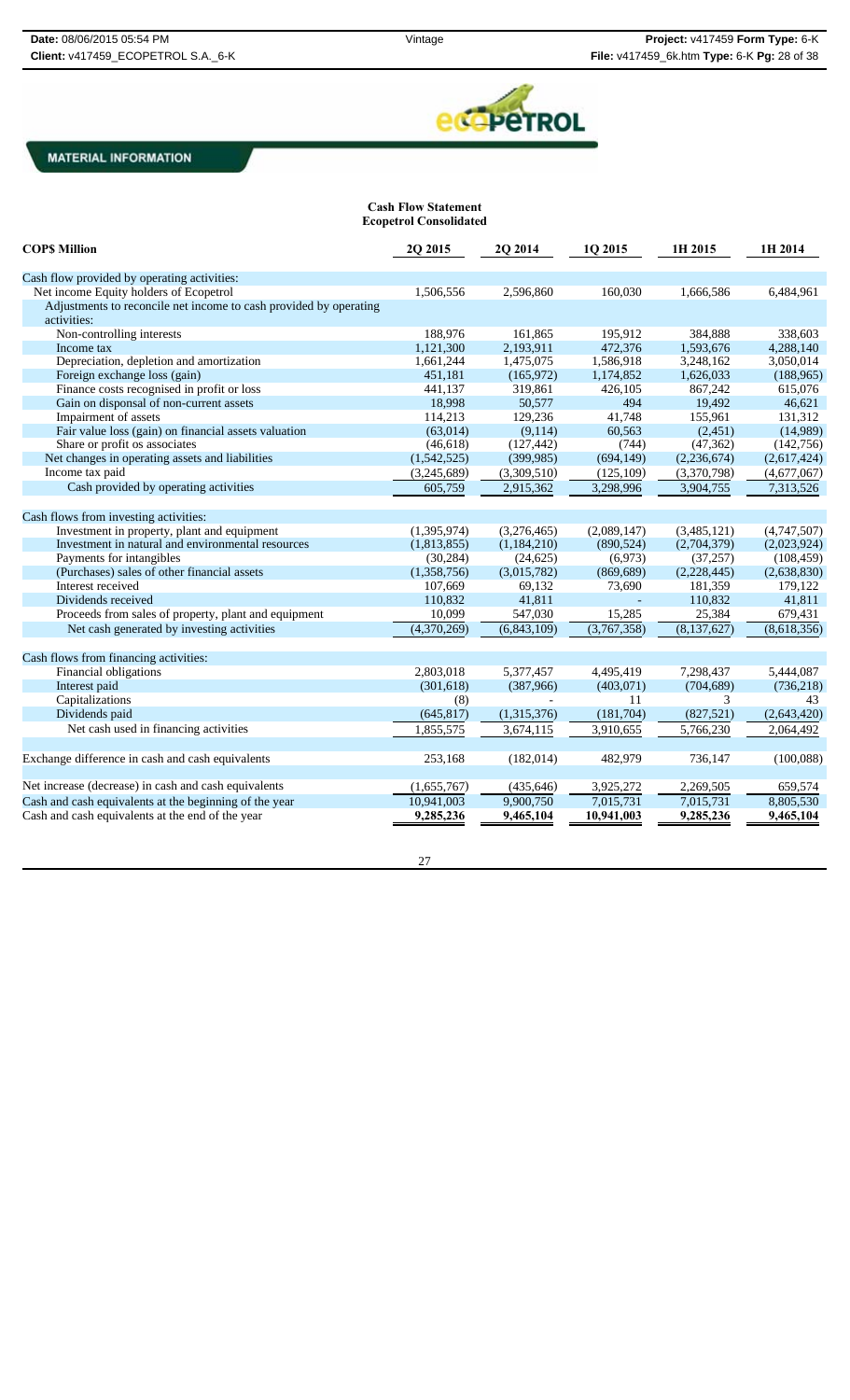

# **Reconciliation of EBITDA**

**Ecopetrol Consolidated**

| <b>COPS Millions</b>                        | 2Q 2015    | 2O 2014   | 1H 2015    | 1H 2014    |
|---------------------------------------------|------------|-----------|------------|------------|
| <b>RECONCILIATION NET INCOME TO EBITDA</b>  |            |           |            |            |
| Net Income                                  | 1,506,556  | 2,596,860 | 1,666,586  | 6,484,961  |
| Depreciations, depletions and amortizations | 1,661,244  | 1,475,075 | 3,248,162  | 3,050,014  |
| Net Interest                                | 155.596    | 91,197    | 373,691    | 123,225    |
| <b>Other Taxes</b>                          | 258,665    | 282,401   | 1.089.912  | 528,146    |
| Provision for income tax, net               | 1.121.300  | 2,193,911 | 1,593,676  | 4,288,140  |
| Non-controlling interest                    | (195, 347) | (119,604) | (405, 530) | (256, 552) |
| <b>CONSOLIDATED EBITDA</b>                  | 4,508,014  | 6,519,840 | 7,566,497  | 14,217,934 |

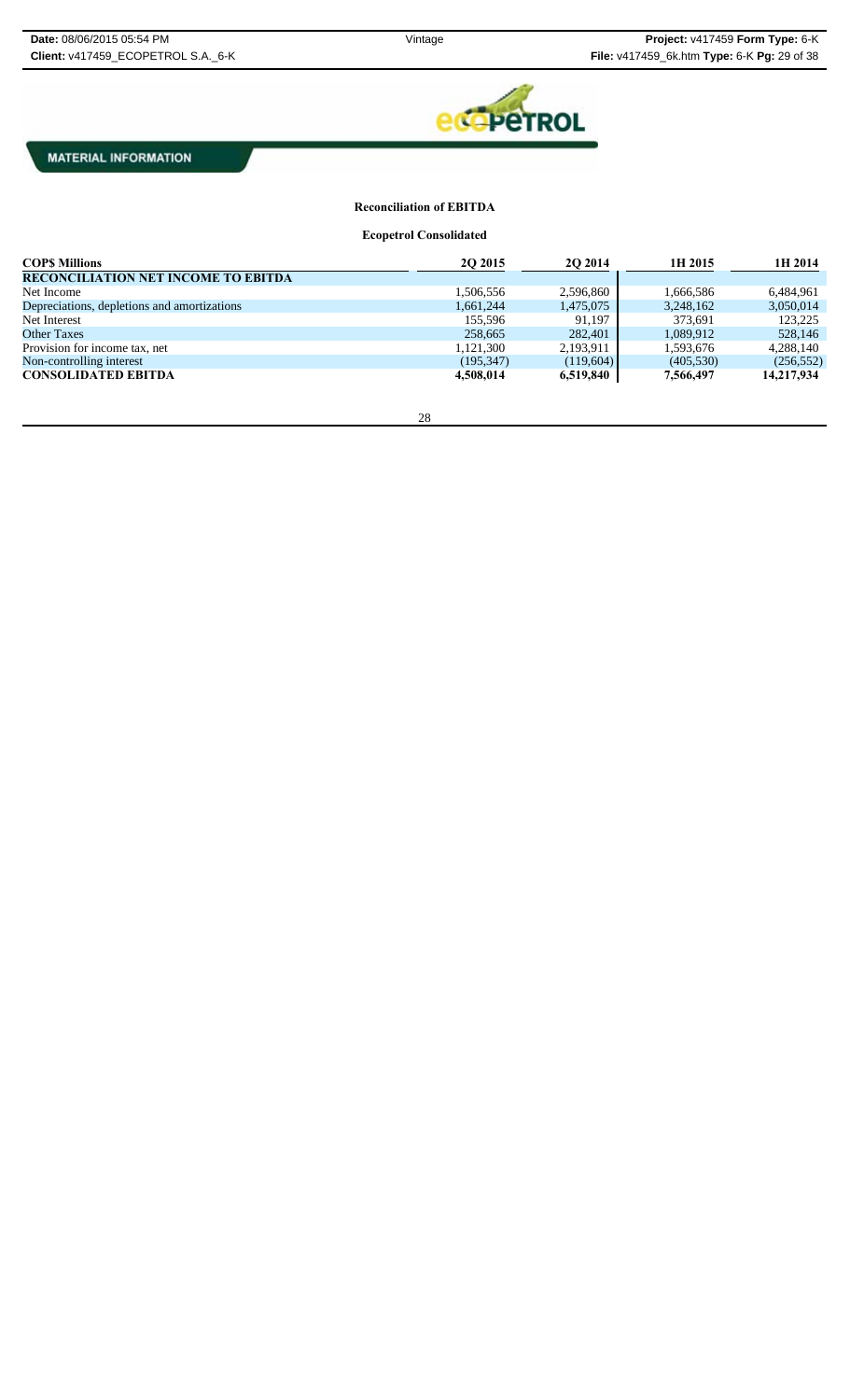

#### VI. **Exhibits of Subsidiary Results and Shareholder Interest**

Note: The financial results of subsidiary companies have not been audited

### **Exploration and Production**

**1. Hocol**

### **Income Statement**

| <b>COPS Billion</b>          | 2Q 2015 | 2Q 2014 | 1H 2015 | 1H 2014 |
|------------------------------|---------|---------|---------|---------|
| <b>Local Sales</b>           | 92      |         | 112     |         |
| <b>Export Sales</b>          | 154     | 317     | 361     | 799     |
| Sale of services             | 66      | 70      | 119     | 98      |
| <b>Total Sales</b>           | 312     | 387     | 592     | 898     |
| <b>Variable Costs</b>        | 122     | 63      | 271     | 244     |
| <b>Fixed Costs</b>           | 120     | 154     | 204     | 282     |
| <b>Cost of Sales</b>         | 242     | 217     | 475     | 526     |
| <b>Gross Profits</b>         | 70      | 170     | 117     | 372     |
| <b>Operating Expenses</b>    | 42      | 36      | 91      | 81      |
| <b>Operating Income/Loss</b> | 28      | 134     | 26      | 291     |
| Financial Income/Loss        |         | (1)     | 24      |         |
| Profit/(Loss) before taxes   | 30      | 133     | 50      | 298     |
| Provision for Income Tax     | (3)     | (154)   | (40)    | (209)   |
| <b>Net Income</b>            | 27      | (21)    | 10      | 89      |
|                              |         |         |         |         |
| <b>EBITDA</b>                | 145     | 252     | 259     | 524     |
| <b>EBITDA</b> Margin         | 47%     | 65%     | 44%     | 58%     |

## **Consolidated Balance Sheet**

| (COPS Billion)                                    | June 30, 2015 | <b>March 31, 2015</b> |
|---------------------------------------------------|---------------|-----------------------|
| <b>Current Assets</b>                             | 1,250         | 1,227                 |
| Non Current Assets                                | 2,383         | 2,347                 |
| <b>Total Assets</b>                               | 3,633         | 3,574                 |
| <b>Current Liabilities</b>                        | 1,161         | 1.039                 |
| Long Term Liabilities                             | 476           | 496                   |
| <b>Total Liabilities</b>                          | 1,637         | 1,535                 |
| <b>Equity</b>                                     | 1,996         | 2,039                 |
| <b>Total Liabilities and Shareholders' Equity</b> | 3,633         | 3,574                 |

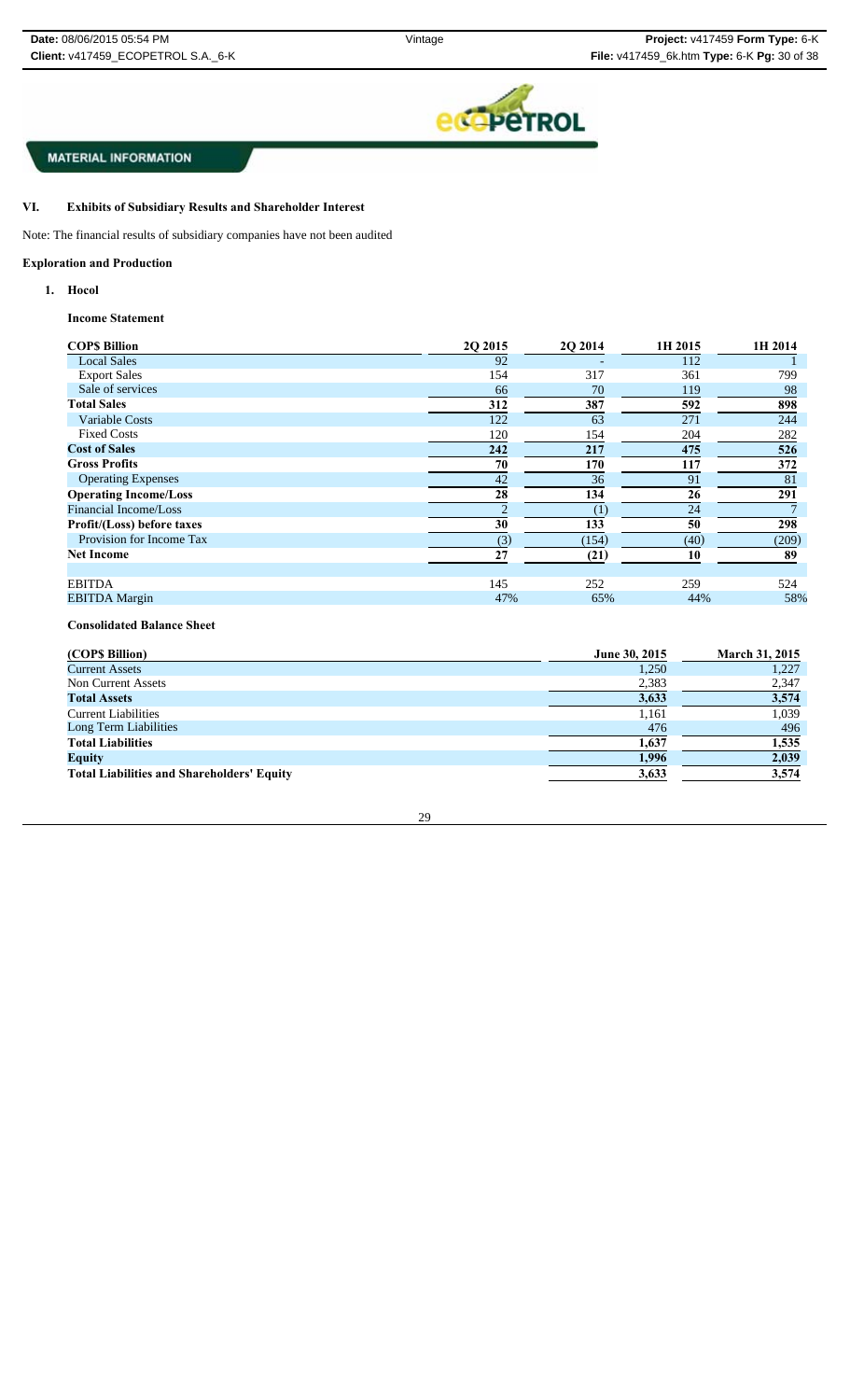

### **2. Savia Peru**

**Income Statement**

| <b>USS million</b>           | 20 2015* | 2O 2014* | 1H 2015* | 1H 2014*    |
|------------------------------|----------|----------|----------|-------------|
| <b>Local Sales</b>           | 50.2     | 138.7    | 77.1     | 198.0       |
| <b>Total Sales</b>           | 50.2     | 138.7    | 77.1     | 198.0       |
| <b>Variable Costs</b>        | 26.4     | 36.5     | 40.0     | 54.0        |
| <b>Fixed Costs</b>           | 23.2     | 37.2     | 41.0     | 52.0        |
| <b>Cost of Sales</b>         | 49.6     | 73.7     | 81.0     | 106.0       |
| <b>Gross Profits</b>         | 0.6      | 65.0     | (3.9)    | 92.0        |
| <b>Operating Expenses</b>    | 10.5     | 20.4     | 20.0     | 28.0        |
| <b>Operating Income/Loss</b> | (9.9)    | 44.6     | (23.9)   | 64.0        |
| Financial Income/Loss        | (0.7)    | (1.5)    | (1.0)    | (2.0)       |
| Profit/(Loss) before taxes   | (10.6)   | 43.1     | (24.9)   | 62.0        |
| Provision for Income Tax     | 5.1      | (17.6)   | 6.0      | (26.0)      |
| <b>Net Income</b>            | (5.5)    | 25.5     | (18.9)   | <b>36.0</b> |
|                              |          |          |          |             |
| <b>EBITDA</b>                | 13.3     | 66.8     | 17.0     | 101.0       |
| <b>EBITDA</b> Margin         | 26%      | 48%      | 22%      | 51%         |

## \* As of May 2015

**Consolidated Balance Sheet**

| <b>USS million</b>                                | May 31, 2015 | <b>March 31, 2015</b> |
|---------------------------------------------------|--------------|-----------------------|
| <b>Current Assets</b>                             | 134.8        | 123.5                 |
| Non Current Assets                                | 747.8        | 766.1                 |
| <b>Total Assets</b>                               | 882.6        | 889.6                 |
| <b>Current Liabilities</b>                        | 189.3        | 187.8                 |
| Long Term Liabilities                             | 149.5        | 153.1                 |
| <b>Total Liabilities</b>                          | 338.8        | 340.9                 |
| <b>Equity</b>                                     | 543.8        | 548.7                 |
| <b>Total Liabilities and Shareholders' Equity</b> | 882.6        | 889.6                 |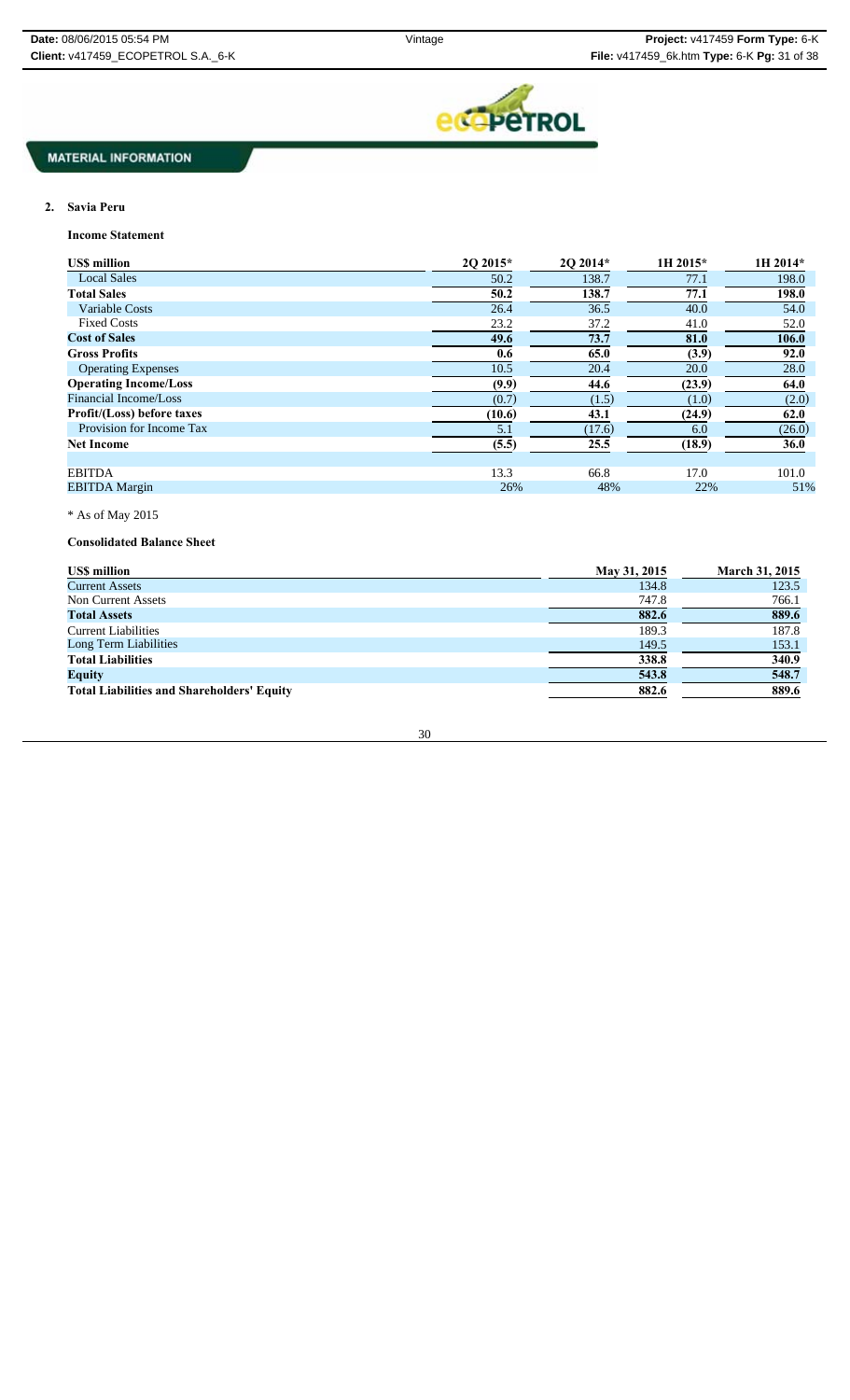

# **3. Equion**

**Income Statement**

| <b>COPS Billion</b>          | 2Q 2015 | 2Q 2014 | 1H 2015    | 1H 2014 |
|------------------------------|---------|---------|------------|---------|
| <b>Local Sales</b>           | 82      | 69      | 156        | 137     |
| <b>Export Sales</b>          | 239     | 254     | 407        | 519     |
| <b>Total Sales</b>           | 321     | 323     | 563        | 656     |
| Variable Costs               | 171     | 92      | 326        | 182     |
| <b>Fixed Costs</b>           | 51      | 46      | 90         | 87      |
| <b>Cost of Sales</b>         | 222     | 138     | 416        | 269     |
| <b>Gross Profits</b>         | 99      | 185     | 147        | 387     |
| <b>Operating Expenses</b>    | 20      | (4)     | (11)       |         |
| <b>Operating Income/Loss</b> | 119     | 181     | 136        | 396     |
| Financial Income/Loss        |         |         | 20         | 17      |
| Profit/(Loss) before taxes   | 120     | 186     | 156        | 413     |
| Provision for Income Tax     | (40)    | (56)    | (56)       | (130)   |
| <b>Net Income</b>            | 80      | 130     | <b>100</b> | 283     |
| <b>EBITDA</b>                | 245     | 261     | 422        | 536     |
| <b>EBITDA</b> Margin         | 76%     | 81%     | 75%        | 82%     |

### **Consolidated Balance Sheet**

| (COP\$ Billion)                                   | June 30, 2015 | <b>March 31, 2015</b> |
|---------------------------------------------------|---------------|-----------------------|
| <b>Current Assets</b>                             | 1,225         | 1.184                 |
| Non Current Assets                                | 1,891         | 2,007                 |
| <b>Total Assets</b>                               | 3,116         | 3,191                 |
| <b>Current Liabilities</b>                        | 638           | 802                   |
| Long Term Liabilities                             | 254           | 253                   |
| <b>Total Liabilities</b>                          | 892           | 1,055                 |
| <b>Equity</b>                                     | 2,224         | 2,136                 |
| <b>Total Liabilities and Shareholders' Equity</b> | 3,116         | 3,191                 |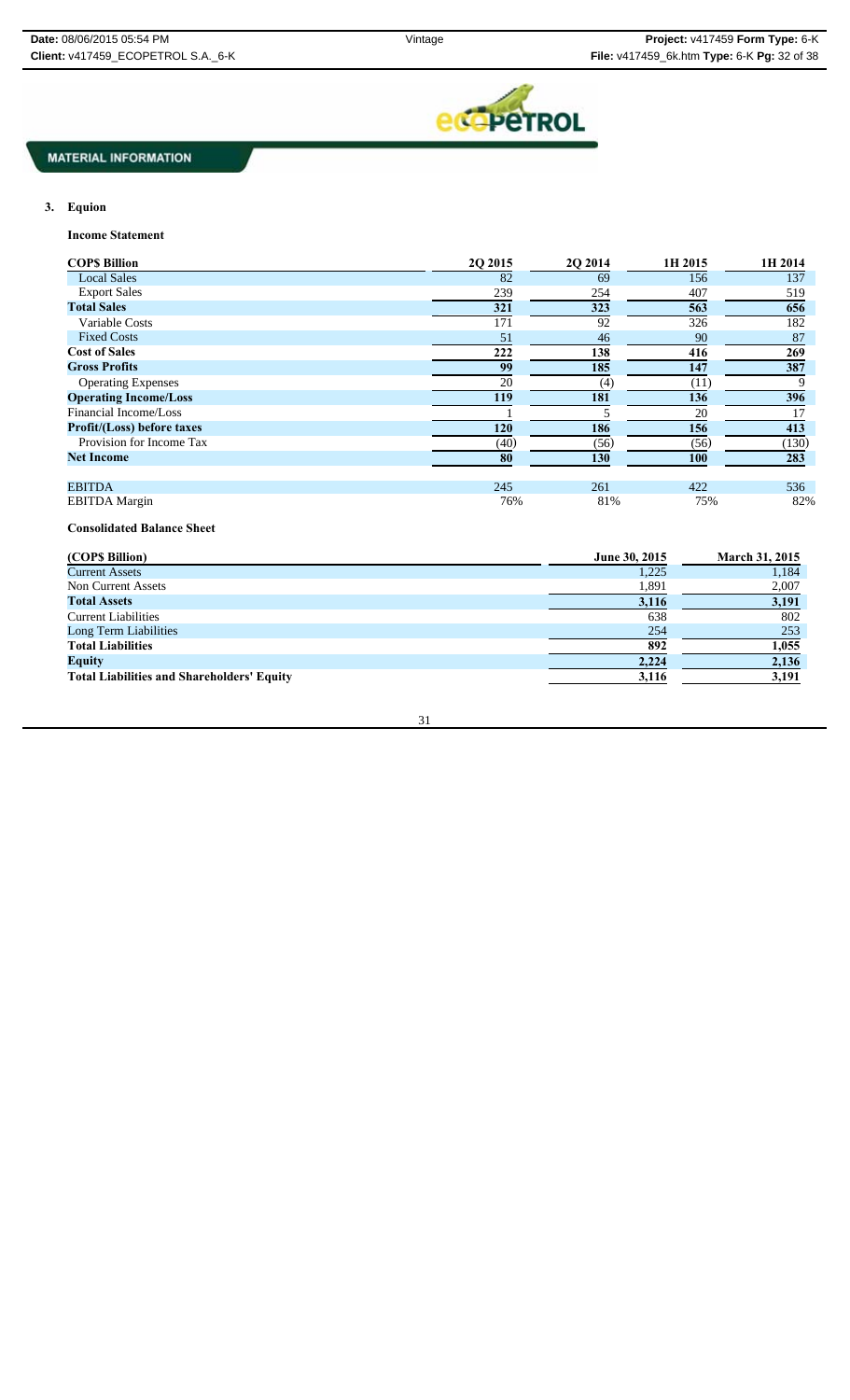

### **Refining and Petrochemical**

**1. Essentia (Propilco)**

| Sales volumes (tons)    | <b>20 2015</b> | <b>20 2014</b> | 1H 2015 | 1H 2014 |
|-------------------------|----------------|----------------|---------|---------|
| Polypropylene           | 105.651        | 94,610         | 206,665 | 185,644 |
| Masterbatch             | 2,998          | 2,772          | 6,376   | 5,892   |
| Polyethylene            | 9.960          | 7.083          | 17.804  | 12,301  |
| <b>Total</b>            | 118,609        | 104,465        | 230,845 | 203,837 |
| <b>Income Statement</b> |                |                |         |         |

| <b>COPS Billion</b>               | 2Q 2015 | 2Q 2014 | 1H 2015 | 1H 2014 |
|-----------------------------------|---------|---------|---------|---------|
| <b>Local Sales</b>                | 178     | 156     | 344     | 305     |
| <b>Export Sales</b>               | 256     | 229     | 517     | 464     |
| <b>Total Sales</b>                | 434     | 385     | 861     | 769     |
| Variable Costs                    | 341     | 334     | 710     | 656     |
| <b>Fixed Costs</b>                | 20      | 20      | 44      | 47      |
| <b>Cost of Sales</b>              | 361     | 354     | 754     | 703     |
| <b>Gross Profits</b>              | 73      | 31      | 107     | 66      |
| <b>Operating Expenses</b>         | 35      | 29      | 74      | 57      |
| <b>Operating Income/Loss</b>      | 38      |         | 33      |         |
| Financial Income/Loss             |         |         | 22      | 26      |
| <b>Profit/(Loss) before taxes</b> | 38      |         | 55      | 35      |
| Provision for Income Tax          | (15)    |         | (8)     |         |
| <b>Net Income</b>                 | 23      |         | 47      | 35      |
| <b>EBITDA</b>                     | 12      | 14      | 42      | 29      |
| <b>EBITDA</b> Margin              | 3%      | 4%      | 5%      | 4%      |

### **Consolidated Balance Sheet**

| (COP\$ Billion)                                   | June 30, 2015 | <b>March 31, 2015</b> |
|---------------------------------------------------|---------------|-----------------------|
| <b>Current Assets</b>                             | 788           | 894                   |
| Non Current Assets                                | 812           | 813                   |
| <b>Total Assets</b>                               | 1,600         | 1,707                 |
| <b>Current Liabilities</b>                        | 465           | 578                   |
| Long Term Liabilities                             | 121           | 127                   |
| <b>Total Liabilities</b>                          | 586           | 705                   |
| <b>Equity</b>                                     | 1,014         | 1,002                 |
| <b>Total Liabilities and Shareholders' Equity</b> | 1,600         | 1,707                 |

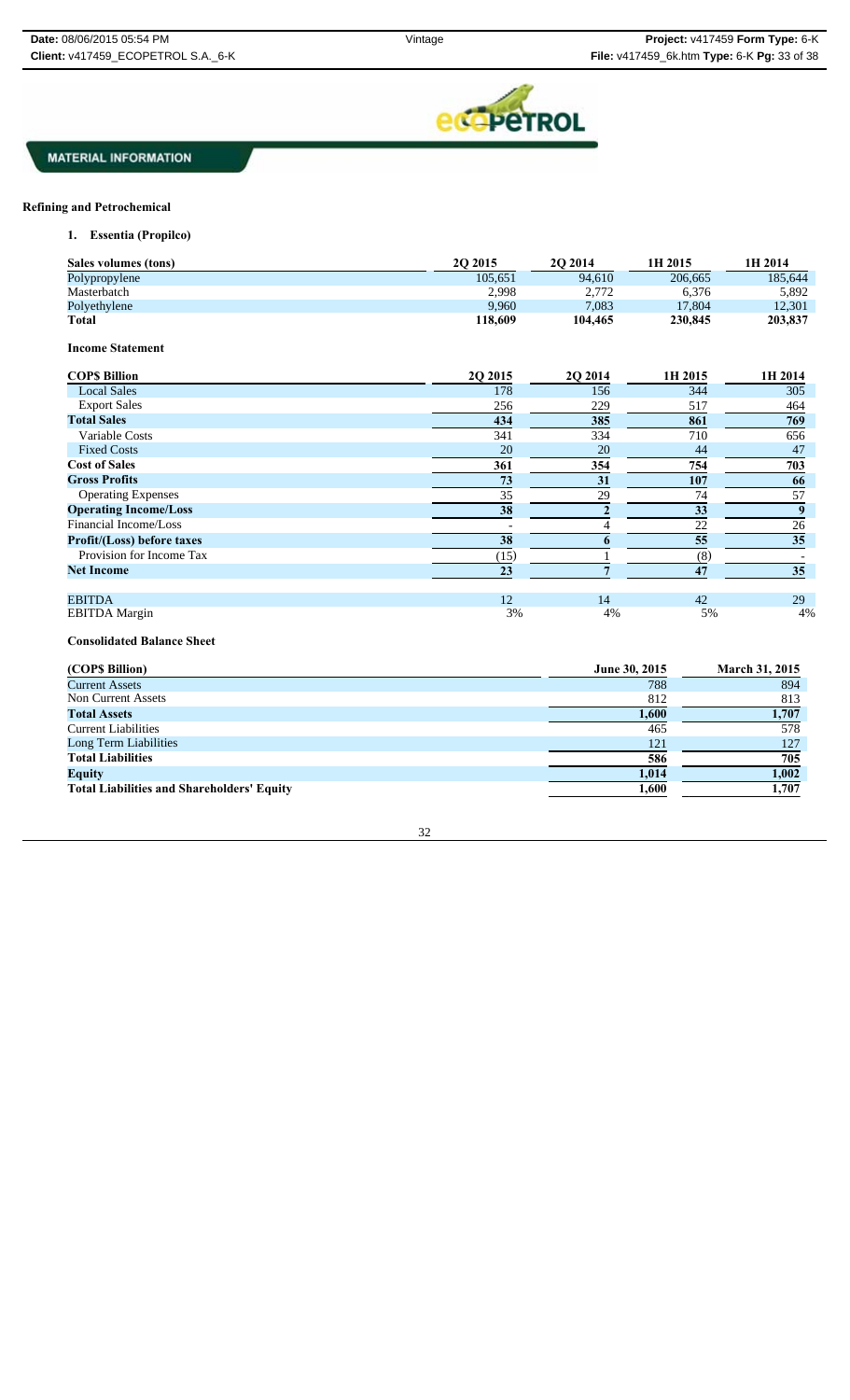

### **2. Reficar**

| <b>Sales Volume (mbd)</b>         | 2Q 2015  | 2O 2014 | 1H 2015       | 1H 2014               |
|-----------------------------------|----------|---------|---------------|-----------------------|
| Local                             | 38.8     | 34.6    | 38.6          | 34.8                  |
| International                     | 0.0      | 0.0     | 0.0           | 19.4                  |
| <b>Total</b>                      | 38.8     | 34.6    | 38.6          | 54.2                  |
| <b>Income Statement</b>           |          |         |               |                       |
| <b>COPS Billion</b>               | 2Q 2015  | 2Q 2014 | 1H 2015       | 1H 2014               |
| <b>Local Sales</b>                | 692      | 769     | 1,320         | 1,556                 |
| <b>Export Sales</b>               |          |         |               | 737                   |
| <b>Total Sales</b>                | 692      | 769     | 1,320         | 2,293                 |
| Variable Costs                    | 670      | 728     | 1,238         | 2,118                 |
| <b>Fixed Costs</b>                | 42       | 44      | 88            | 101                   |
| <b>Cost of Sales</b>              | 712      | 772     | 1,326         | 2,219                 |
| <b>Gross Profits</b>              | (20)     | (3)     | (6)           | 74                    |
| <b>Operating Expenses</b>         | 143      | 149     | 339           | 212                   |
| <b>Operating Income/Loss</b>      | (163)    | (152)   | (345)         | (138)                 |
| Financial Income/Loss             | 45       | (42)    | 44            | (43)                  |
| <b>Profit/(Loss)</b> before taxes | (118)    | (194)   | (301)         | (181)                 |
| Provision for Income Tax          | 6        | 63      | 32            | 25                    |
| <b>Net Income</b>                 | (112)    | (131)   | (269)         | (156)                 |
| <b>EBITDA</b>                     | (75)     | (154)   | (149)         | (88)                  |
| <b>EBITDA</b> Margin              | $(11)$ % | (20)%   | $(11)$ %      | (4)%                  |
| <b>Consolidated Balance Sheet</b> |          |         |               |                       |
| (COPS Billion)                    |          |         | June 30, 2015 | <b>March 31, 2015</b> |
| <b>Current Assets</b>             |          |         | 1.381         | 1,621                 |
| Non Current Assets                |          |         | 22.263        | 21 338                |

| Non Current Assets                                | 22,263 | 21,338 |
|---------------------------------------------------|--------|--------|
| <b>Total Assets</b>                               | 23,644 | 22,959 |
| <b>Current Liabilities</b>                        | 1,274  | 1,393  |
| Long Term Liabilities                             | 13,209 | 13,467 |
| <b>Total Liabilities</b>                          | 14.483 | 14,860 |
| <b>Equity</b>                                     | 9,161  | 8,099  |
| <b>Total Liabilities and Shareholders' Equity</b> | 23,644 | 22,959 |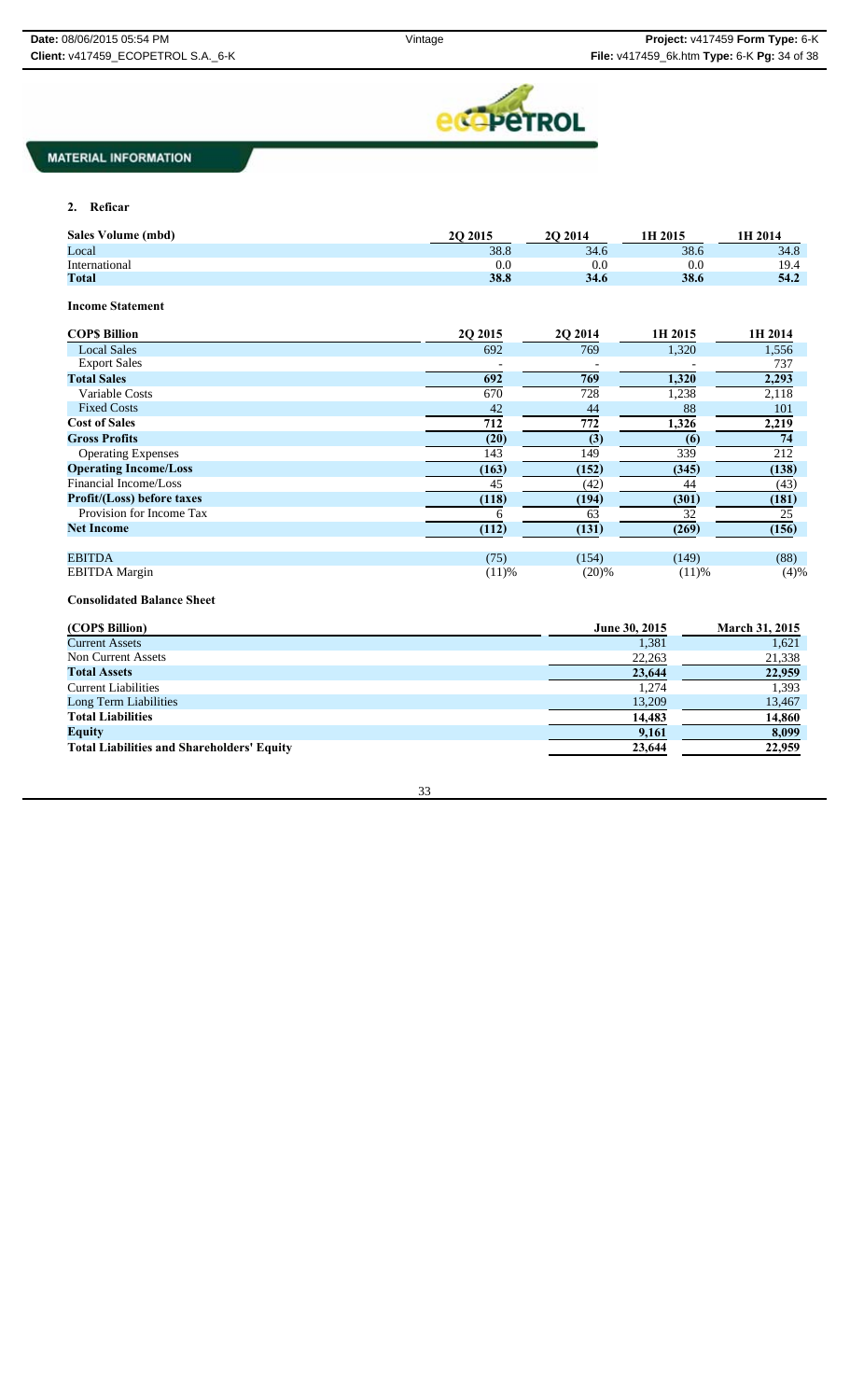

### **Transportation**

**1. Cenit**

**Income Statement**

| <b>COPS Billion</b>          | 2O 2015 | 2O 2014 | 1H 2015 | 1H 2014 |
|------------------------------|---------|---------|---------|---------|
| <b>Local Sales</b>           | 4       |         | 8       | 12      |
| Sale of services             | 905     | 728     | 1,802   | 1,467   |
| <b>Total Sales</b>           | 909     | 733     | 1,810   | 1,479   |
| Variable Costs               | (22)    | 26      | 70      | 54      |
| <b>Fixed Costs</b>           | 593     | 562     | 948     | 971     |
| <b>Cost of Sales</b>         | 571     | 588     | 1,018   | 1,025   |
| <b>Gross Profits</b>         | 338     | 145     | 792     | 454     |
| <b>Operating Expenses</b>    | 32      | 16      | 154     | 35      |
| <b>Operating Income/Loss</b> | 306     | 129     | 638     | 419     |
| Financial Income/Loss        | (61)    |         | 502     | 258     |
| Profit/(Loss) before taxes   | 245     | 137     | 1,140   | 677     |
| Provision for Income Tax     | (32)    | (88)    | (235)   | (166)   |
| <b>Net Income</b>            | 213     | 49      | 905     | 511     |
| <b>EBITDA</b>                | 344     | 215     | 1.033   | 579     |
| <b>EBITDA</b> Margin         | 38%     | 29%     | 57%     | 39%     |

**Consolidated Balance Sheet**

| (COP\$ Billion)                                   | June 30, 2015 | <b>March 31, 2015</b> |
|---------------------------------------------------|---------------|-----------------------|
| <b>Current Assets</b>                             | 1,398         | 3,013                 |
| <b>Non Current Assets</b>                         | 16,002        | 15,691                |
| <b>Total Assets</b>                               | 17,400        | 18,704                |
| <b>Current Liabilities</b>                        | 801           | 2.444                 |
| Long Term Liabilities                             | 952           | 1,167                 |
| <b>Total Liabilities</b>                          | 1,753         | 3,611                 |
| <b>Equity</b>                                     | 15,647        | 15,092                |
| <b>Total Liabilities and Shareholders' Equity</b> | 17,400        | 18,703                |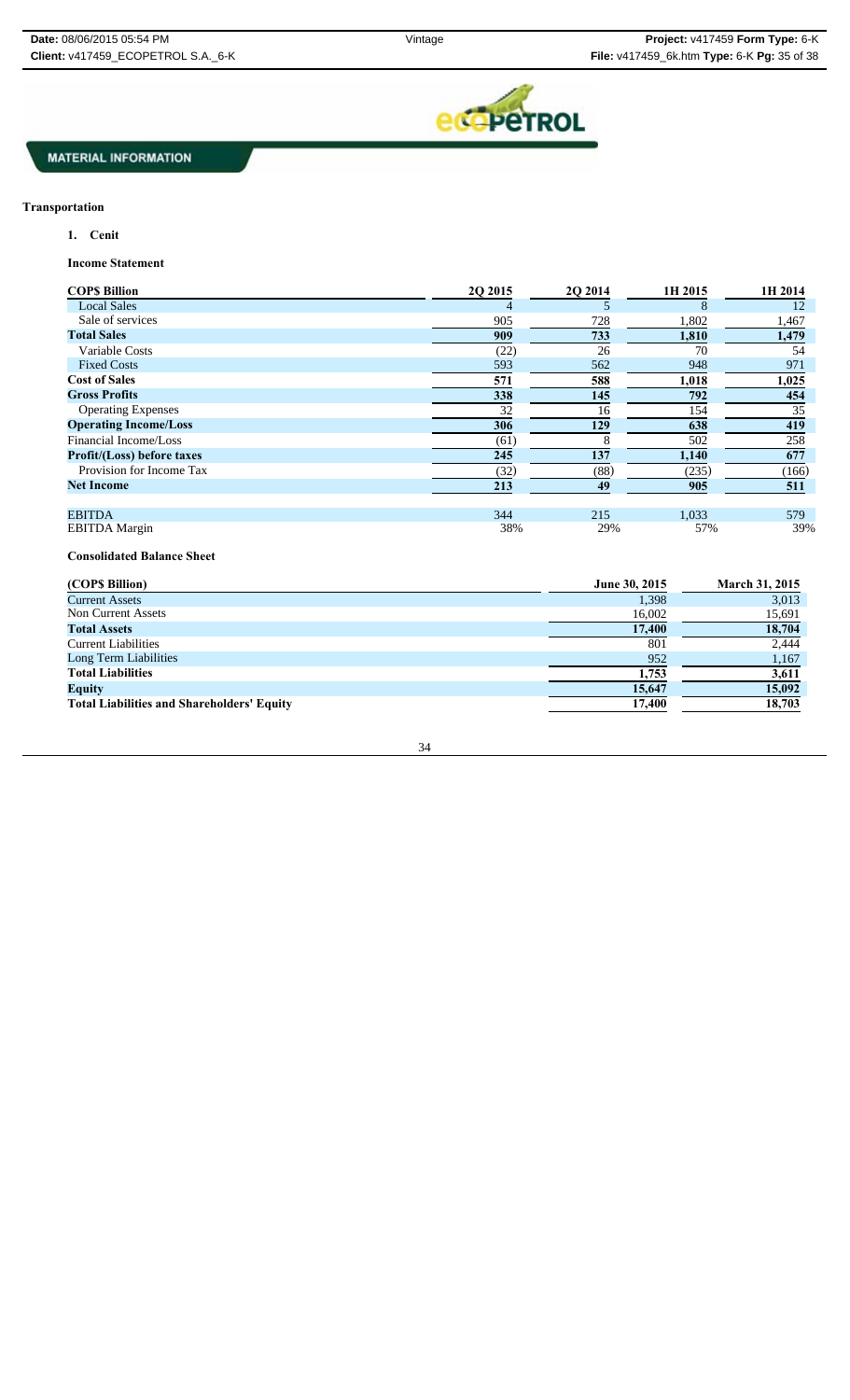

### **Biofuels**

**1. Ecodiesel**

| Sales volume (mboed) | 20 20 15 | <b>2O 2014</b>          | 1H 2015       | 1H 2014                     |
|----------------------|----------|-------------------------|---------------|-----------------------------|
| <b>Biodiesel</b>     | 2.4      | $\sim$ $\sim$<br>ل د سک | $\cap$<br>ت ک | 2 <sub>2</sub><br>لىدە سىگە |
| Glycerin             | 0.2      | 0.2                     | 0.2           | 0.2                         |
| <b>Total</b>         | 2.6      | 2.5                     | $2.5\,$       | 2.5                         |
|                      |          |                         |               |                             |

**Income Statement**

| <b>COPS Billion</b>          | 20 2015* | 2O 2014* | 1H 2015* | 1H 2014* |
|------------------------------|----------|----------|----------|----------|
| <b>Local Sales</b>           | 90.4     | 82.8     | 148.5    | 161.0    |
| <b>Total Sales</b>           | 90.4     | 82.8     | 148.5    | 161.0    |
| Variable Costs               | 79.1     | 72.2     | 129.8    | 139.3    |
| <b>Fixed Costs</b>           |          |          |          |          |
| <b>Cost of Sales</b>         | 79.1     | 72.2     | 129.8    | 139.3    |
| <b>Gross Profits</b>         | 11.3     | 10.6     | 18.7     | 21.7     |
| <b>Operating Expenses</b>    | 3.8      | 2.7      | 5.7      | 5.4      |
| <b>Operating Income/Loss</b> | 7.5      | 7.9      | 13.0     | 16.3     |
| <b>Financial Income/Loss</b> | (0.8)    | (0.6)    | (1.3)    | (1.1)    |
| Profit/(Loss) before taxes   | 6.7      | 7.3      | 11.7     | 15.2     |
| Provision for Income Tax     | (1.4)    | (1.2)    | (2.5)    | (2.6)    |
| <b>Net Income</b>            | 5.3      | 6.1      | 9.2      | 12.6     |
|                              |          |          |          |          |
| <b>EBITDA</b>                | 6.4      | 9.4      | 15.7     | 19.0     |
| <b>EBITDA</b> Margin         | 7%       | 11%      | 11%      | 12%      |

 $^{\ast}$  As of May 2015

### **Consolidated Balance Sheet**

| (COPS Billion)                                    | May 31, 2015 | <b>March 31, 2015</b> |
|---------------------------------------------------|--------------|-----------------------|
| <b>Current Assets</b>                             | 61.0         | 61.0                  |
| Non Current Assets                                | 74.0         | 76.0                  |
| <b>Total Assets</b>                               | 135.0        | 137.0                 |
| <b>Current Liabilities</b>                        | 53.0         | 55.0                  |
| Long Term Liabilities                             | 26.0         | 29.0                  |
| <b>Total Liabilities</b>                          | 79.0         | 84.0                  |
| <b>Equity</b>                                     | 56.0         | 53.0                  |
| <b>Total Liabilities and Shareholders' Equity</b> | 135.0        | 137.0                 |

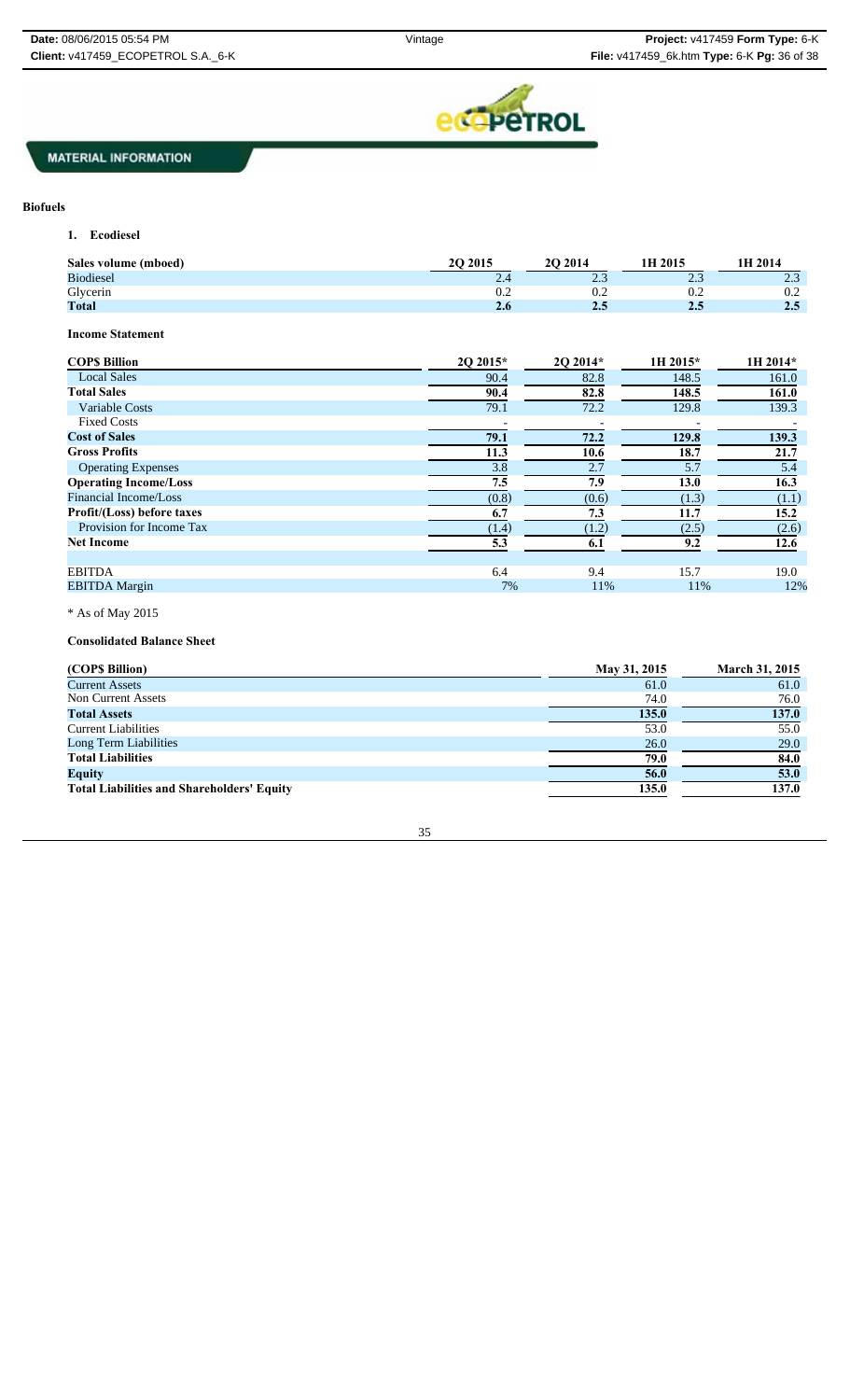

#### VII. **VII. Corporate Group´s Financial indebtedness**

Long-term Indebtedness by Entity

|                            | Denominated in     | <b>Denominated</b><br>in Colombian |                      |
|----------------------------|--------------------|------------------------------------|----------------------|
| <b>Entity</b>              | U.S. Dollars $(1)$ | Pesos <sup>(1)</sup>               | Total <sup>(1)</sup> |
| <b>Ecopetrol</b>           | 10,958             | 1,446                              | 12,405               |
| Reficar                    | 3,205              | $\Omega$                           | 3,205                |
| <b>Bicentario</b>          | 0                  | 707                                | 707                  |
| ODL                        | $\Omega$           | 325                                | 325                  |
| <b>Bioenergy</b>           | $\Omega$           | 191                                | 191                  |
| Ocensa                     | 500                | $\Omega$                           | 500                  |
| <b>Propilco</b>            | 18                 | $\Omega$                           | 18                   |
| <b>Total</b>               | 14,681             | 2,669                              | 17,350               |
| $\frac{1}{2}$              | 85%                | 15%                                | 100%                 |
|                            |                    |                                    |                      |
| Subordinated Debt $^{(2)}$ | 1,657              | 487                                | 2,144                |

Notes:

(1) Nominal value of debt as of June 30, 2015, excluding accrued interests

Figures expressed in thousands of US dollars converted using the Representative Market Exchange Rate as of June 30, 2015

(2) Subordinated debt l does not consolidate in financial statements of Ecopetrol